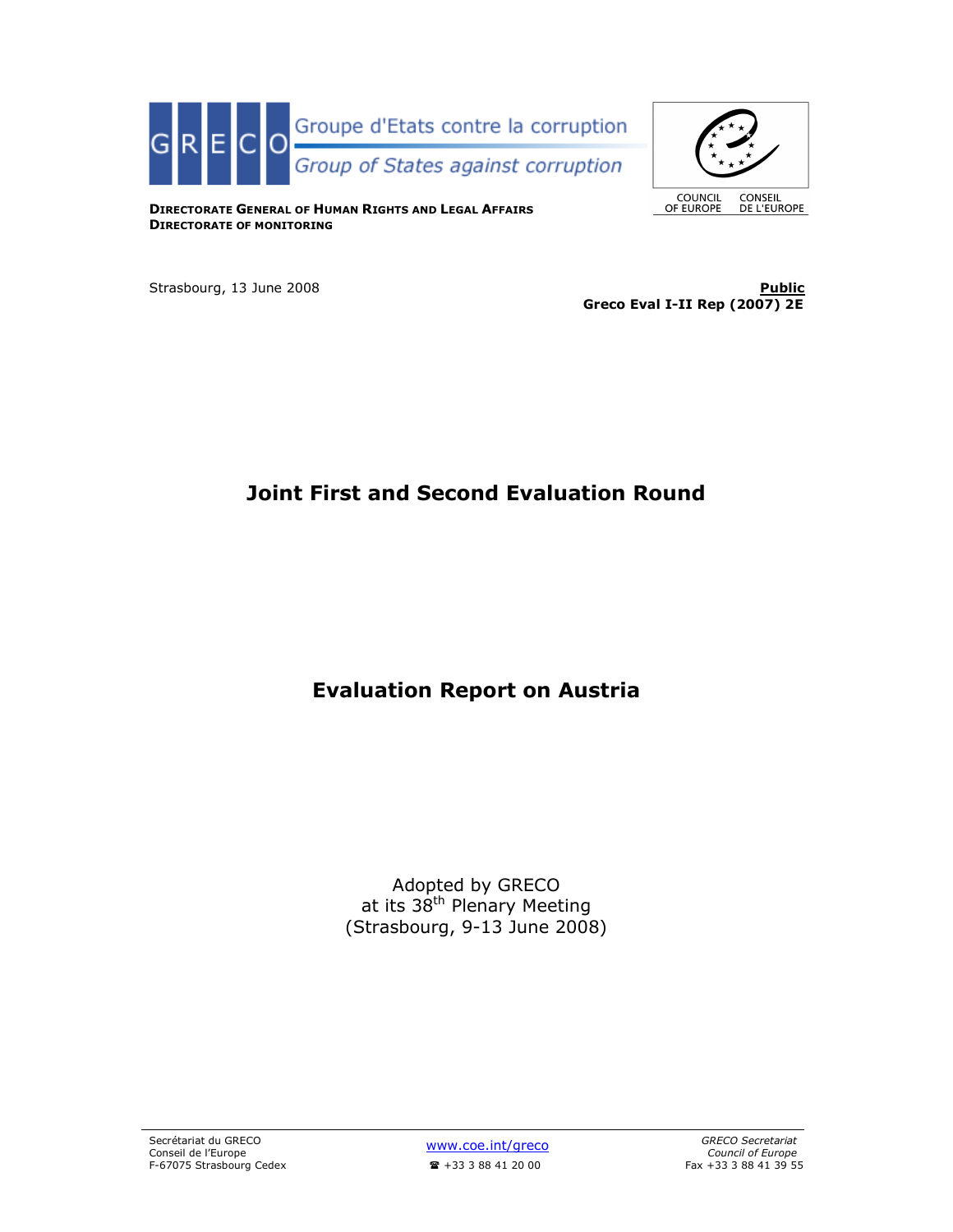# INTRODUCTION

- 1. Austria joined GRECO on 1 December 2006, i.e. after the close of the First Evaluation Round and just before the end of the Second Evaluation Round. It was therefore submitted to a joint evaluation procedure covering the themes of the First and Second Evaluation Rounds (see paragraph 3 below). The GRECO Evaluation Team (hereafter referred to as the "GET") was composed of Mr Ernst GNAEGI, Head of the International Criminal Law Section of the Federal Ministry of Justice (Switzerland), Mr Vassil KIROV, Director General of the Financial Intelligence Unit (Bulgaria), Mrs Aleksandra POPOVIC, adviser, Ministry of Justice (Serbia) and Mr Tibor SEPSI, Government adviser, Office of the Prime Minister (Hungary). The team, accompanied by a member of the Council of Europe secretariat, visited Austria from to 19 to 23 November 2007. Before the visit the GET experts were provided with replies to the Evaluation questionnaires (Greco Eval I-II (2007) 2E Eval I – Part 1 and Greco Eval I-II (2007) 2E Eval II – Part 2), copies of relevant legislation and other documentation.
- 2. The GET met representatives of the Ministry of Justice (Unit for Criminal Procedure Legislation, Unit for corruption and money laundering, Unit responsible for the orders given to prosecutors in individual cases, Unit responsible for money laundering and international cooperation, Human Resources Division, Department of Judicial Training, Commercial Register), Federal Ministry of the Interior (Federal Criminal Intelligence Service, including the Financial Intelligence Unit, Bureau for Internal Affairs), Federal Chancellery (departments responsible for human resources, political party financing, data protection law), Federal Parliament (General Directorate, Committee on conflicts of interests), Ministry of Economy and Labour (Unit responsible for real estate and construction tenders), Ministry of Finance (Bureau for Internal Affairs, Fiscal services), Ministry of Defence (Audit Division), Ministry of Health, Family and Youth (Unit for the control of social health insurance scheme), Austrian Court of Audit, the Austrian Ombudsman, judges (Landesgerichtshof and Oberstes Landesgerichtshof Vienna), General Prosecutor's Office (including the Oberstaatsanwaltschaft Vienna), the Financial Market Authority. Meetings were also held with representatives from the administration of the Land/municipality of Vienna: Executive Office (internal audit office). Finally, the GET also met the following academic, civil society and private sector representatives: criminal law and criminology professors from the University of Vienna, the Chamber of civil law notaries, the Bar Association, the Chamber that gathers financial professions (such as chartered accountants, auditors, licensed bookkeepers, tax advisors, and management accountants), Transparency International, journalists (Profil, Salzburger Nachrichten, Falter).
- 3. In accordance with Article 10.3 of its Statute, GRECO had decided that:
	- the First Evaluation Round would deal with the following themes:
		- $\cdot$  Independence, specialisation and means available to national bodies engaged in the prevention and fight against corruption<sup>1</sup>: Guiding Principle 3 (hereafter "GPC 3": authorities in charge of preventing, investigating, prosecuting and adjudicating corruption offences: legal status, powers, means for gathering evidence, independence and autonomy); Guiding Principle 7 (hereafter "GPC 7": specialised persons or bodies dealing with corruption, means at their disposal);
		- Extent and scope of immunities<sup>2</sup> : Guiding Principle 6 (hereafter "GPC 6": immunities from investigation, prosecution or adjudication of corruption); and

 $\overline{a}$ 1 Themes I and II of the First Evaluation Round

<sup>2</sup> Theme III of the First Evaluation Round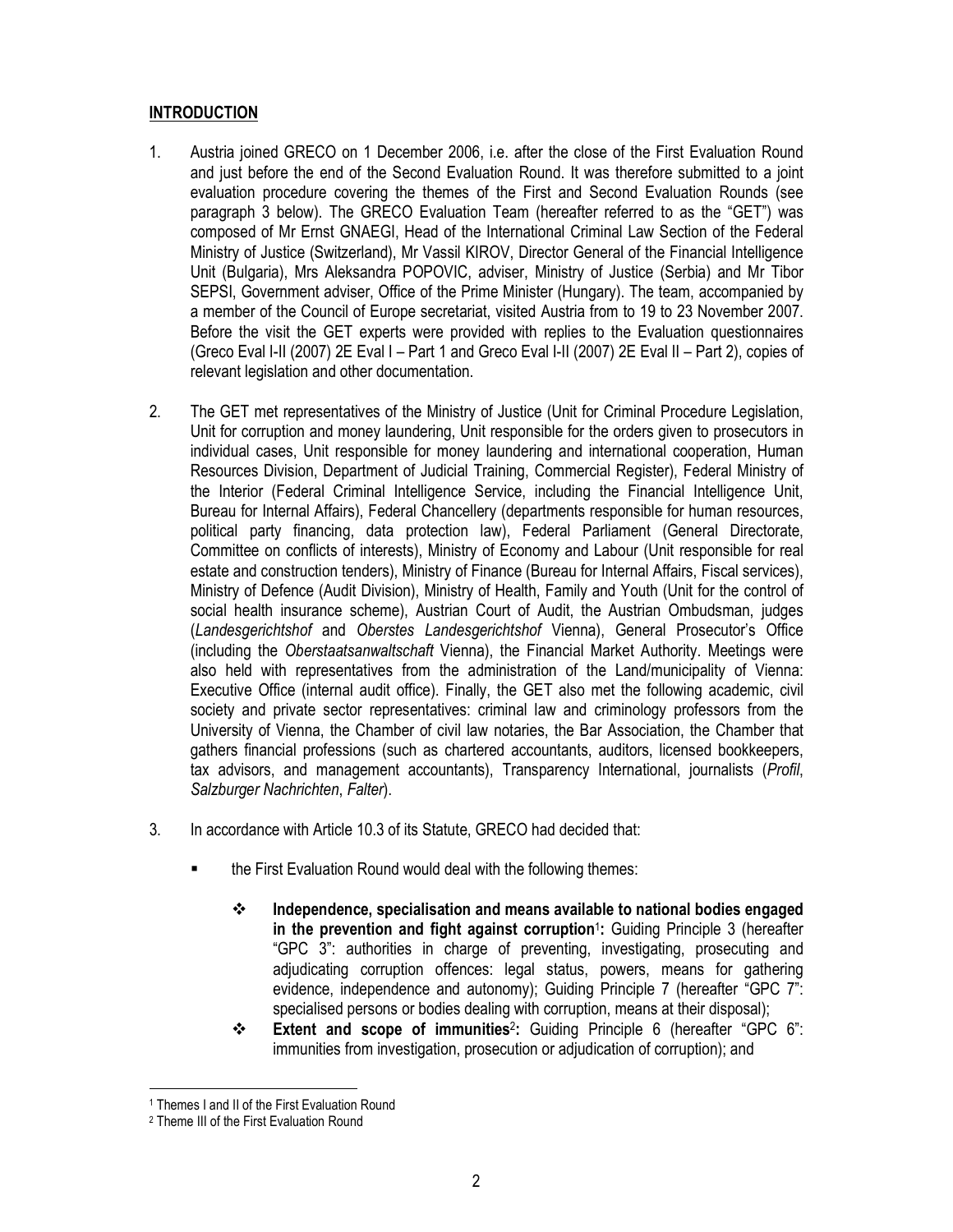- the Second Evaluation Round would deal with the following themes:
	- \* Proceeds of corruption<sup>3</sup>: Guiding Principles 4 (seizure and confiscation of proceeds of corruption) and 19 (connections between corruption and money laundering/organised crime), together, for members having ratified the Criminal Law Convention on Corruption (ETS No. 173), with articles 19.3, 13 and 23 of the Convention;
	- Public administration and corruption<sup>4</sup> : Guiding Principles 9 (public administration) and 10 (public officials);
	- Legal persons and corruption<sup>5</sup> : Guiding Principles 5 (legal persons) and 8 (fiscal legislation), together, for members having ratified the Criminal Law Convention on Corruption (ETS No. 173), with articles 14, 18 and 19.2 of the Convention.
- 4. Austria has ratified the Council of Europe's Civil Law Convention on Corruption (ETS No. 174) and signed, but not ratified, the Criminal Law Convention on Corruption (ETS No. 173).
- 5. This report was prepared on the basis of the replies to the questionnaires and the information provided during the on-site visit. The main objective of the report is to assess the measures adopted by the Austrian authorities in order to comply with the requirements deriving from the provisions indicated in paragraph 3. The reports presents - for each theme - a description of the situation, followed by a critical analysis. The conclusions include a list of recommendations adopted by GRECO and addressed to Austria in order to improve its level of compliance with the provisions under consideration.

# I. OVERVIEW OF AUSTRIA'S ANTI-CORRUPTION POLICY

# a. Description of the situation

# The perception and phenomenon of corruption

- 6. With its population of 8,3 million and a surface of 84,000 km<sup>2</sup>, Austria is one of the medium sized Council of Europe member States and one of the world's richest countries in terms of GDP per capita. A federal republic, Austria is divided into nine states (German: "Bundesländer"). These states are then divided into districts (Bezirke) and cities (Statutarstädte). Districts are subdivided into municipalities (Gemeinden). Cities have the competencies otherwise granted to both districts and municipalities. The states are not mere administrative divisions but have some legislative authority which is distinct from that of the federal government. However, criminal legislation is largely unified since there is a single Penal Code and a single Penal Procedure Code for the whole country.
- 7. The replies to the questionnaires contain no particular information about the characteristics of corruption in the country. They provide general police statistics which indicate that the main alleged breaches of official duties reported are abuse of official authority, accepting an advantage by public officials and bribery. The Austrian authorities also indicate that from the many cases of corruption investigated in the past, it can be noted that corruption in the private sector was very often linked with other kinds of crime like fraud, misappropriation, money laundering and

 $\overline{a}$ 

<sup>3</sup> Theme I of the Second Evaluation Round

<sup>4</sup> Theme II of the Second Evaluation Round

<sup>5</sup> Theme III of the Second Evaluation Round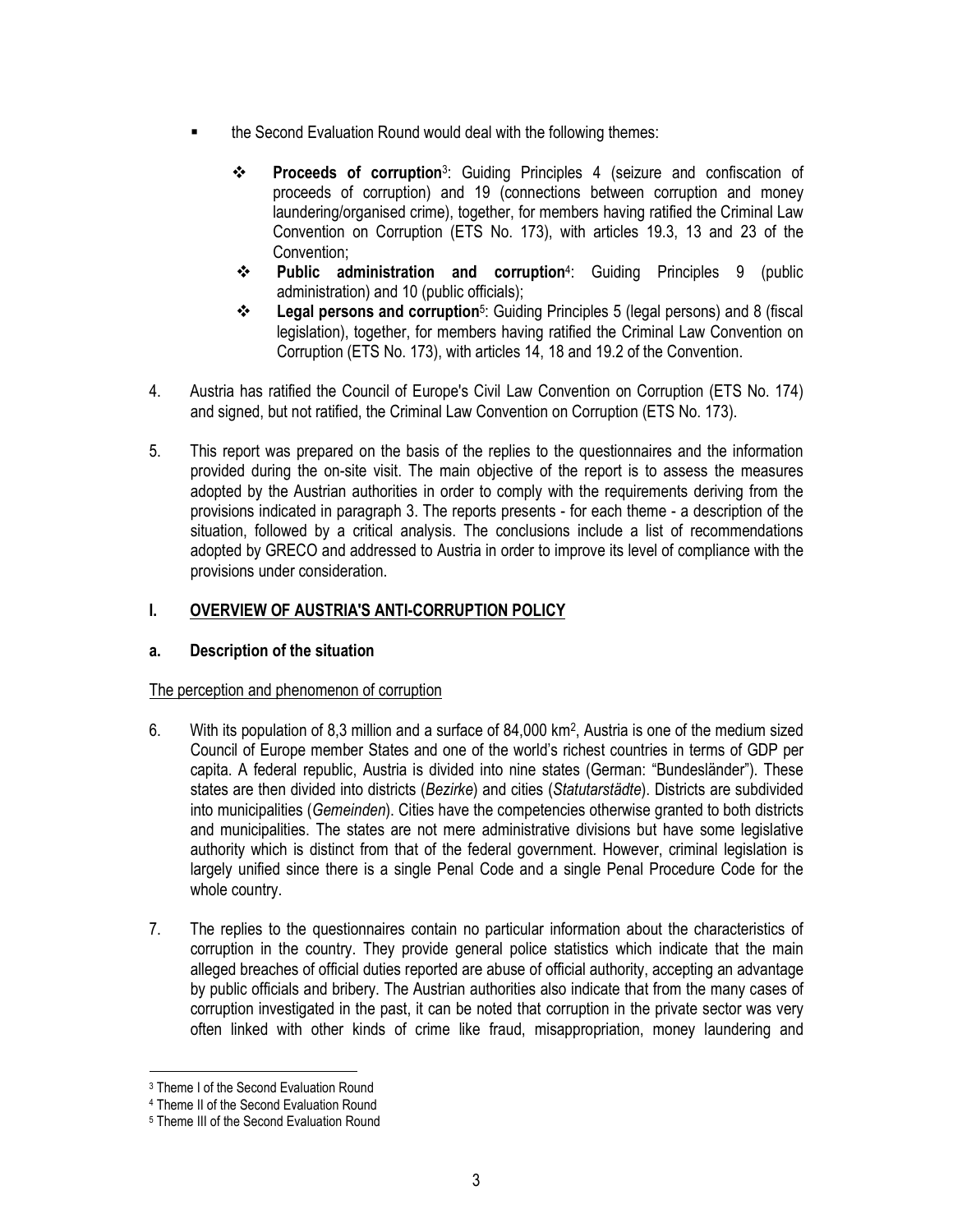bankruptcy. Austria came fifteenth out of 179 in Transparency International's 2007 classification, with 8.1 points out 10 on its corruption perception index.

8. The Austrian authorities indicated that currently, no particular links that would be a particular source of concern have been identified between domestic public sector corruption and organised crime. On the other hand, when it comes to private sector corruption, connections with organised crime are considered to exist, in particular in the construction business, banking sector, credit service sector, procurement sector and the gambling sector. In line with the Hague Programme, the Federal Ministry of the Interior will focus on the development of the anti-organised crime instruments and will examine the existing connections between corruption and organised crime.

### Criminal law

- 9. The term "corruption" became established in Austrian criminal law with the two so-called "Anti-Corruption Acts" in 1964 and 1982. The key standards in the fight against corruption are outlined in Section 302ff of the Penal Code (hereinafter PC). Among others, the abuse of official authority (Section 302 PC), accepting an advantage by public officials (Section 304 PC), accepting an advantage by senior executives of a public enterprise (Section 305 PC), accepting an advantage by experts (Section 306 PC), bribery (Section 307 PC) and illicit intervention (Section 308 PC) fall under these provisions. Yet, corruption may also take the form of other criminal offences such as fraud (Section 146ff PC), embezzlement/breach of trust (Section 153 PC)<sup>6</sup> or accepting an advantage by managers (Section 153a PC), as well as restrictive agreements in procurement procedures (Section 168b PC).
- 10. Further provisions can be found in complementary legislation. The law on pharmaceuticals (AMG), for instance, includes a regulation concerning the prohibition of granting benefits in kind (Section 55b AMG). The Unfair Competition Act (UWG) complements the private sector corruption provisions and defines bribery of employees or agents in Section 10. According to the new Federal Statute on the Responsibility of Legal Entities for Criminal Offences (Verbandsverantwortlichkeitsgesetz - VbVG) which entered into force on 1st January 2006, legal persons and other entities like partnerships are subject to all penal offences (therefore including corruption-related offences) provided for in the Penal Code, whether they are intentional or negligent.
- 11. The various offences mentioned above carry different sanctions. For instance (active) bribery under Section 307 is punishable - depending on the case - by up to two years' imprisonment (Section 307 para. 1) or by up to six months' imprisonment or by a fine of up to 360 daily rates – i.e. EUR 180,000 (Section 307 para. 2). Accepting an advantage by public officials under Section 304 is punishable by a maximum term of imprisonment of one year (Section 304 para. 2), or three years (Section 304 para. 1), increased to three and five years respectively when the value of the advantage exceeds EUR 3,000. Abuse of official authority (Section 302) – which is a frequent crime, see below – is punishable by a prison sentence of six months to five years or one to ten years depending on the circumstances. The afore-mentioned offences are either felonies or misdemeanours, by virtue of the classification of Section 17 PC: a felony - Verbrechen is "any intentional behaviour which is punishable by imprisonment for life or by a term of more than three years imprisonment"; all other criminal offences are misdemeanours - Vergehen.

 $\overline{a}$ <sup>6</sup> Private sector bribery is prosecutable under the provisions of Section 153 PC on breach of trust (the concept of damage used in the definition can be applied by analogy to bribes); it constitutes a felony when the damage / bribe exceeds  $\epsilon$  50.000 Euros.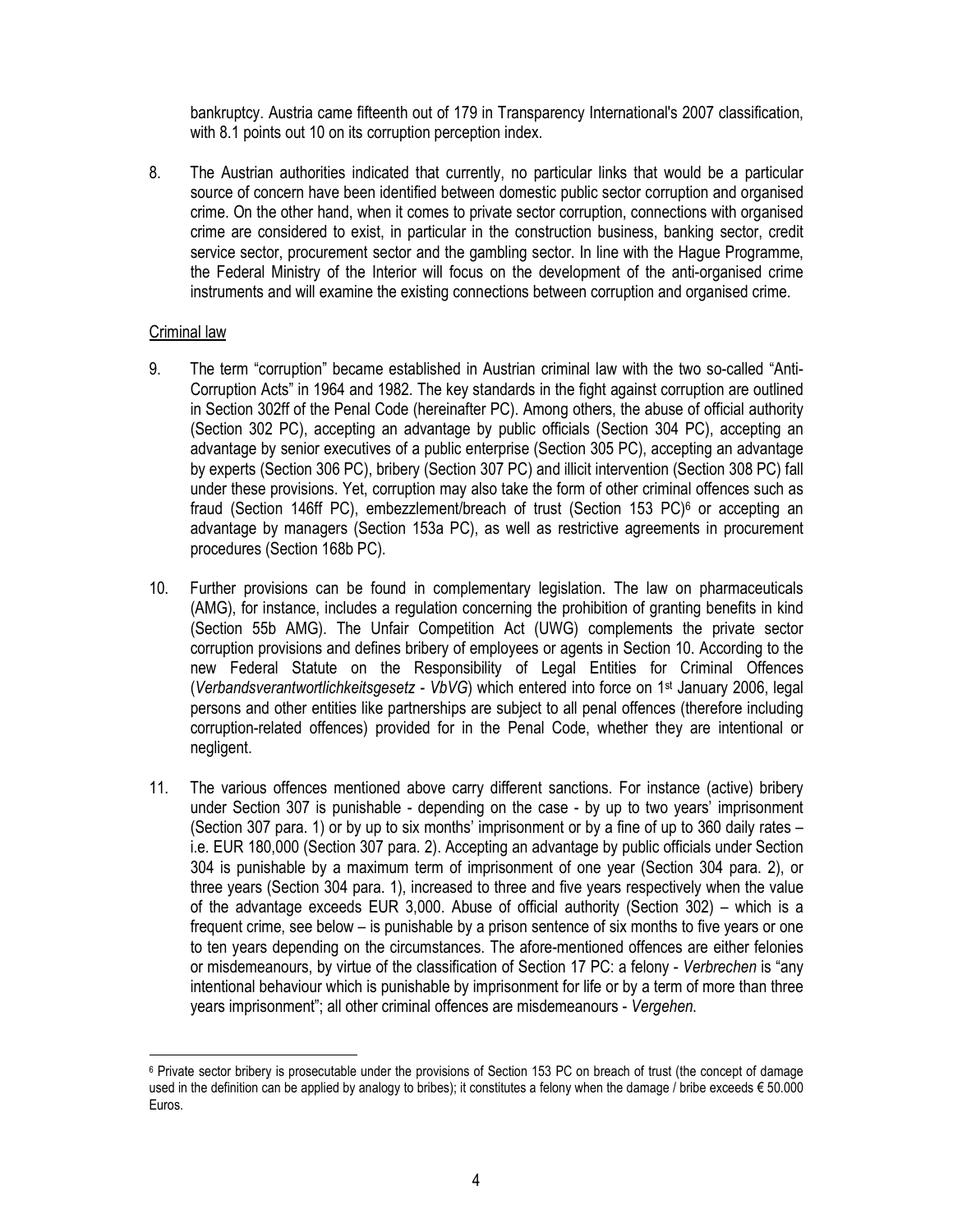12. In 2006, a total of 358 allegations of malpractices (i.e. offences under Sections 302 to 313 PC) were reported to the Austrian Federal Bureau for Internal Affairs (BIA)<sup>7</sup> . Of these 358 allegations, 288 dealt with abuse of official authority, 41 with breach of official secrecy and 14 with the acceptance of gifts. The remainder of the allegations (all in single digits) were divided between negligent infringement of liberty of persons and domestic authority (Section 303 PC), bribery (Section 307 PC), false recording or authentication in office (Section 311 PC), mistreatment or neglect of a prisoner (Section 312 PC), and usurping authority (Section 314 PC) (see table).

| <b>PC</b> | facts                                                               | number |
|-----------|---------------------------------------------------------------------|--------|
| Sec. 302  | Abuse of official authority                                         | 288    |
| Sec. 303  | Negligent infringement of liberty of persons and domestic authority |        |
| Sec. 304  | Accepting an advantage by public officials                          | 14     |
| Sec. 307  | <b>Bribery</b>                                                      | 5      |
| Sec. 310  | Breach of official secrecy                                          | 41     |
| Sec. 311  | False recording or authentication in office                         |        |
| Sec. 312  | Mistreatment or neglect of a prisoner                               |        |
| Sec. 314  | Usurping authority                                                  |        |

13. The table below shows the overall number of cases reported to the police in conjunction with corruption in Austria. The cases are listed according to the Sections in the Penal Code, it being understood that the figures for Section 302 CP cover the various offences handled as "Abuse of official authority" since the number of corruption cases cannot be singled out.

| Austria      | Year 2000 | Year 2001                | Year 2002 | Year 2003       | <b>Year 2004</b> | <b>Year 2005</b> | Year 2006 |
|--------------|-----------|--------------------------|-----------|-----------------|------------------|------------------|-----------|
| Sec. 153a PC |           |                          | 12        |                 | 5                |                  |           |
| Sec. 302 PC  | 194       | 180                      | 138       | 177             | 222              | 752              | 347       |
| Sec. 303 PC  |           |                          | 3         |                 |                  | 2                |           |
| Sec. 304 PC  | 3         |                          | 72        | 2               | 4                |                  | 2         |
| Sec. 305 PC  |           | $\overline{\phantom{a}}$ |           | 10 <sup>°</sup> |                  |                  |           |
| Sec. 306 PC  |           |                          |           |                 |                  |                  |           |
| Sec. 307 PC  | 10        | 15                       | 124       | 10              | 15               | 23               |           |
| Sec. 308 PC  |           | 2                        |           |                 |                  | っ                |           |

# Main initiatives

- 14. The replies to the questionnaire do not refer to a specific national/overall anti-corruption policy. They refer to initiatives which can be grouped as follows:
	- a) in certain states such as Vienna and in certain sectors of the federal civil service (police, financial authorities), special programmes have been implemented and special authorities have been established in order to prevent and fight corruption. Currently, a special code of conduct for persons employed in the whole public sector (federal, local, municipal level) is under preparation<sup>8</sup>;
	- b) enhanced role of the Federal Ministry of the Interior and its specialist bodies. As the Federal Ministry of the Interior's contact point for anti-corruption matters, the Bureau for Internal Affairs (BIA) follows a three-pillar approach concerning its fight against corruption. In

 $\overline{a}$ 7 Source: BIA-Statistics 2006, incorporated into the MoI security report 2006.

<sup>8</sup> Its adoption is expected by the end of June 2008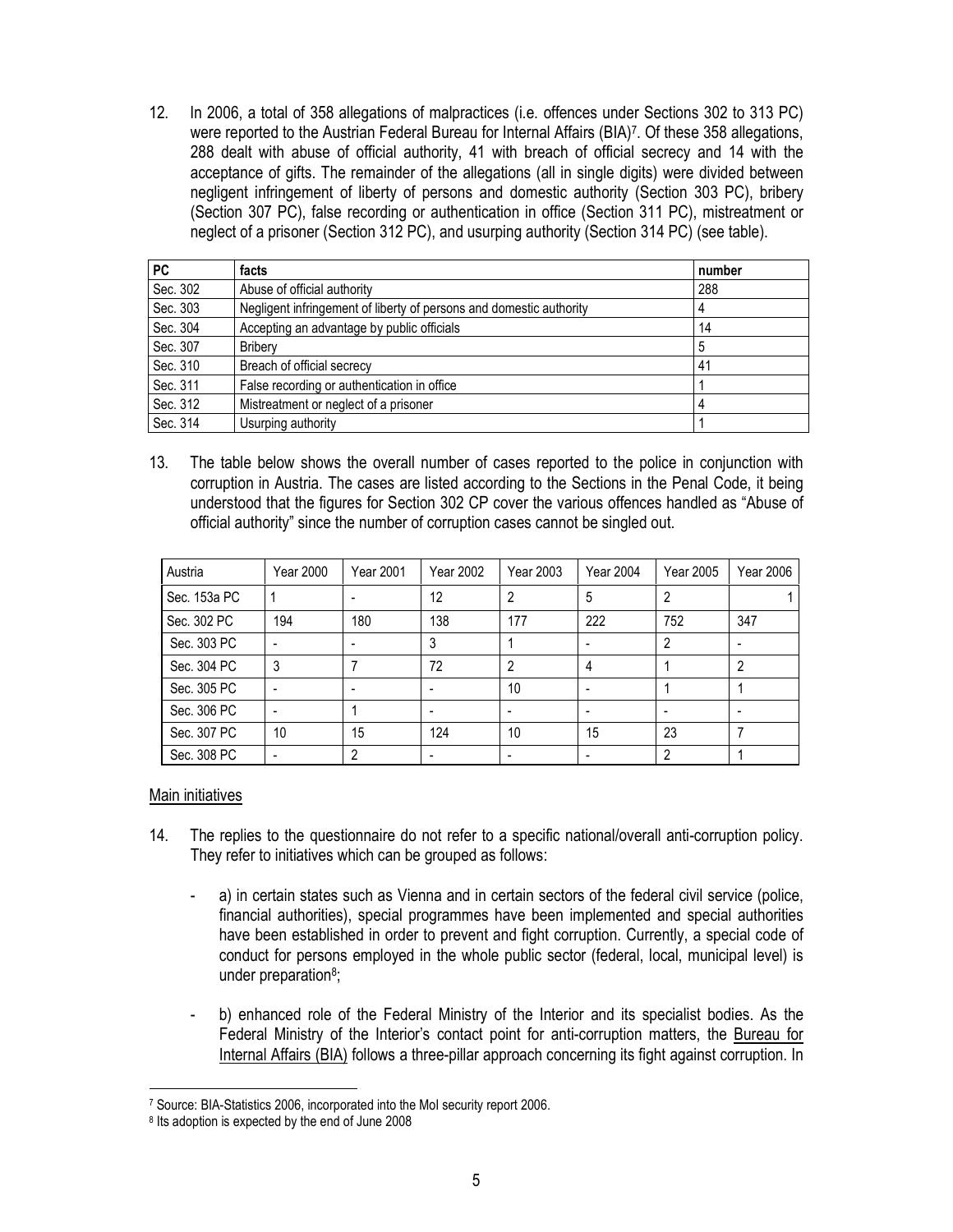addition to reactive investigations, the Bureau takes preventive and educational measures. Particular importance is attached to international cooperation in the field of anti-corruption. In its capacity as an organisational unit of the Federal Ministry of the Interior, the BIA conducts security and criminal police investigations in cases of corruption or suspected malpractice by public officers. In such cases, the BIA cooperates directly with the competent public prosecutor's offices and courts. The BIA carries out investigations nationwide and, given its sphere of responsibilities, represents a centre of competence for all other security services. Other important tasks performed by the BIA are training programmes and the prevention of corruption;

- c) the Criminal Intelligence Service Austria (Bundeskriminalamt or BK) under the Federal Ministry of the Interior is an important body in the fight against corruption, as there is an obligation to report all cases in conjunction with corruption to the competent departments in the Police Headquarters. Furthermore the BK organises information sessions and training courses: in 2006 the BK organised several seminars on fighting corruption (for ambassadors and employees destined to work abroad, the Chamber of Commerce and especially foreign business entities and their employees, as well as the Federal Ministry of the Interior – especially staff particularly exposed to risks of corruption). In 2007 seminars were planned for officers in the Police Organisation competent to investigate cases of corruption and for judges and prosecutors in the Ministry of Justice;
- d) participation in international anti-corruption fora and implementing the relevant standards: EU-Anti-Bribery Convention, OECD Convention on Combating Bribery of Foreign Officials in International Business Transactions, United Nations Convention against Corruption, Criminal Law Convention on Corruption (ETS 173). The first three have been ratified. With the recent entry into force of the Statute on the Responsibility of Entities for Criminal Offences, Austria is in a position to ratify also the Criminal Law Convention on Corruption. The BIA also participates actively in the setting up of an informal association of the EU Police Monitoring and Inspection Bodies, and national Anti-Corruption Agencies (EPAC, the European Partners Against Corruption - www.epac.at). Moreover, the BIA is tasked with assuring technical networking as well as safeguarding and intensifying international cooperation in the fight against corruption. Therefore, the national and international fight against corruption was one of the focal points of the Federal Ministry of the Interior during Austria's EU Presidency in the first half of 2006.

### b. Analysis

15. The on-site discussions have shown that there are some interesting anti-corruption initiatives in Austria (the efforts of the BIA of the Federal Ministry of the Interior and the BIA of the Ministry of Finance, the anti-corruption policy put in place in Vienna). But altogether, the GET found that Austria is at an early stage in the area of the fight against corruption. Leaving aside the reform of the criminal law and criminal procedure law, there is no specific governmental anti-corruption programme at the moment. The level of acknowledgement of the importance of corruption in the country is quite variable: although some interlocutors seemed to minimise its importance, others admitted frankly that this was a real issue in respect of every day relations with the administration, obtaining favours from senior and elected officials (especially since political financing is poorly regulated and corruption is not yet fully criminalised), and private sector corruption taking place sometimes in an organised manner. No sector seems to be immune from corruption; as well as the general administration or elected officials, cases have also occasionally involved prosecutors, the police, customs and tax officials. The statistics on convictions would not reveal much about the scale and patterns of corruption: as the GET was advised on site, Section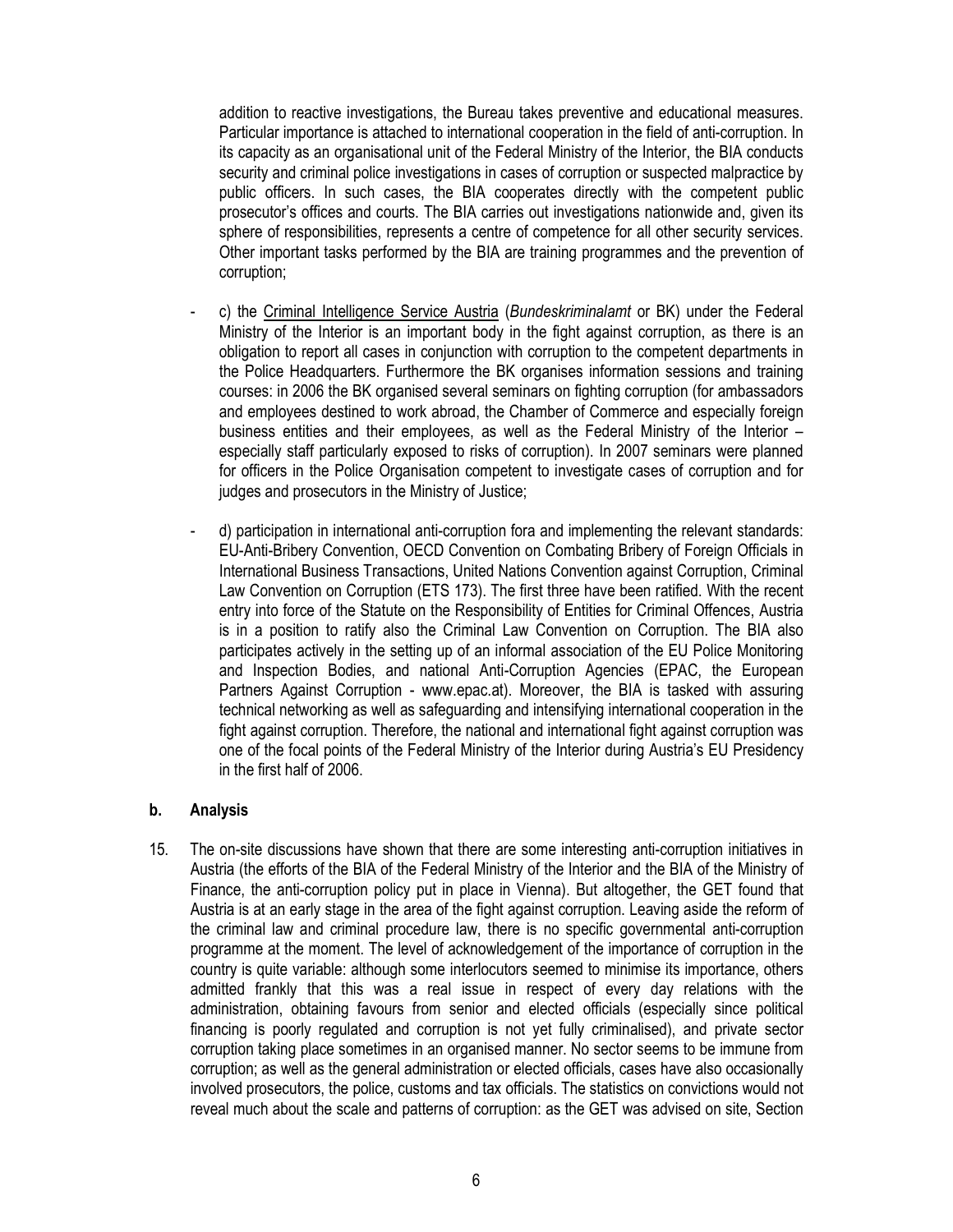302 on abuse of office is often used to deal with corruption cases as well because of the lower level of evidentiary requirements for obtaining a conviction.

- 16. At the time of the on-site visit, the draft bill concerning amendments to the corruption offences (Strafrechtsänderungsgesetz 2008) was being discussed in Parliament (it was adopted later and entered into force on 1st January 2008). The law, inter alia, reviewed the provisions on active and passive bribery in the private sector (new Sections 168c and 168d PC)<sup>9</sup> . The revised law extends the provisions on active and passive bribery of foreign officials and officials of International Organisations to members of foreign public assemblies and of international organisations, including the European Parliament (Sections 74 in connection with 304 and 307 PC). The maximum penalty for active corruption in Section 307 is increased to three years. Finally, the penal code will contain new offences in Sections 304, paragraph 2 and 307, paragraph 2 covering the offer and acceptance of undue advantages in connection with the carrying out of official duties ("im Hinblick auf seine Amtsführung") without a need to prove a link to a specific act or omission by the public officials. Those amendments will strengthen the Austrian anti-corruption legislation and are therefore to be welcomed.
- 17. It is important that employees of public companies owned by the state and tasked with public functions are also covered by the criminal provisions on bribery of public officials. It is not rare that such companies perform duties which are per se vulnerable to corruption, such as public procurement<sup>10</sup>. At the time of the on-site visit, the existing provisions of the penal code (Sections 302ss) only covered senior executives of a public enterprise (Section 305). The new legislation on corruption (Strafrechtsänderungsgesetz 2008), among other changes, widens the notion of public official to explicitly include, inter alia, persons performing public duties in public enterprises (see Section 74 of the bill). This modification is also an important improvement of the criminal measures against corruption in Austria.
- 18. At the time of the on-site visit the draft legislation did not contain a provision including members of domestic public assemblies. The GET was told that it is the prerogative of Parliament to introduce a provision concerning the criminal liability of its members for corruption offences. The Austrian authorities expected the plenary of the Nationalrat to insert such a provision when dealing with the draft. In fact, the bill published in the official gazette on 28th December 2007 and which entered into force on  $1st$  January 2008 now contains a new article 304a with the following content: "Anyone who undertakes to buy or sell a vote for an election or ballot in the National Council, the Federal Council, in the Federal Assembly, in a Diet or in a municipal council, is to be punished with a prison sentence of up to three years." The GET is clearly of the opinion that members of domestic public assemblies must be included in the anti-corruption provisions of a national criminal code on an equivalent basis as public officials (see also article 4 of the Criminal Law Convention on Corruption). At the time of the visit, this was far from being the case, given the fact that the offences of the twenty second part of the Penal Code (Sections 302-313) were not applicable to MPs - with the exception of Section 308 (illicit intervention). There were also no other restrictions which would limit the capacity of MP's to accept gifts. The newly introduced article 304a of the penal code is restricted to buying or selling votes and thus still falls substantially short of a general passive corruption provision. As the incriminations will only be subject of GRECO's Third Evaluation Round, the GET can therefore at this stage only encourage

 $\overline{a}$ 

<sup>9</sup> However, active bribery in the sense of Section 168d can only be prosecuted upon request of the person whose interests are prejudiced or of persons who file a claim for omission according to the unfair competition act (new Section 168e).

<sup>10</sup> As an example in Austria the Federal real estate company (Bundesimmobiliengesellschaft, BIG) can be mentioned: This state owned company manages 90% of the buildings in state property. Its employees, at least the younger generation, are engaged on the basis of private law contracts.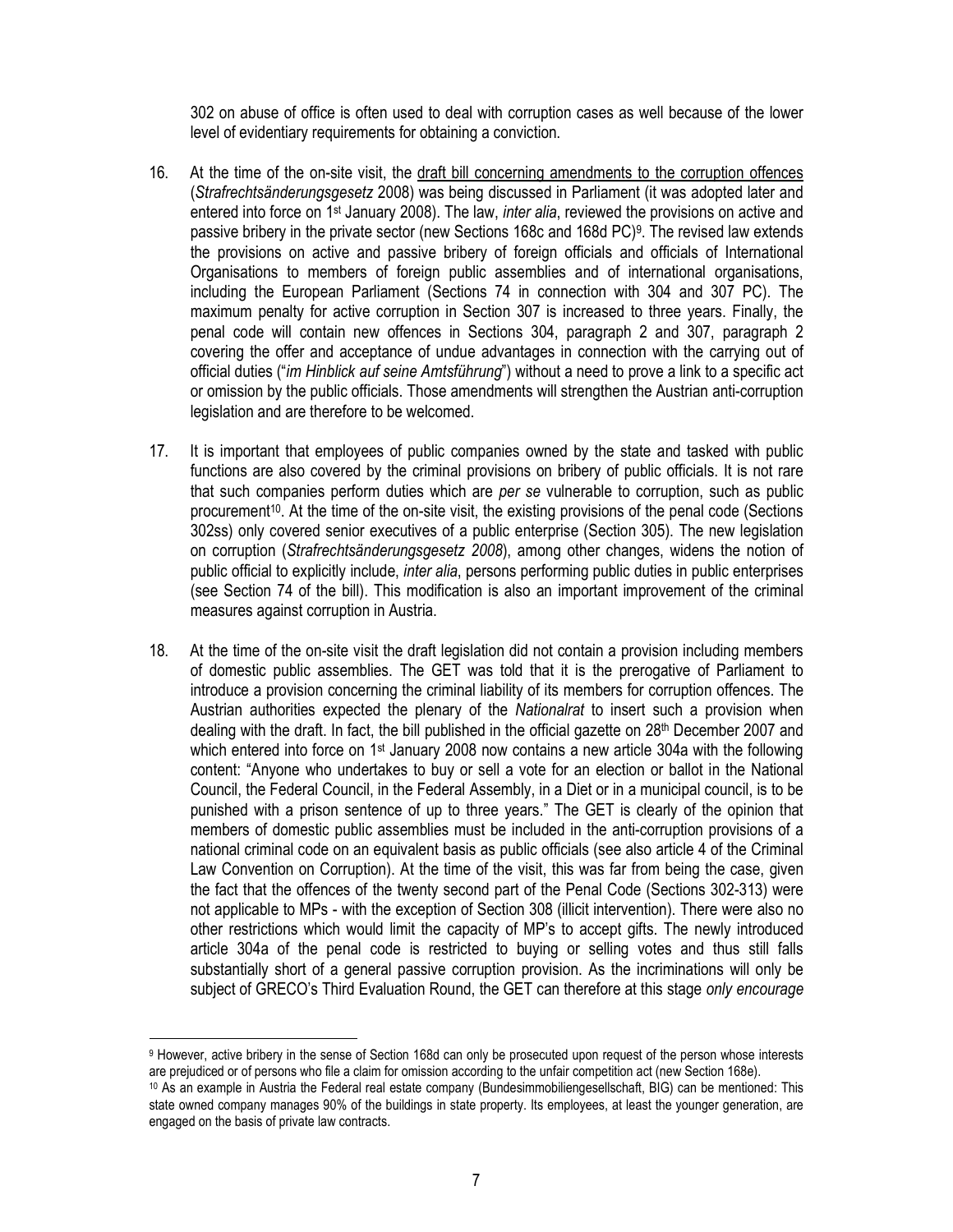the Austrian authorities to ensure that criminal law is amended so as to fully cover the passive bribery of members of public assemblies, in Line with ETS 173.

- 19. On the preventive side, the Bureau for Internal Affairs of the Federal Ministry of the Interior (BIA) has made considerable efforts in recent years in organising training courses and seminars and in publishing preventive materials (leaflets, newsletters, a book, posters and a brochure on the acceptance of gifts and advantages which was sent out to every employee of the Federal Ministry of the Interior). In June 2007, they organised a national anti-corruption day, as well as a two-day seminar to discuss with various authorities and actors (Ministries, police, Court of Audit of the Federation and the Länder) the situation of corruption and what further steps need to be taken in this respect. At the time of the on-site visit, the BIA had just compiled statistics on all domestic cases involving officials and integrity issues in the wider sense. Despite these initiatives, there is no typology of corruption available, nor any analysis and evaluation of the situation in Austria. BIA representatives explained that this was mainly a question of manpower, given the fact that at the time of the on-site visit, only one employee in the BIA was dealing with analytical work. The GET was told by representatives of academia (who are also involved in civil society activities) that there is no scientific research on the phenomenology and criminology of corruption (the only research work is based on the opinion polls conducted for Transparency International). This lacuna is all the more important given the diverging views about the extent of this kind of offences and the fact that current preventive efforts have no means to fine tune or target their approach on specific problems or sectors of society. The GET therefore recommends that a study be undertaken covering the scale and the nature of corruption in Austria, and identifying the areas most exposed to corruption risks.
- 20. The GET also found that a concerted approach to the issue of corruption was lacking. Various authorities had their own views about the problems at stake and the GET had the feeling that they all held a piece of the anti-corruption puzzle when discussions dealt i.a. with the real training needs, links between corruption and organised crime or money laundering, difficulties to investigate corruption, the importance of relationships between the Austrian Court of Audit and law enforcement bodies such as the BIA and Criminal Intelligence Service etc. Although Austria as a whole is subject to international anti-corruption requirements, the GET was often confronted with a lack of information and awareness on the part of the Austrian authorities as to anticorruption initiatives taken at the level of the Länder and municipalities. In fact, as the GET was told by the federal Chancellery, the principle of homogeneity of legislation was abandoned in the mid-nineties and the Länder have become more autonomous when elaborating regulations; it has become difficult to establish what the differences are.
- 21. The GET noted that various representatives met on-site were unable to explain what kind of anticorruption measures in general were in place for their sector of activity (Federal Ministry of Health, Family and Youth, Federal Ministry of Defence, Ministry of Economy and Labour). Representatives from the Chamber of commerce indicated that they consider corruption to be only a matter for the legislator; the GET found it difficult to accept this position given the fact that the prevention of corruption is also a matter for the business and commercial sectors. Furthermore, as the GET was told, Austrian businesses are quite active in neighbouring central and eastern European countries and some sectors of activity have a reputation of not being vigilant enough in respect of their relationship with criminals. Finally, the need for increased cooperation and coordination between the various authorities turned out to be the main conclusion of the inter-agency seminar of June 2007. In light of the aforementioned, the GET believes that the various entities and sectors of activity should be involved in a more global approach; it is therefore recommended a) to establish an inter-institutional and multidisciplinary coordination mechanism that would be given the necessary resources and a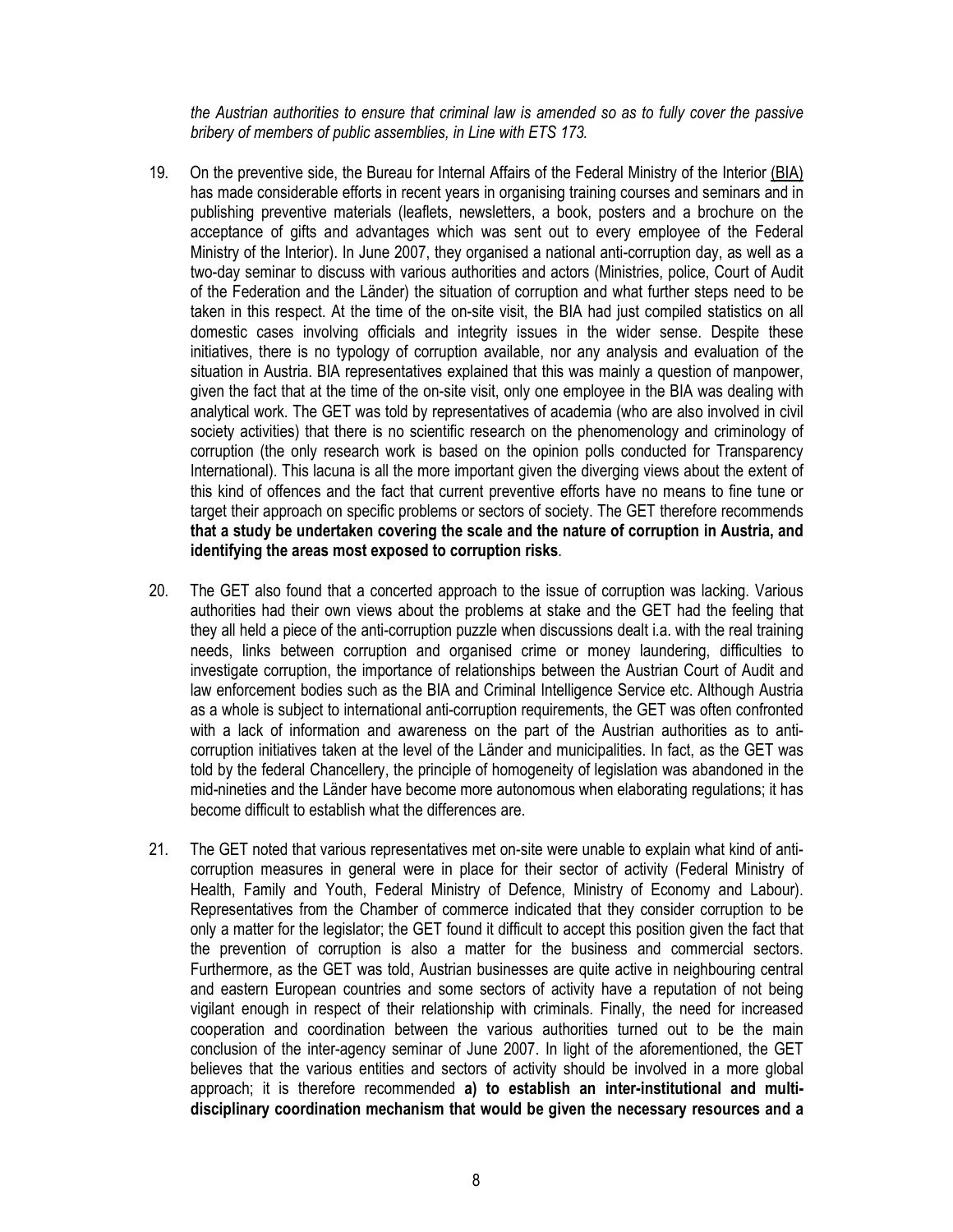clear mandate to initiate a strategy or policy in the area of anti-corruption; b) to involve the Länder and the private sector in these overall anti-corruption efforts.

# II. INDEPENDENCE, SPECIALISATION AND MEANS AVAILABLE TO NATIONAL BODIES ENGAGED IN PREVENTING AND FIGHTING CORRUPTION

### a. Description of the situation

### Law enforcement bodies

- 22. The Criminal Intelligence Service Austria is part of the Ministry of the Interior's Section II, the Directorate-General for Public Security. Section II is the highest security authority and reports directly to the Minister of the Interior. The highest level in Austria's criminal police hierarchy is the Criminal Intelligence Service Austria (Bundeskriminalamt  $- BK$ ), i. e. the headquarters of the Criminal Police. In its Department 3 – Investigations, Organised Crime and General Crime – the sub-department 3.4 is responsible for dealing with financial investigations and all kinds of economic crime, such as fraud and falsification including forgery of money, "white-collar crime", serious economic crimes including corruption, misappropriation and bankruptcy, especially in connection with companies and legal persons, and investigations in connection with environmental crime. The Austrian FIU for combating money laundering and the national Asset Recovery Office also form part of this sub-department. Each of the nine Länder has a police headquarters (Landespolizeikommando). In every HQ there is a Criminal Police Command (Landeskriminalamt). These nine crime departments which are also competent to combat economic crime, financial crime and corruption through their units - they all have units specialised in economic and financial crime - which are staffed with officers who have received specialist training in order to handle such crimes. Within the Länder, the district police services are staffed by generalists. The Criminal Intelligence Service has the authority to issue directives to the regional and local police authorities. Furthermore it has to be informed about all crimes that occur in conjunction with corruption in the Länder. The Criminal Intelligence Service is also responsible for the repression of corruption and arranges seminars for the private sector.
- 23. The police staff and budget are provided by the government (Office of the Federal Chancellor) and the Federal Ministry of Finance. All economic crime and corruption inspectors (e.g. in the Criminal Intelligence Service or in the regional departments) have specialist knowledge in the field of auditing and economic and financial laws and they are trained in conducting investigations in the field of economic and financial crime. Most of the officers have a basic economic education and have attended special courses domestically and/or abroad (e.g. at the Criminal Intelligence Service in Germany - Bundeskriminalamt). The executives have usually studied economics or law. The Director of the BK, as well as all Heads of Department (including at the level of the Länder offices) are appointed for a renewable term of 5 years by the Federal Ministry of the Interior. The appointments at the level of the Länder are made in consultation with the Director of Police of the Land. As the GET was told on-site, the Austrian police is perceived as being extremely politicised and the appointment of a senior executive can give raise to public controversy covered by the media. Police officers are recruited following publicly announced competitions and after undergoing a 21 month training course provided in the police schools. The GET was told that corruption is included in the programme of courses.
- 24. The Austrian Federal Bureau for Internal Affairs (BIA) was established by a Decree of the Minister of the Interior of 31 January 2001 as a special police department for the fight against corruption and other offences addressed under Section 302 to 313 PC. BIA's Director - who is under the direct responsibility of the Minister – is ex officio the Federal Ministry of the Interior's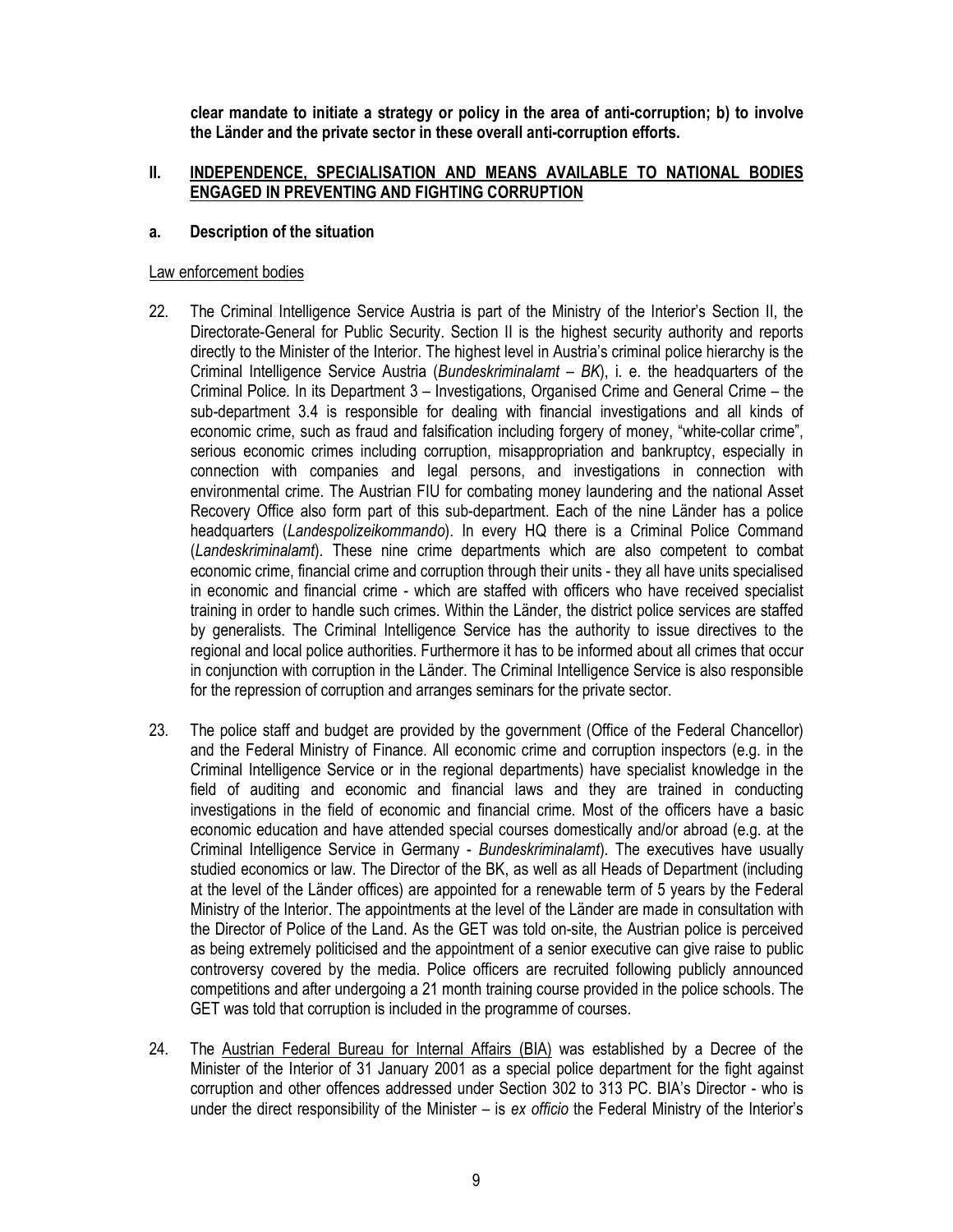commissioner for anti-corruption issues and, in order to provide for a reasonable degree of independence, the Federal Bureau for Internal Affairs was set up outside the classical law enforcement hierarchies, i.e. Section II, the Directorate-General for Public Security. However, as it is integrated into Section IV of the Federal Ministry of the Interior (MoI), the Bureau is part of its chain of command. No exception to the general subordination principle, such as it is defined by the Federal Constitution in article 20 paragraph 1 exists, even though in everyday practice, no instructions are issued concerning investigation matters. Yet, whenever the Bureau deals with security matters, it acts as the Directorate-General for Public Security.

- 25. The BIA's main task is the processing of serious complaints and allegations made against employees of the MoI as well as the investigation of suspected cases of corruption. In doing so, the BIA cooperates directly with the competent public prosecutors' offices and courts. The BIA conducts investigations nationwide. It has competence within its field of responsibility, i.e. the receipt and examination of complaints and allegations as well as security and criminal police investigations related to malpractice (Section 302-313 PC), provided that these allegations are made against employees of the MoI or employees of the Länder and municipalities who perform tasks in the fields of security administration or criminal police. As indicated earlier (see paragraph 14), the BIA is also actively involved in prevention and education activities, as well as international cooperation.
- 26. Since the Federal Minister of the Interior established the Federal Bureau for Internal Affairs (BIA) in January 2001, the Bureau's personnel has been increased according to needs. The range of qualifications and experience of the BIA staff members goes from several years of experience in the investigation of malpractice and corruption to degrees in law or postgraduate degrees in fields related to the fight against corruption. Knowledge of white-collar crime as well as an indepth understanding of the legal framework is required. BIA police investigators come from all areas of the police or criminal police services and undergo in-service training.

### Courts and judges

- 27. According to the Federal Constitution, the Austrian court system is unified under federal responsibility. The ordinary courts are organised in four levels, all having jurisdiction over penal matters, including corruption: a) district courts handle crimes punishable by a maximum of one year' imprisonment or a fine of up to 360 daily rates; b) regional (or first instance) courts act as appeal courts (with a panel of three judges) for decisions rendered by district courts and as first instance courts for more serious offences (crimes punishable by up to 5 years' imprisonment are dealt with by a single judge, offences punishable by a higher sentence are dealt with by a panel (composed of judges and lay assessors) or with the involvement of a jury; c) appeal (or second instance) courts, and d) the Supreme Court.
- 28. At present there are 141 district courts and 20 regional (or first instance) courts in Austria. The 4 appeal (or second instance) courts are located in Vienna (for Vienna, Lower Austria and Burgenland), in Graz (for Styria and Carinthia), in Linz (for Upper Austria and Salzburg) and in Innsbruck (for Tyrol and Vorarlberg). The President of the Court of Appeal is the head of the administration of justice of all the courts situated in his/her region and is subordinated in this function directly to the Federal Minister of Justice.
- 29. Section 32 of the Court organisation act provides general rules for the assignment of tasks. Each court has to provide such an assignment on an annual basis and, where appropriate, special Sections dealing with cases of drug abuse, juvenile or sexual offenders etc. are created. The team was informed on-site that it is mostly the regional (first instance) courts that have specialist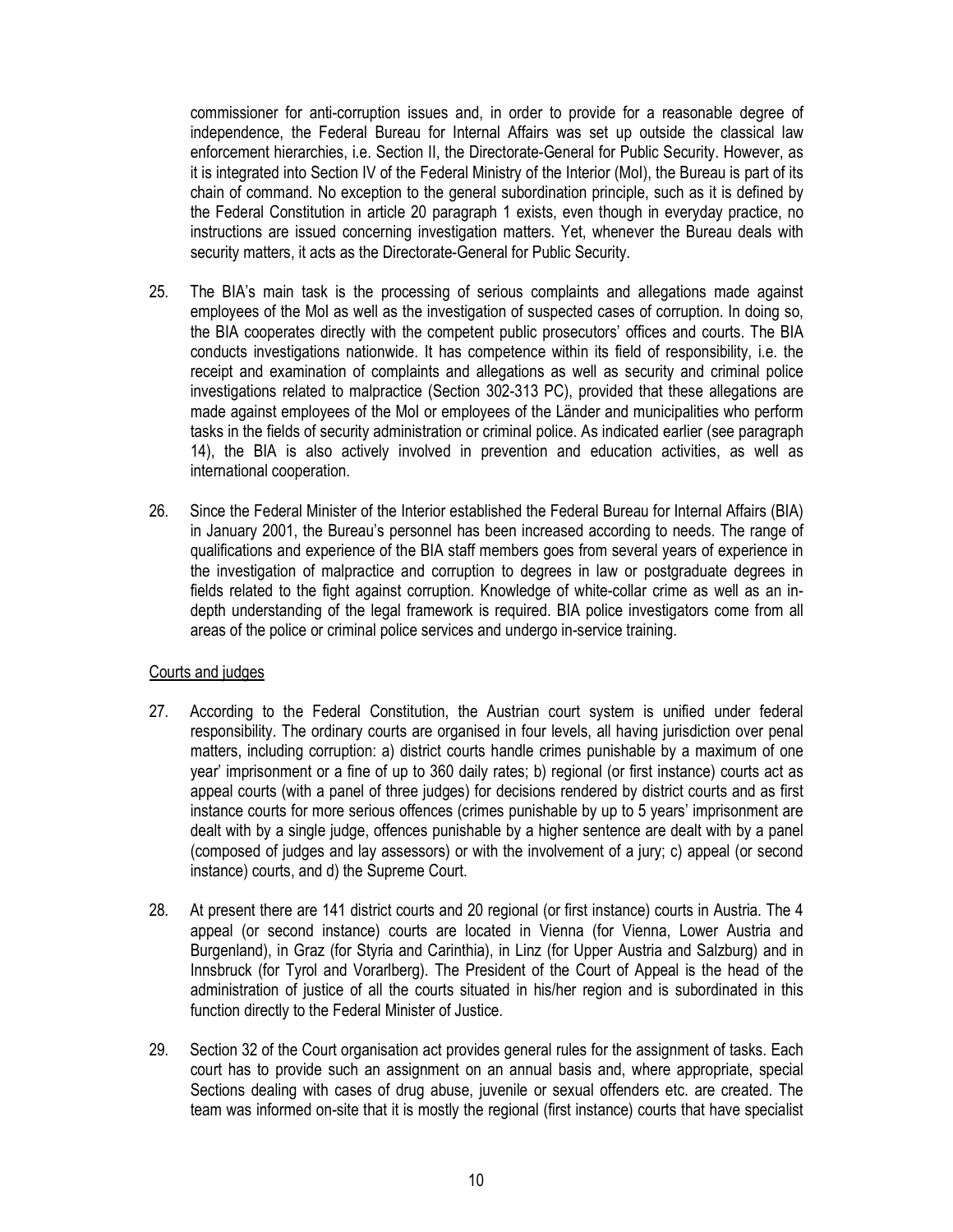Sections, including for economic crime; for example, the first instance court of Vienna has 5 departments, one of which is specialised in economic crime and comprises 4 judges. A new system was recently introduced that consists of an electronic, random distribution of cases to individual judges (within the relevant specialist Section). The GET was informed on-site that certain parameters can be included to avoid that the same person deals with too many complex cases.

- 30. There are about 1700 professional judges in Austria. By virtue of Art. 87 (on the independence of the judiciary) and 88 (on the appointment, removal, transferral and retirement of judges) of the Federal Constitution, judges are independent, irremovable (except in circumstances provided by law – basically for disciplinary reasons – and on the basis of a court decision) and they enjoy lifelong tenure until they retire at the age of 65. Persons who have successfully completed their legal studies (including practical training) and have applied to become "candidate judges" are appointed by the Minister of Justice upon a proposal by the President of the court of appeal who has initiated the recruitment procedure (the announcement of which has to be published). After 4 years of professional training and a final examination, the junior judge may apply for a vacant position. S/he is appointed by the Federal President of the Republic (who has delegated this responsibility to the Minister of Justice, except for the higher posts) from a list of 3 candidates proposed by an "internal" jury panel (judges from the appeal court responsible for the recruitment), corroborated by an "external" panel of judges. Judges met on-site by the GET said that the Minister is not bound by the proposals, in which case the appointment of another candidate has to be justified by objective criteria (training, experience etc.). Persons who have significant legal professional experience (lawyers etc.) may also apply to become a judge. The recruitment and training process is specific. The appointment process in this case is the same. Judges can be members of a political party.
- 31. As regards disciplinary proceedings, cases of serious misconduct by first and second instance court judges are examined by the disciplinary court. Disciplinary courts are specialised senates attached to each court of appeal. The general prosecutor's office and the prosecutor general to the Supreme Court in their function as prosecutors responsible for disciplinary matters are to be heard and have the task to represent the interests of the public employer. Cases involving judges of the Supreme Court would be dealt with by a special senate to this Court. For minor misconducts, the Chair of each court can send a reminder of his/her duties to the judge concerned.

### Prosecutorial authorities

- 32. As administrative authorities, the offices of public prosecution are not independent; the provisions of the Federal Constitution (see paragraph 30 above) apply to judges only. The structure of the state prosecution service is hierarchically organised and it mostly reflects that of the court system. The 16 prosecutor offices to the regional (first instance courts) are responsible for the cases to be tried by those courts and by the district courts. They are subordinated to (and subject to instructions from) the four general prosecutor offices attached to the courts of appeal. These general prosecutor offices are directly subordinated to the Federal Ministry of Justice. The office of the prosecutor general to the Supreme Court has a special position: it is directly subordinated to the Federal Minister of Justice and it has itself no right to give instructions to the lower offices of public prosecution. It performs an important function, namely the protection of the unity and security of penal law.
- 33. Instructions from the general prosecutor's office and the Federal Minister of Justice may be given only in writing and must be reasoned. The Federal Minister of Justice is required to report to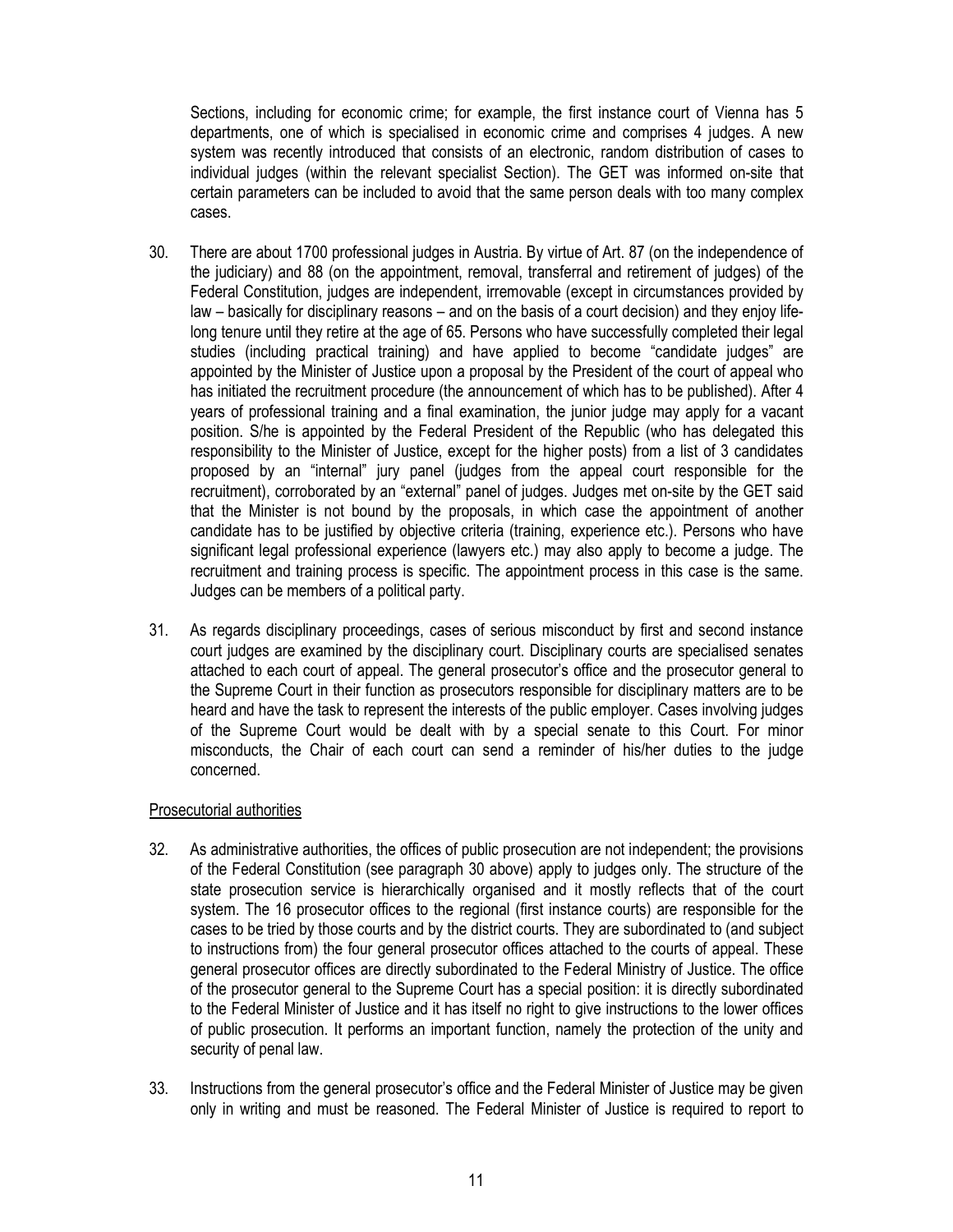parliament about the right to issue instructions. Within each office of public prosecution, staff members have to comply with the instructions of the head of the office (which can be given in writing or orally) and they cannot receive instructions from the Minister or General prosecutor directly. They are entitled - in case they consider that an instruction goes against the law - to ask for it to be given in writing and they have the right to be relieved of the case concerned.

- 34. In general, cases are assigned to the public prosecution departments according to an alphabetical order (of defendants' names) or location of the crime scene. Where necessary, special departments can be created to deal, for instance, with juvenile delinquency, military matters, drug abuse, etc. (Section 6 of the Public Prosecutors Act and Section 4, paragraph 2 and 3 of the Regulation on the implementation of the public prosecutors act). The General Prosecutor's Office in Vienna, for instance, comprises i.a. a special group for economic crime and another for organised crime. This Office also has country-wide jurisdiction for tax fraud and insider trading.
- 35. The GET was advised on-site that the Criminal Law Amendment Act 2008 (published in the official gazette on 28 December 2007) provides, among other changes, for the creation of a Central Office for the Prosecution of Corruption, with country-wide jurisdiction for all offences falling under Chapter 22 of the Criminal Code (breaches of official duties and other related criminal offences) and several other Sections, including: money laundering, organised crime and criminal association offences when these crimes are connected to corruption. The new anticorruption office will also have the possibility to leave to the naturally competent office a given case "if there is no special public interest in the case because of the importance of the criminal offence or the accused person". Although the Criminal Law Amendment Act will be in force as from 1 January 2008, the provisions concerning the special anti-corruption office will become effective on 1 January 2009.
- 36. Austria's criminal justice system is based on the principle of mandatory prosecution<sup>11</sup> by virtue of Art. 18, paragraphs 1 and 2 of the Federal Constitution. It includes private prosecution<sup>12</sup> and "Diversion"13 as further characteristics.
- 37. Prosecutors are recruited initially as judges and they choose later to become prosecutors, after a few years of professional experience (in addition to the requirements for a judge, one must have

 $\overline{a}$ 

<sup>&</sup>lt;sup>11</sup> The exceptions to the principle are based on reasons of procedural expediency. They apply when the prosecutor concludes that prosecution will not further the purpose of criminal justice, e.g. if the defendant is accused of having committed more than one crime, the prosecutor may abstain from prosecuting an offence which is likely to have little or no influence on the punishment, or if the defendant is to be extradited to a foreign country and the punishment that could be imposed on him in Austria is insignificant compared to the charges he has to face abroad (Section 192, paragraph 1, number 1 and 2 CPC; former Section 34, paragraph 2, number 1 and 2 CPC).

<sup>12</sup> According to Section 67 paragraph 1 and 2 CPC (former Section 47, paragraph 1 CPC), a persons who claims to have suffered damage as a result of an offence is entitled to claim compensation for this damage also within the criminal proceeding, as long as s/he has not yet obtained a writ of execution or the claim has not yet been settled. The claimant is not automatically granted a procedural position (besides being probably a witness) but is required to notify the court of his/her claim, whereby s/he will become a "Privatbeteiligter" (which can be translated as "additional private party"). If the public prosecutor decides either to close the case without indictment or to refrain to resume the case after having indicted the alleged offender, the "Privatbeteiligter" may take over the prosecution as a "Subsidiarankläger" ("additional private prosecutor").

<sup>13</sup> According to Sections 198 (former Section 90a) and following of the CPC [and Section 35 of the Austrian Drug Abuse law (Suchtmittelgesetz)] instead of a formal reaction (indictment with a main trial and possibly a formal conviction), alternative forms of reaction to a criminal act are possible. The public prosecutor is not free to decide whether formal or informal proceedings are taken, but has to apply Sections 198 and following CPC when the stated prerequisites are met. According to Section 198 CPC, prosecution may only be terminated if i.a. prosecution does not seem necessary to prevent the suspected person from committing further crimes or to keep other persons from committing crimes, or the guilt of the perpetrator can not be considered as "grave".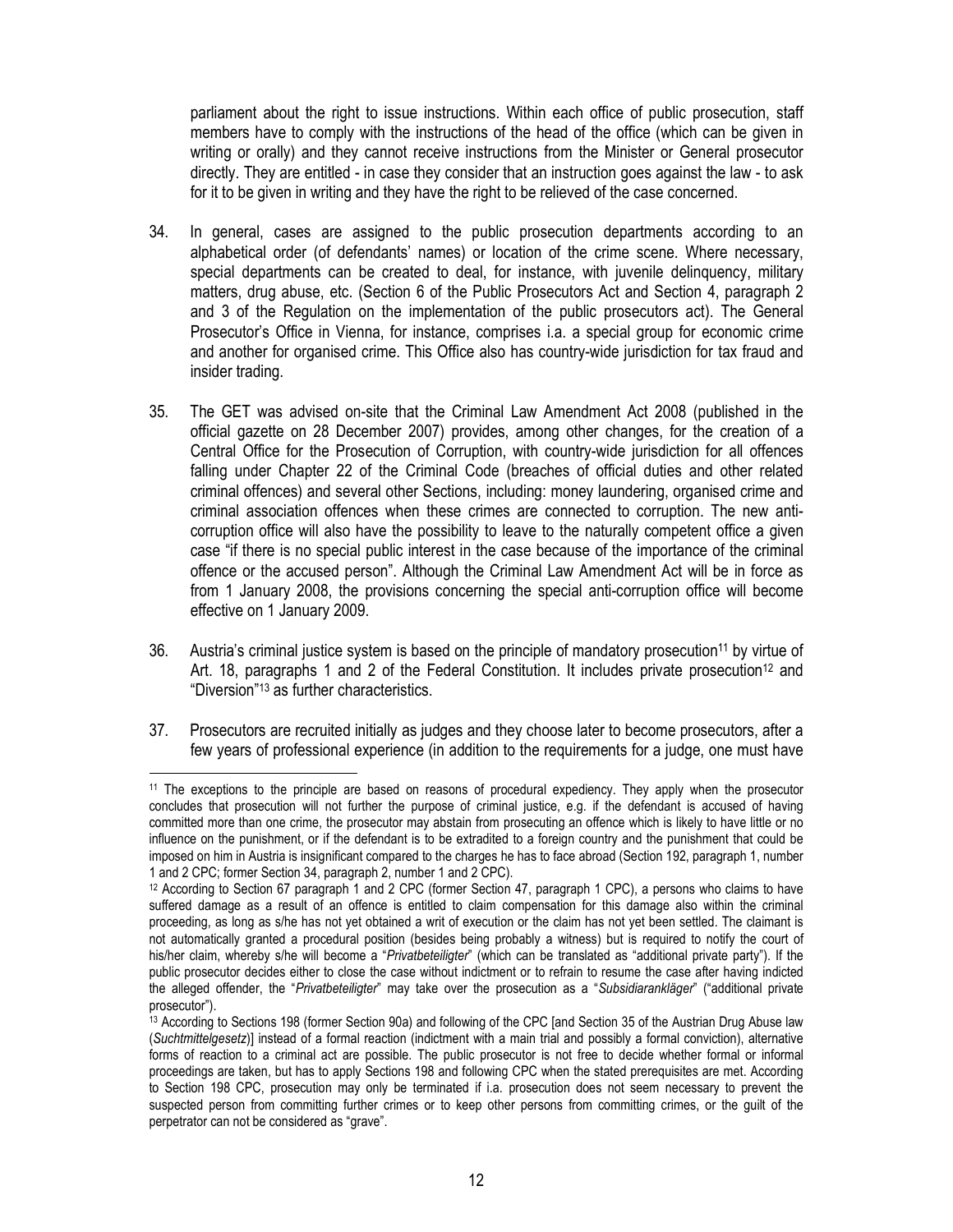at least one year of practice to be appointed as a prosecutor - Section 12 of the Public Prosecutor Act). Vacant posts are advertised and filled following a competition organised by the Ministry of Justice. At the time of the visit, there were between 190 and 210 prosecutors. In parallel to the entering into force of the new Criminal Procedure Code (CPC) on 1 January 2008, the staffing of prosecutor offices was increased by approximately 50% (instead of 35% as planned at the time of the visit); there are currently 330 prosecutors. Prosecutors are appointed in a similar way to judges. At the time of the on-site visit, they were subject to the same disciplinary measures as civil servants<sup>14</sup>. Prosecutors can be members of a political party.

### Criminal proceedings, expertise, means, special investigation methods, witness protection, professional and banking secrecy

- 38. Unlike (purely) adversarial procedural systems, it is the duty of the court to uncover the truth in Austria. The court has to gather all information pertaining to the case, whether it incriminates or exonerates the defendant (according to Section 3 paragraph 1 CPC this principle applies to the same extent to the public prosecutor and all other authorities involved in criminal proceedings).
- 39. With the reform entering into force on 1 January 2008, the prosecutorial authorities will have the exclusive lead over the pre-trial investigation; at the time of the on-site visit, police and prosecutors shared this responsibility, which implied for instance that the former could carry out criminal investigations on their own and retain the information for a few months before bringing it to the attention of the latter. The discussions held on-site also revealed that Austria has the institution of the investigative judge (competent to handle complex cases that involve coercive and investigative measures) but the GET understood that they almost never deal with corruptionrelated offences. Notwithstanding, with the amended CPC provisions, the prosecutor will have in future the exclusive responsibility for operative work and the investigative judges' role will be limited to the authorisation and control of coercive measures.
- 40. The BIA co-operates directly with the competent prosecutor's office. Upon request, the BIA can also investigate corruption cases outside this area, i.e. cases stemming from other branches of the administration. In such cases, the competent prosecutor may require the support of the BIA investigative forces, but this is not done on a systematic basis, even if the BIA is more frequently involved as its role is now better known by the prosecutors. Prosecutors are free – and will remain so under the future regime of the special prosecution office for corruption – to choose the BIA or the "normal" criminal police forces (including police units for economic crime) to lead police investigations in corruption cases outside the Federal Ministry of the Interior or committed by security staff of the Länder or municipalities. For financial investigations the support of the Bundeskriminalamt is needed in every case, as the BIA has no specialised financial investigation units or specialised police officers. Within the general police forces, the economic crime bureau has the right to take over, from local police forces, all serious cases.
- 41. If a case of unusual complexity or size falls within the competence of a judge or prosecutor, he or she can be discharged from his regular workload in order to concentrate on that case. If further expertise (in the auditing or financial fields, etc.) is necessary, the court or the competent prosecutor appoints an expert in accordance with Section 126 CPC (former Sections 118 and 118a paragraph 1 CPC). The expert provides the expertise on the basis of the court's or prosecutor's mandate.

 $\overline{a}$ 

<sup>14</sup> Following statutory amendments on 1 January 2008, they are now subject to the same disciplinary proceedings as judges.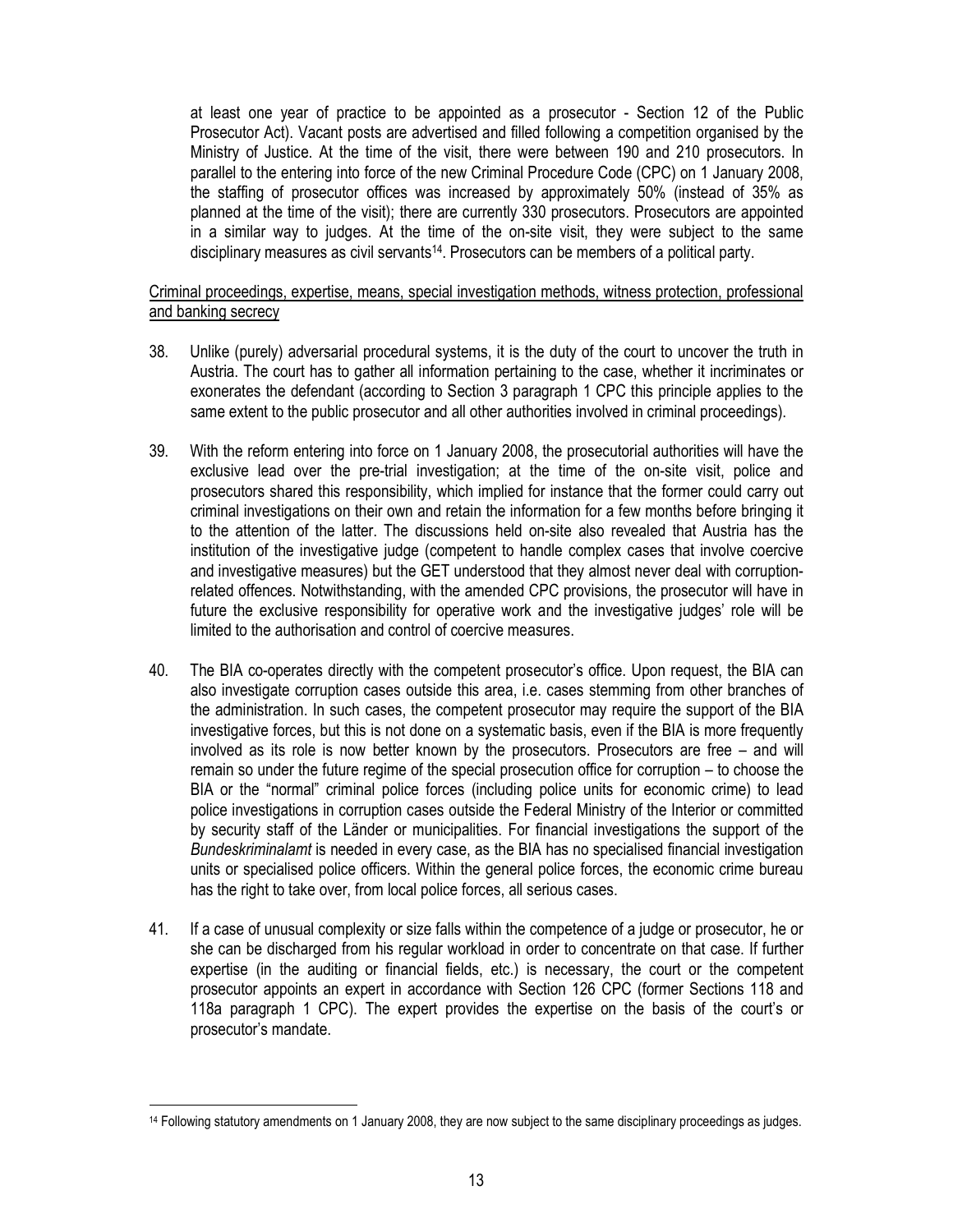- 42. The statute of limitation is regulated in Section 57 of the Penal Code, which provides in particular that the period of limitation begins as soon as the punishable action is completed or the punishable conduct has ended. The limitation period is "a) 20 years, if the offence is punishable with imprisonment although not for life but for more than 10 years; b) 10 years, if the offence is punishable with imprisonment for more than 5 years but not more than 10 years; c) 5 years, if the offence is punishable with imprisonment for more than 1 year but not more than 5 years; d) 3 years, if the offence is punishable with imprisonment for more than 6 months but not more than 1 year; e) 1 year, if the offence is punishable with a maximum of 6 months' imprisonment or only a fine. When an offence has become statute-barred, confiscation of profits, forfeiture and preventive measures are also no longer possible." By virtue of the above classification, corruption offences falling under Sections 303-308 PC are statute-barred after 3 or 5 years in most cases.
- 43. Art 20 paragraph 3 of the Austrian Federal Constitution provides for the confidentiality of criminal proceedings, which applies to investigators, public prosecutors and judges. The breach of that rule is punishable by a penalty of deprivation of liberty for up to three years (Section 310, paragraph 1 PC).
- 44. Access to banking information is regulated by the Code of Criminal Procedure (Section 116; former Section 145a) and the Banking Act (Section 38). The GET was told on-site that the Police (with the exception of the Financial Intelligence Unit in the context of the money laundering prevention system<sup>15</sup>) need to ask the prosecutor to apply for a warrant to be issued by the judge; but banking information can be obtained by the prosecutor or a court only if court proceedings have already been initiated<sup>16</sup>. Also, bank secrecy cannot be lifted for offences punishable by a maximum penalty of less than one year imprisonment (which is in particular the case for active bribery offences under Section 307 para.2 PC). For financial information not covered by bank secrecy, financial institutions have to provide any relevant information to the FIU, to prosecutors and criminal courts in the course of criminal proceedings or investigations (on the basis of a court warrant), to the tax authorities, and to the Financial Market Authority and the National Bank acting as supervisory bodies.
- 45. At the time of the on-site visit, special investigative techniques were limited to the monitoring of communications traffic and interception of communications (regulated under Sections 134 subparagraphs 2 and 3 and Section 135 paragraphs 2 and 3 CPC17; former Sections 149a to 148c), applicable by analogy to the interception of mail and the monitoring of computer-traffic data by virtue of Section 92 paragraph 3 of the Law on Telecommunications). The Act on the reform of the Criminal Code of Procedure which entered into force on 1 January 2008 introduced further investigative techniques into Austrian legislation: observation, under-cover operations and simulated purchase (these are regulated by the new Sections 129 to 136 CPC).
- 46. There are no specific protective measures in Austria (e.g. crown witness regulations, witness protection etc.) that could encourage persons to cooperate with the criminal justice bodies. Plea

 $\overline{a}$ <sup>15</sup> The exchange of banking information between FIUs in specific cases requires a formal agreement under Austrian law.

<sup>16</sup> According to the Austrian authorities, amendments passed after the on-site visit have softened this requirement.

<sup>17</sup> The interception of telecommunications is admissible if it could clarify an intentionally committed penal offence punishable by a prison sentence for a term exceeding six months and if the tenant expressly agrees to the surveillance. The tracing of telecommunications (Section 135 paragraph 2 CPC, former Section 149a paragraph 1 subparagraph 1 lit. a and b CPC) is also admissible, if it could clarify an intentionally committed penal offence punishable by a prison sentence for a term exceeding one year and if data of the accused can be gained through the surveillance. The interception of telecommunications (Section 135 paragraph 3 CPC; former Section 149a paragraph 1 subparagraph 1 lit. c CPC) is also admissible if the surveillance seems to be necessary for clarifying an intentionally committed penal offence punishable by a prison sentence for a term exceeding one year and if either the tenant himself is highly suspected of the offence or if there are grounds to believe that a highly suspicious person will use the telecommunication or establish a connection with it.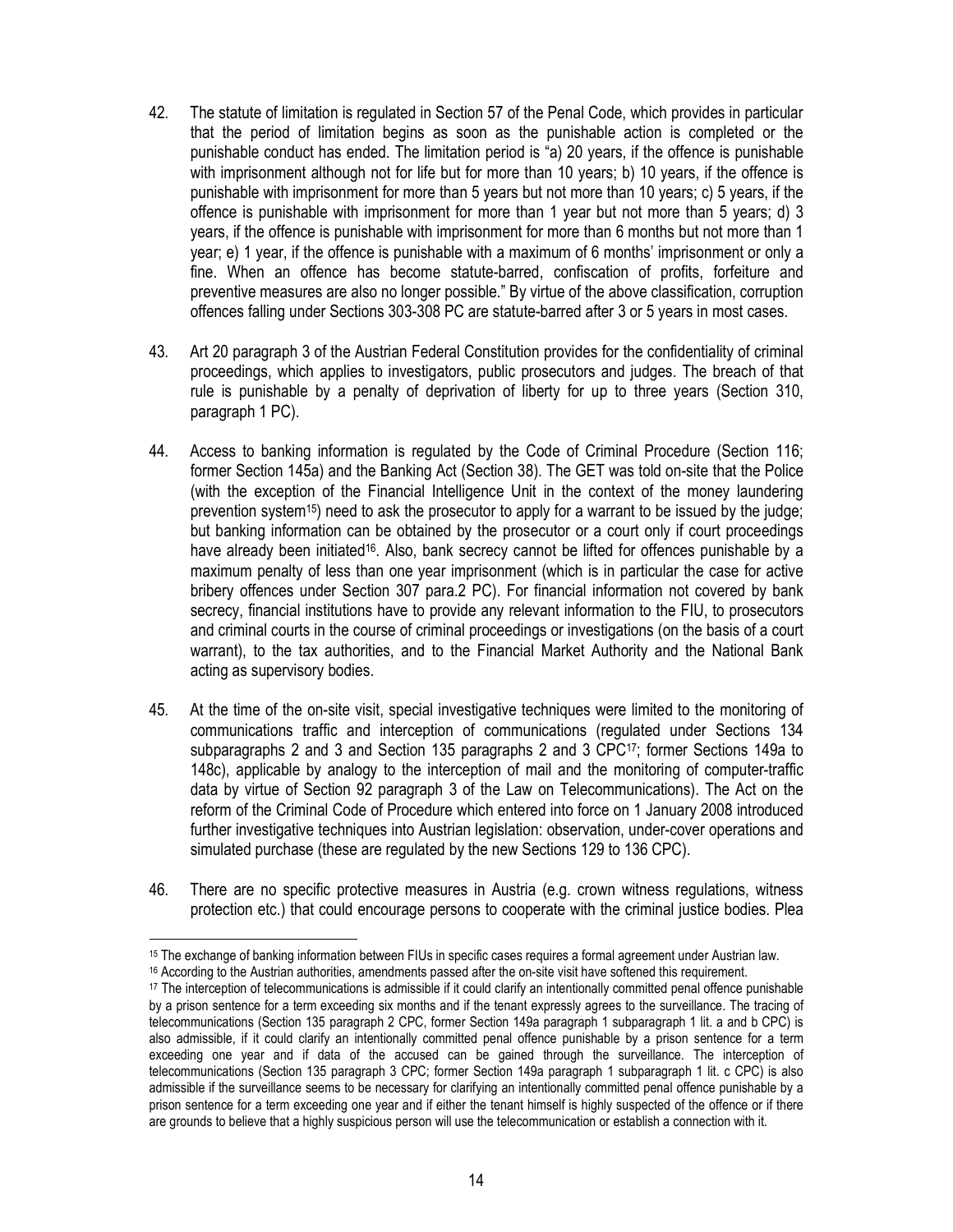bargaining, especially in the sense that the prosecution agrees to drop a more serious charge if the defendant is prepared to confess to a less serious one, is prohibited, as it would contravene the fundamental principles of legality and independent investigation (Grundsatz der amtswegigen Wahrheitserforschung). According to Section 34 PC, making a confession can be considered as a mitigating circumstance by the court when determining the sentence.

### Other authorities

- 47. The Federal Ministry of Finance also has a Bureau for Internal Affairs (BMF-BIA), similar to that of the Federal Ministry of the Interior. It was established in 2002, when it was found that the internal revision Department was not the adequate tool to deal with malpractices and corruption committed among staff working country-wide for the Federal authorities (federal tax and finance services, Customs etc.). The BMF-BIA supervises 12,000 staff but has no investigative powers and where these are needed, the regular police are asked to cooperate. In 2006, 51 investigations were carried out (mostly for embezzlement or stealing, which fall under Section 302 PC); they led to 12 convictions and the confiscation of assets for an amount of  $\epsilon$  1,8 million. Corruption offences that the Bureau came across concerned mainly the Customs services but problems have also been found within the tax services in connection with the inspection of companies. The BMF-BIA also organises training seminars, including on ethics – attendance is mandatory for all staff.
- 48. As indicated earlier, the Criminal Intelligence Service (Bundeskriminalamt) has a special Unit (Geldwäschemeldestelle), within the Department of Economic and Financial Crime, which is responsible for money laundering and terrorist financing and acts as the Financial Intelligence Unit (FIU) for Austria. It analyses suspicious transaction reports received from the financial institutions and various other entities.

# b. Analysis

- 49. Overall, the police and prosecutorial bodies are perceived as not being independent enough and/or strongly politicised. Some cases reported in the media in recent years have apparently further affected this perception. The GET was also told that although the influence of the "Proporz" system18 was not as significant as it used to be in the past, political support could still contribute to swifter career progression for a prosecutor or a police officer (or a judge, to a lesser extent) to the detriment of a more committed and well-performing colleague who is not of the "right political colour".
- 50. The GET believes that the changes introduced in 2008 to the Code of Criminal Procedure and the overall leadership given to the prosecutors over the police investigation – are likely to introduce some safeguards against political and other forms of bias of the police work.

### The investigation and prosecution authorities and the courts (independence, specialisation, means)

51. From the discussions with the Bureau of Internal Affairs of the Federal Ministry of the Interior (BIA-BMI), the GET understood that this agency tends to play a leading role in the fight against corruption in Austria. It is actively involved in the promotion of international anti-corruption activities by Austria. The GET believes that the BIA-BMI is a body that has the potential of playing a significant role in the fight against corruption. Measures were taken to make it relatively

 $\overline{a}$ <sup>18</sup> This is an informal agreement between political parties whereby officials are appointed in the administration and state services according to the political weight of each party. This has traditionally had important implications on the political affiliation of civil servants.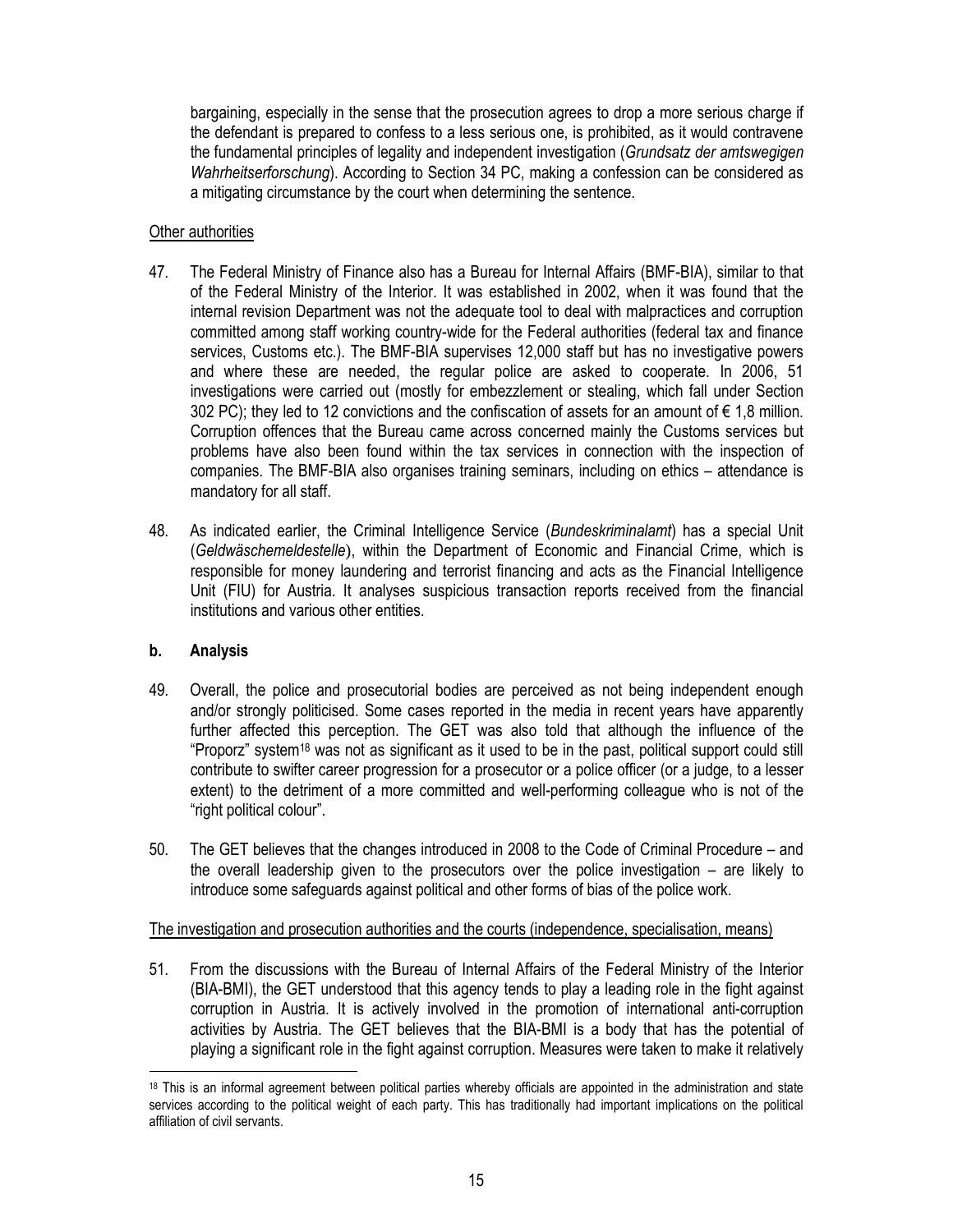independent as it was set up under the direct authority of the Federal Minister of the interior. This is important in the context of the perceived politicisation of the police mentioned above. At the same time, the BIA-BMI remains itself vulnerable: the legal possibility remains for the Minister to give instructions to drop a case and the GET was told that when the BIA handled its first major case, it was put under the threat of an internal audit.

- 52. It would also appear that the BIA-BMI has a broader jurisdiction than its name ("Internal Affairs") or position within the Federal Ministry of the Interior suggests. The GET was sometimes told that the institution could intervene in any case of corruption involving an official, whether s/he was employed or not by a Service operating under the umbrella of the Ministry. On other occasions, it was said that the BIA-BMI could even handle a corruption case in the private sector or any other crime since it had retained its natural jurisdiction as a police body. It also seemed that the BIA-BMI had some kind of "priority" jurisdiction over such cases, and that it could decide to leave a case to the regular police bodies where no particular interest or level of complexity/sensitivity was involved. The GET very much welcomes the existence of the BIA-BMI and the ambition of the institution. Its broad territorial and substantive jurisdiction enables it to handle cases directly which might otherwise be (perceived as) sensitive at local level and the body was set up with some guarantees of greater independence compared to the regular police forces. Also, a reasonable level of overlapping of competences might be profitable in the context of the politicisation of the country. However, the views of the BIA-BMI were not supported by many other institutions and the GET could not conclude – although the institution was set-up in 2001 – that the BIA-BMI's jurisdiction was totally clear and accepted; it would seem that its role was to a large extent a matter of awareness but also acceptance by the other investigative authorities. It also appears that a major problem is the lack of clear legislation and co-ordination of the competences of the various police forces in corruption investigations. In fact, the decision of the competent prosecutor is decisive, who has much flexibility to decide which police forces should be involved in the investigation of a given corruption case.
- 53. In any event, the BIA-BMI depends very much on cooperation with other police bodies since the BIA-BMI does not look at the financial dimension and the proceeds from corruption. Also, although the BIA-BMI is normally to be informed about the outcome of cases which have been handed over to the prosecutor/sent to court, it appears that the BIA-BMI does not receive such feedback in practice and there are no figures available on the number of cases handled by the BIA-BMI which have led to a conviction.
- 54. In the light of the aforementioned, the GET recommends a) to clarify the role and jurisdiction of the Bureau of Internal Affairs of the Federal Ministry of the Interior and of the other police bodies in respect of corruption investigations, whilst confirming the central role of the BIA-BMI; b) to enhance the co-ordination between the various police units involved in the investigation of corruption cases, and between the BIA-BMI and the prosecution services.
- 55. The discussions held on-site showed that the staffing of police bodies dealing with economic crime cases (corruption is usually part of this specialisation), and particularly also those dealing with financial investigations is sometimes limited. This is an important issue since financial investigations and the targeting of proceeds from crime are considered by the prosecutorial services to be primarily a matter for the regular police bodies in the field, especially the special criminal assets unit of the Criminal Intelligence Service (Bundeskriminalamt) and those of the Länder police forces. The situation is aggravated by the limited access of police to financial information (see paragraph 59 below). These factors could explain why despite the existence of criminal assets specialists, the efforts up to now have been modest in respect of the targeting of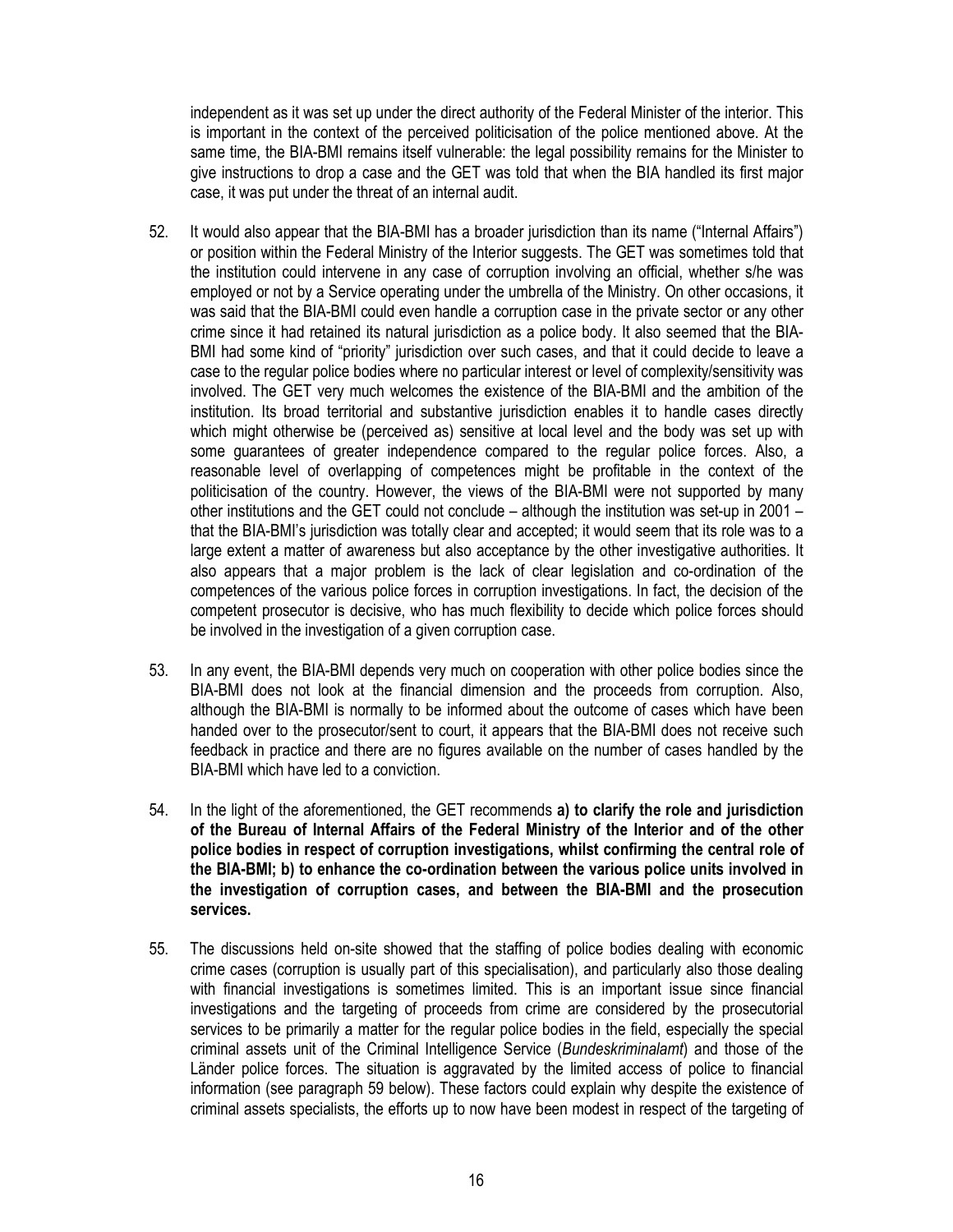proceeds from crime. The prosecutor's office cannot compensate for that due to their own lack of staff – which would be resolved in 2008 with the planned increase in the number of prosecutors. Although the police thus has, in practice, an important responsibility in the area of anti-corruption, it appears that they are not adequately prepared to deal effectively with this task and to carry out financial investigations - which are particularly important to locate criminal assets or to understand certain financial flows and relationships between suspects/legal entities. The GET therefore recommends to increase the human resources available to the police, in particular the units responsible for conducting investigations concerning corruption and criminal assets.

- 56. The prosecution services appear to be a particularly contentious issue at the moment. Representatives of the state authorities, but also academics, non governmental organisations and journalists acknowledged that more could be done to improve the status of the prosecution service, since the hierarchical organisation and the right to give instructions (improvements were expected as regards certain instructions<sup>19</sup>) are not counter-balanced by sufficient safeguards, including as regards disciplinary proceedings<sup>20</sup>. Prosecutors seem to be under strong pressure to achieve results although they do not necessarily have the means, backup or experience to deal with certain cases<sup>21</sup> which should ideally be dealt with by specialised and more senior prosecutors seconded by a team where this is necessary. In general, most interlocutors admitted that at the moment, the profession of prosecutor was rather unattractive. There are plans to change this situation and the perception of the profession, in particular by bringing the statute of prosecutors closer to that of judges; the appointment procedure could be changed and more formal guarantees of independence provided. Also, the authorities planned to increase significantly the number of prosecutors. Given the current image of the prosecution services, the GET supports these initiatives. In particular, it might be worth considering the creation of a specialist body / bodies (like a High Judicial Council which can be found in many other countries) that would have responsibility for the various aspects of the recruitment and career of judges and prosecutors altogether, including the promotion of merit-based approaches: as the GET was told, judges too, might occasionally take advantage from political support for a swifter career progression and as regards the selection process, it is still possible for the President or the Minister of Justice to appoint a new judge who is not among the three candidates proposed by the selection panels; bearing in mind that judges (like prosecutors) can be members of a political party, politics can easily be seen as influencing the recruitment process of judges. In the light of the aforementioned, the GET recommends a) to proceed with the reform of the statute of prosecutors in order to bring it closer to the statute of judges; b) to consider the settingup of a specialist body/bodies responsible for the selection, training, appointment, career development and disciplinary procedures in respect of judges and prosecutors.
- 57. The GET was told by members of the prosecution services based in Vienna that outside the capital, the level of specialisation in economic crime and complex forms of corruption was very limited but it was difficult to obtain a clear picture<sup>22</sup>. During the discussions, even the members of the special groups dealing with economic crime and organised crime in Vienna acknowledged that in practice their knowledge in this area was sometimes limited and that there was no special

 $\overline{a}$ 

<sup>19</sup> With the enactment of the reform of the penal procedure (1.1.2008), instructions from the superior prosecution office (Oberstaatsanwaltschaft) and from the Ministry of Justice have to be given exclusively in writing accompanied by reasons and founded on a legal basis. They must be included in the procedural file.

 $20$  The situation changed on 1 January 2008 and prosecutors are now subject to the same disciplinary proceedings as judges.

<sup>21</sup> Concrete examples of recent cases described were for instance a junior prosecutor with limited specialist knowledge or support who had been given a complex file which was under heavy media scrutiny and that involved several important personalities and companies.

<sup>&</sup>lt;sup>22</sup> The GET was told that "one or two offices, perhaps in Graz or Linz might have specialists in economic crime".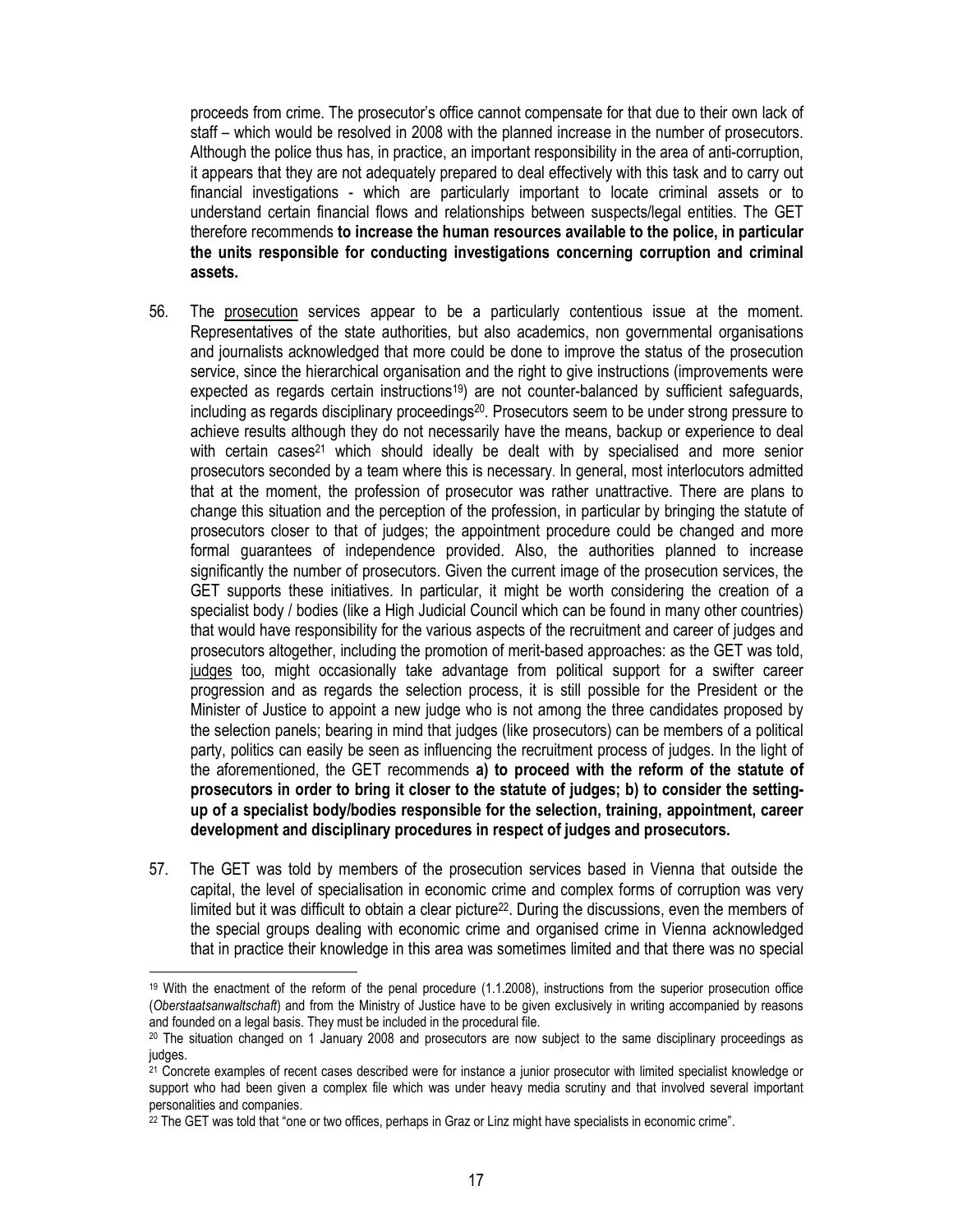training or background requirement to work within these units. The training in economic crime available at the time was insufficient and attended only on a voluntary basis. The use of external experts had to be paid from their budget line. In this context, the GET took note with interest of the creation, after 1 January 2009, of a special prosecutor's office to deal with a broad range of corruption cases, with country-wide jurisdiction and branches in Innsbruck, Linz and Graz. The relevant legal amendments for the introduction of the special prosecution office were voted by Parliament and published in the official gazette after the on-site visit. The GET welcomes this improvement. It also notes that the new rules applicable to instructions will also apply for this special prosecution office; the GET understood that the initial draft of the Federal Ministry of Justice excluded the possibility of the Federal Ministry of Justice giving instructions in individual cases to the special prosecution office. But this proposal did not find the necessary political support to be included in the bill. At the initial operational stage, the office will comprise 5 prosecutors with a total of 25 staff, including specialists such as accountants, economists and computer experts. This multidisciplinary approach is new for the Austrian prosecution service and certainly to be welcomed. However, the planned initial resources seem to be minimal, even if there will be a possibility to delegate more simple cases to the ordinary prosecution offices. Moreover, the GET was told by the Austrian authorities that budgetary resources for the planned level of staffing were not yet guaranteed. In the GET"s view, it is of utmost importance that the special prosecution office for corruption disposes of sufficient human and material resources when it takes up its function to enable it to efficiently prosecute large and complex corruption cases. The GET therefore recommends to ensure that the planned special prosecution office for corruption becomes operational at the beginning of 2009 with the resources envisaged and that after an initial period, the adequacy of the resources allocated is assessed.

58. The overall situation as regards the profession of judges seems satisfactory. The human and material resources available would, in general, be sufficient to deal with the current workload. Salaries are considered to be adequate: after 5 years service, judges (and prosecutors) earn about € 2500 (after taxes) per month. Various training opportunities are offered and there are possibilities to involve various kinds of independent experts in court proceedings where necessary. However, some judges the GET met acknowledged that it takes about a year and a half to acquire just the basic knowledge needed to handle an economic/financial crime or complex corruption case and that more could be done in terms of specific training in that kind of area, including corruption. The GET concurs with this view, bearing in mind the inquisitorial nature of court proceedings and the fact that the level of specialisation of lower court judges is considered to be limited. Consequently, the GET recommends to provide more training opportunities to judges, including those of lower courts, in those areas which are of particular relevance for handling corruption cases.

The investigation process and powers of investigation (access to financial and other information, investigative techniques, prosecution time limit, witness protection and other similar measures)

59. Access to banking and other financial information is cumbersome for the Police, although they are considered to play an important role when it comes to financial investigations and looking into the (possible criminal) assets of a person. As indicated in the descriptive part (see paragraph 44), bank secrecy cannot be lifted for offences punishable by a maximum penalty of less than one year's imprisonment (which can concern also corruption offences). The GET was also advised on-site that the tax authorities have sometimes refused to provide the information requested and that access to fiscal data is possible only where this is the only way to obtain information in the course of a criminal investigation. For other sources of financial information (e.g. information held by brokers or insurance companies), the police needs to go through the financial market authority. Therefore, the GET believes there is a clear need to improve access to financial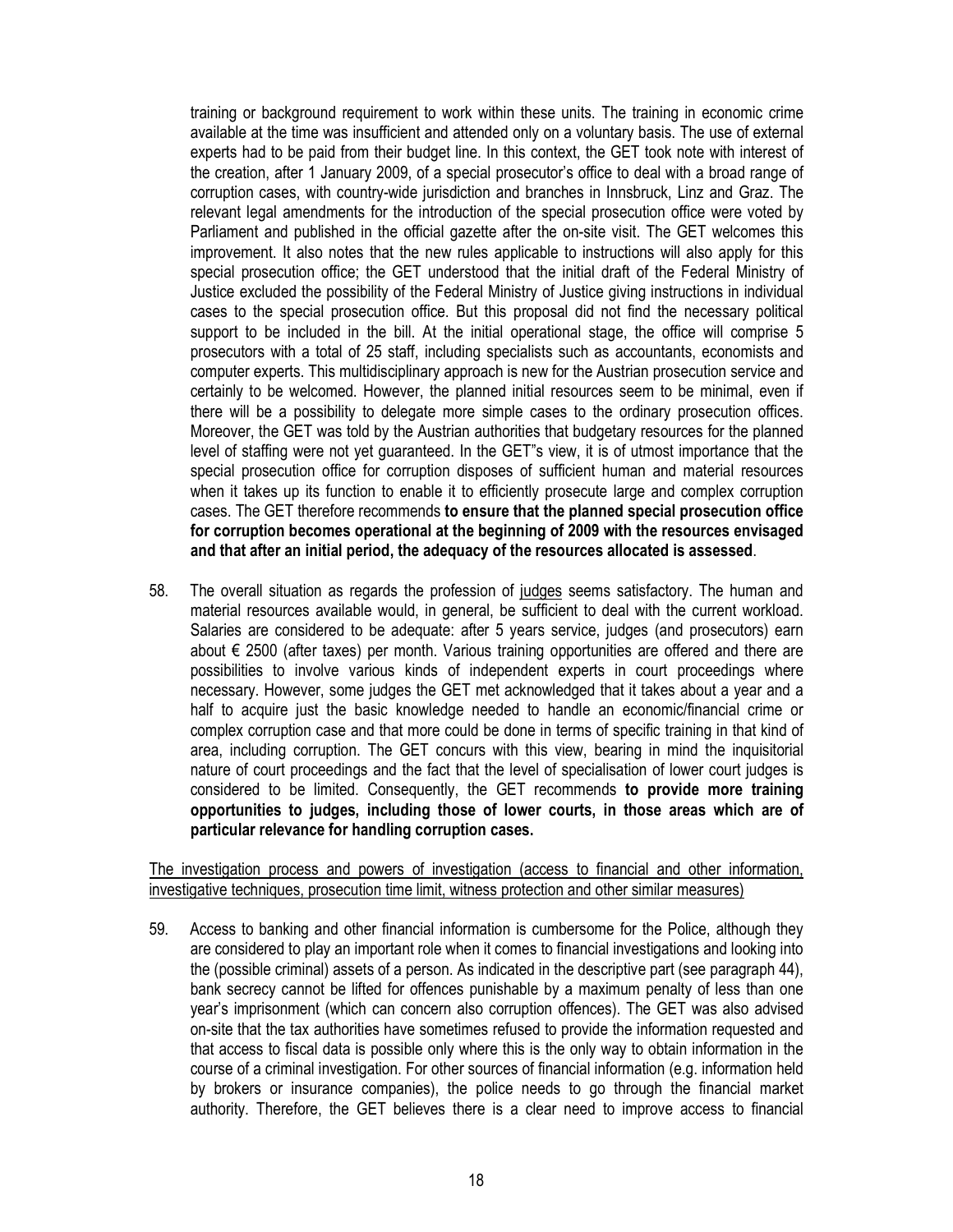information in the context of corruption investigations and recommends to review the access to, and exchange of information needed in the context of corruption investigations and, in particular, to consider lifting bank secrecy also for corruption-related offences punishable by a maximum penalty of less than one year's imprisonment.

- 60. At the time of the on-site visit, investigative powers were limited to interception of communications. The GET found that this technique is regulated in a rather unusual manner since the permission of the interlocutor of the target person is required in certain cases; however, such permission is not needed for the most serious corruption offences. The GET welcomes that new techniques such as observation, undercover operations and simulated purchase were introduced after the visit and that these are also applicable to corruption-related offences (except those punishable with the lowest sanctions). In due course, practitioners dealing with corruption (and other) offences will need to be made familiar with the new opportunities offered by these additional investigative means. The GET recommends to ensure that the new special investigation techniques are applicable to all serious cases of corruption, accompanied by appropriate safeguards for fundamental rights.
- 61. As indicated in the descriptive part of this report, there are no specific protective measures in Austria that could be used to encourage an important witness to cooperate with the criminal justice bodies but practitioners met during the visit were content with the current situation.

# III. EXTENT AND SCOPE OF IMMUNITIES FROM PROSECUTION

# a. Description of the situation

- 62. As with most national legal systems, there are two sorts of immunity in Austrian law: non-liability for votes and opinions expressed in the exercise of duties (freedom of expression) and inviolability (especially immunity from arrest). The latter, which is the most relevant in the context of the present report, applies to four categories of officials. First of all, the Federal President: according to Article 63 of the Federal Constitution (FC), criminal proceedings against the President must be approved by the Federal Assembly (Bundesversammlung), a body composed of the members of the two Austrian parliament chambers. Members of the Federal Council (Bundesrat), members of the National Council (Nationalrat) and members of the Länder Parliament (Landtage) all enoy the same immunity by virtue of (sometimes cross-referenced) provisions of the Federal Constitution (art. 57, 58 and 96(1)) and the constitutions of the respective Länder.
- 63. MPs may on account of an offence only be arrested with the consent of the Parliament to which s/he belongs; such a decision requires a simple majority in the respective parliamentary assembly. This does not apply when the MP is apprehended whilst committing a crime (flagrante delicto); however the Parliament (or, in case it is not assembled, its competent standing committee) may in these cases also demand that s/he be released or the prosecution be stopped. Consent of the parliament is also needed to carry out house searches.
- 64. In all other cases, proceedings against an MP on account of an offence may be carried out without the consent of the Parliament only if it is evidently not connected to the MP's political activities. In principle, it is for the investigative or prosecutorial authority to judge this question; however, if the MP concerned, or one third of the members of the competent standing committee so requests, the investigative or prosecutorial authority has to seek a decision of the Parliament. Pending such a decision, any procedural measure shall immediately cease or be interrupted.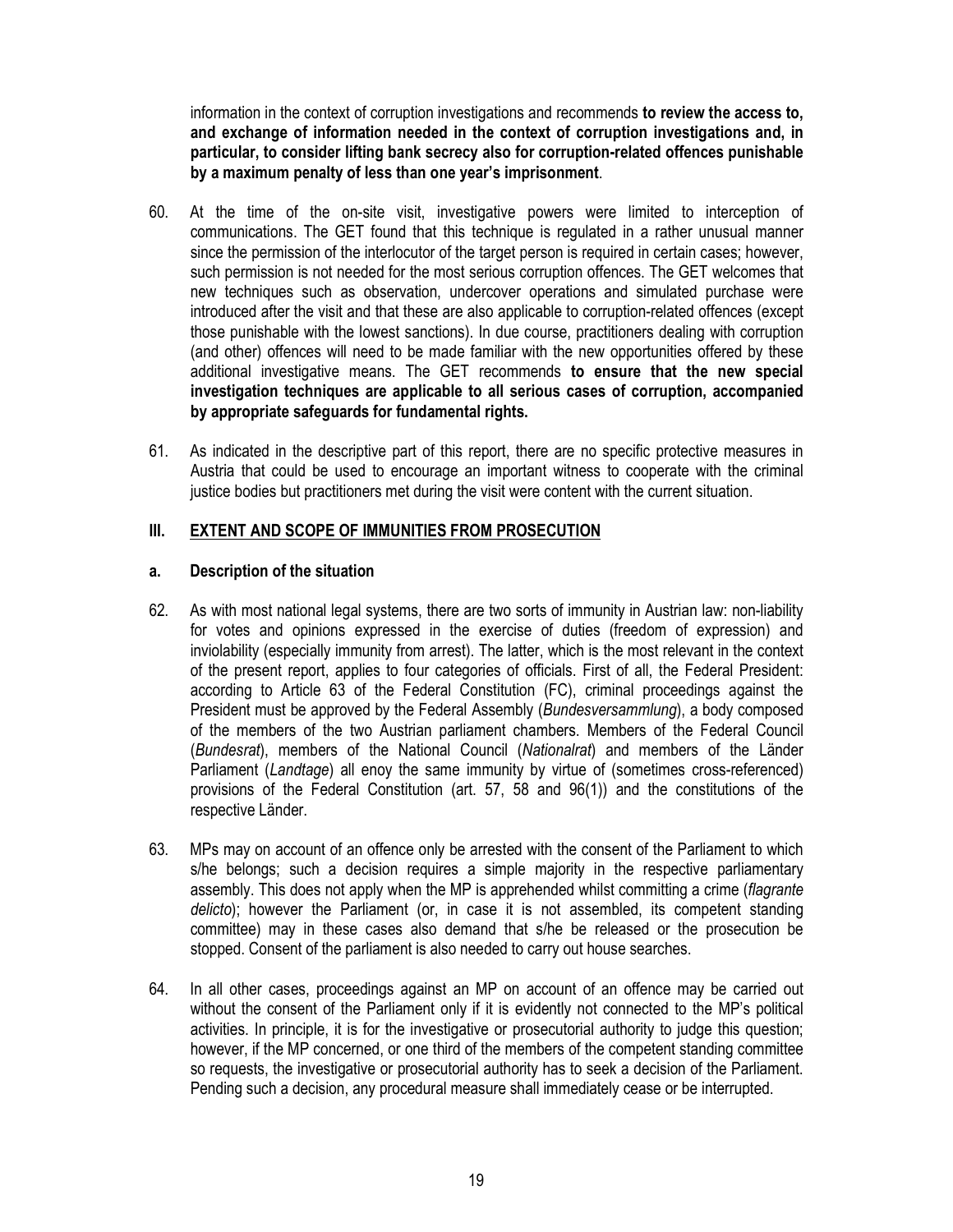- 65. In all these cases, the consent of the Parliament is considered to be given if it has not decided on the request of the prosecutorial body within 8 weeks. If the Parliament gives its consent thereto, prosecution may be continued, if not it has to be stopped.
- 66. According to Article 143 FC, charges against members of the federal and provincial government(s) concerning criminal offences committed in the conduct of their official duties may also be brought before the Constitutional Court. If so, the Constitutional Court gets exclusive jurisdiction on the matter and possible investigations pending in criminal courts pass over to the Constitutional Court.
- 67. There are no overall figures available on the number of proceedings against persons enjoying immunity and the number of times immunity has been lifted, in cases of alleged involvement in corruption or other offences.

# b. Analysis

- 68. The range of persons benefiting from immunity is restricted to Members of the National and Länder Parliaments and to the Federal President. Members of the Federal Government do not enjoy immunity. The number of persons protected is therefore reasonably low. The legal framework and scope of immunities in Austria does not appear to represent an obstacle to the successful investigation and prosecution of corruption offences. Furthermore, the time limit of 8 weeks for a decision by the assemblies appeared to be appropriate, given the fact that in urgent matters a decision can be reached faster and in cases of *flagrante delicto* the person may be arrested without prior consent of the assembly.
- 69. The GET was advised that the practice followed by the Federal Parliament has changed over the years and that in the past, it was difficult to press any charges against an MP, even for traffic offences. Although the immunity protection would have been progressively loosened in the Austrian practice, it would appear that the concept of (acts connected to) official functions is still very broadly understood. For instance, in a recent case (as of 27 September 2007) the immunity Committee of the National Council had to deal with the suspicion of attempted instigation of abuse of official authority and of illicit intervention pursuant to Sections 12, 15, 302, paragraph 1 and Section 308 of the Penal Code. The report states that there was a connection between the incriminated act and the political activities carried out by the suspected member of the Austrian Parliament for whom lifting of immunity was sought by the regional criminal court of Vienna. Consequently it was decided not to lift the immunity of the MP in question. This case raises concerns. Participation in abuse of official authority (Section 302 PC) and illicit intervention (Section 308 PC) are those rare corruption-related offences for which National Parliamentarians can be held liable under the existing criminal provisions. Mainly in the case of illicit intervention there could often be a link with the political activity of the MP. The GET was informed that the report of the parliamentary committee that examines the request gives no indications on the relevant facts, especially on the level of seriousness of the case. Neither are any explanations provided to justify the decision that was taken.
- 70. Furthermore, it appears that determining whether the alleged offence is connected to the official duties can be a difficult issue also for the authorities who initiate the proceedings: in one case the GET learned of, it took almost a year for the prosecutorial authorities to take their decision and to decide to initiate proceedings ex officio or to apply for the lifting of the immunity. Since there is no general guidance available, decisions on the question of immunities are always based on a case by case consideration by MPs. It would certainly be useful to provide clear guidance in order to avoid in practice the misuse of immunities and it would also contribute to the preservation of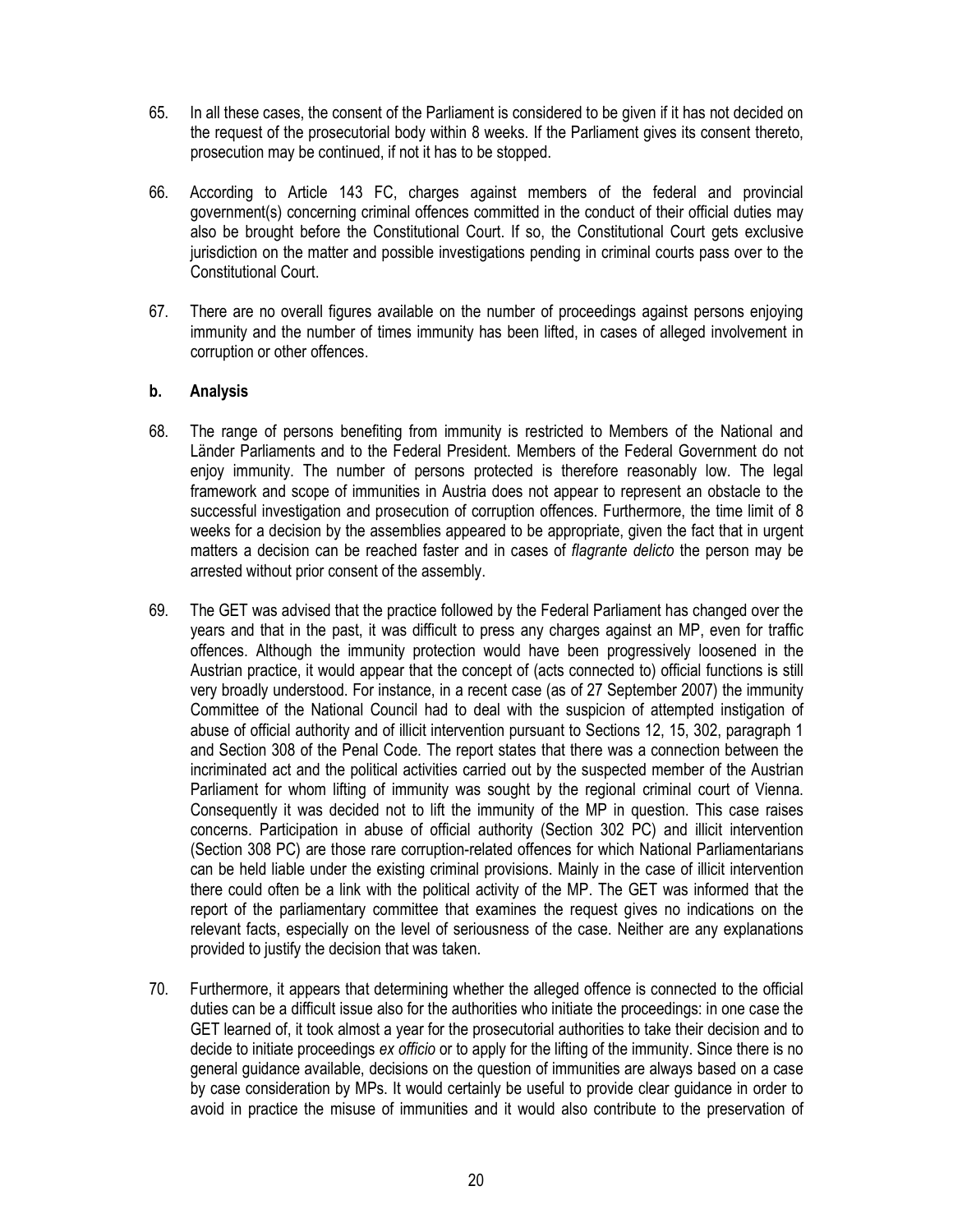citizens' trust in their political institutions if additional initiatives were taken to clarify the scope of MPs' immunities. The GET therefore recommends to a) adopt guidelines providing for specific and objective criteria to be applied in determining whether an act is connected to the official functions of a parliamentarian and thus whether the immunity of that member applies and can be lifted; b) ensure that these guidelines reflect the needs of the fight against corruption and c) require the competent parliamentary committees at federal and Länder levels to give grounds for their decision to lift or not to lift immunity in a given case.

# IV. PROCEEDS OF CORRUPTION

### a. Description of the situation

### Confiscation and other forms of deprivation of instruments and proceeds of crime

- 71. The Austrian authorities indicate that Section 20 of the Penal Code (PC), entitled "Confiscation of Profits" provides for the main provisions in this area. According to paragraphs 1 and 2, « Whoever has committed an offence and has obtained economic benefit from it, or has received economic benefit for committing an offence, is to be condemned to payment of an amount of money equivalent to the gained illegal profits. Insofar as the extent of the profits cannot be established at all, or cannot be established without disproportionate expenditure, the court may fix the sum of money to be confiscated according to its conviction. If the perpetrator has committed crimes (sect. 17 PC) continuously or repeatedly and has obtained economic benefits from, or received for, their commission and has gained during the same period further economic benefits, there being an obvious supposition that these benefits derive from other crimes of the same nature, and the legal acquisition of the benefits not being made credible, these economic benefits have to be taken into consideration in fixing the amount of money to be confiscated. » Paragraphs 3 to 6 regulate in more detail the situations involving an organised crime or terrorist group, those where a third party has benefited from the crime of another person (the measures of Section 20 apply to that third party as well), those where the offender has died (the measures then apply to the successor if the assets still existed at the moment of the transmission of ownership) and those cases where multiple persons have made illegal benefits from criminal activities (the measures are applied proportionally to their respective shares).
- 72. Section 20a PC, provides for a series of circumstances where the measures of Section 20 do not apply: a) if the person who has gained illegal profits has satisfied civil claims derived from the criminal act or has undergone the contractual and enforceable obligation to do so, or has been condemned, or is condemned simultaneously, to do so or if the profits are removed by other legal measures b) if the amount of money to be confiscated or the chances to enforce the order are disproportionate to the expenditure for proceeding to such order or for its enforcement or c) if the payment of the amount of money would unreasonably endanger the subsistence of the person who has gained the profits or would constitute an inappropriate hardship for that person, especially because the profits no longer exist at the time of the order; other disadvantageous consequences of a conviction are to be taken into consideration. Until recently, a further limitation excluded the applicability of Section 20 PC where the amount of the profits did not exceed  $\in$  21 802 and confiscation was not necessary, for specific reasons, to prevent the future commission of criminal offences. This exception was abolished on 1 January 2005.
- 73. The Penal Code, Section 20b para. 1, also provides for a system of mandatory forfeiture of assets held by criminal organisations and terrorist groups. Para. 2 imposes mandatory forfeiture of property deriving from an offence committed under the law of a foreign country and which does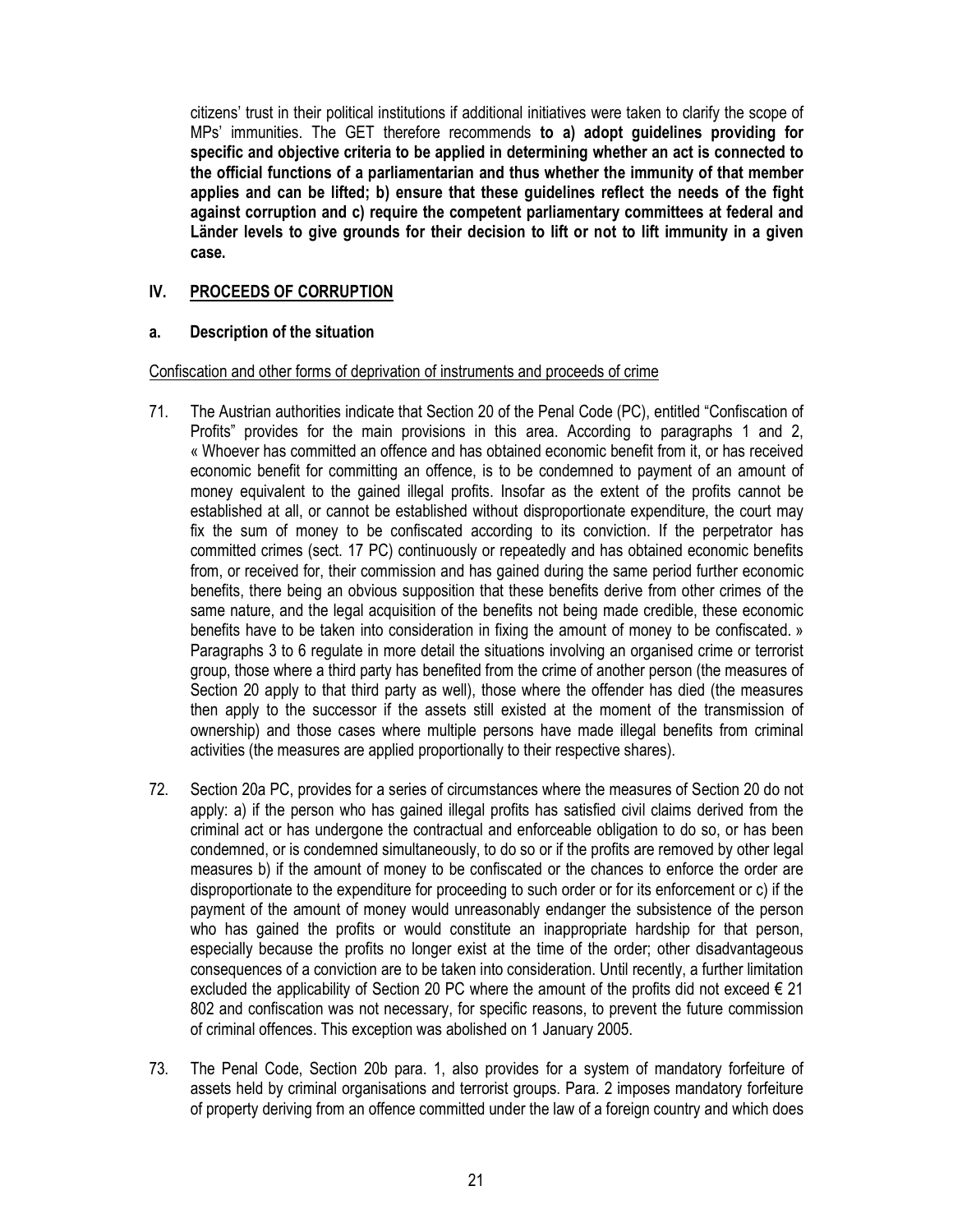not fall under Austrian jurisdiction. Similarly to Section 20a, Section 20c PC lists a series of circumstances where forfeiture will not apply: a) if the property concerned is legitimately claimed by a person not having participated in the offence or in the criminal organisation, or b) if its purpose is achieved by other legal measures, especially insofar as the illegal profits are declared confiscated in foreign proceedings and if the foreign decision can be executed in Austria, or c) if it would be out of proportion to the importance of the matter, or to the expenditure implied.

74. Finally, Section 26 PC establishes the mandatory confiscation (in the sense of deprivation and not payment of a fine) of instruments which have been used to commit an offence or which are the result of an offence.

### Interim measures

- 75. Austria has various provisions dealing with interim measures. The most important ones are those of Section 115 (formerly, Section 144a) of the Criminal Procedure Code (CPC), which were introduced in 2002. Paragraph 1 subparagraph 3 provides that "If there is suspicion of illegal profits, and it is supposed that these profits will be confiscated according to Section 20 of the Penal Code, or if there is suspicion that property is at the disposal of a criminal or terrorist organization (sect. 278a and 278b Penal Code), was provided or collected for the purpose of financing terrorism (sect. 278d Penal Code), or derives from an offence, and it is supposed that this property will be declared forfeited according to Section 20b of the Penal Code, the judge must, upon application by the public prosecutor, issue a seizure order if there is concern that the future confiscation would otherwise be in danger or substantially impeded. The provisions of the Code of Civil Execution are to be applied mutatis mutandis to such orders (Section 115 paragraph 4.). The following measures can be applied, depending on the case: "1. the custody or administration of movable tangible goods belonging to the person against whom the provisional injunction is issued, including the payment into court; 2. the prohibition of transfer or pledge of movable tangible goods; 3. the third-party prohibition if the person against whom the provisional injunction is issued, has pecuniary claims or other claims to performance or restoration against a third party; 4. the prohibition to transfer real property, or rights incorporated in public registers, or to submit it to charges or encumbrances." A provisional injunction may be issued even if the exact amount to be safeguarded is unknown.
- 76. In fact, given that the system of confiscation follows a value-based approach and does not target the proceeds as such directly, paragraph 4 specifies that "In the provisional injunction, an amount of money has to be fixed, by the payment of which the execution of the injunction is suspended. After the payment, the injunction is to be lifted, upon application of the party concerned. The amount of money is to be fixed so that it covers the presumable confiscation of profits or the presumable forfeiture." Paragraphs 5 to 7 regulate the termination of temporary measures (in case the confiscation has become unlikely to take place, in case the measures have been annulled following an appeal, etc.).

# Money laundering

77. Money laundering is criminalised under Section 165 PC. Paragraph 1 provides for the basic definition of the offence, which applies to a limited number of offences, including several corruption-related offences: " Whoever conceals property items that derive from the crime [felony] of another person, from such an offence [misdemeanour] under Sections 223, 224, 225, 229, 230, 269, 278, 278d, 288, 289, 293, 295 or 304 to 308, or from such a tax offence of smuggling or evasion of import or export taxes (insofar as these fall within the competence of the courts), or disguises the origin thereof, particularly by giving in legal relations false information regarding the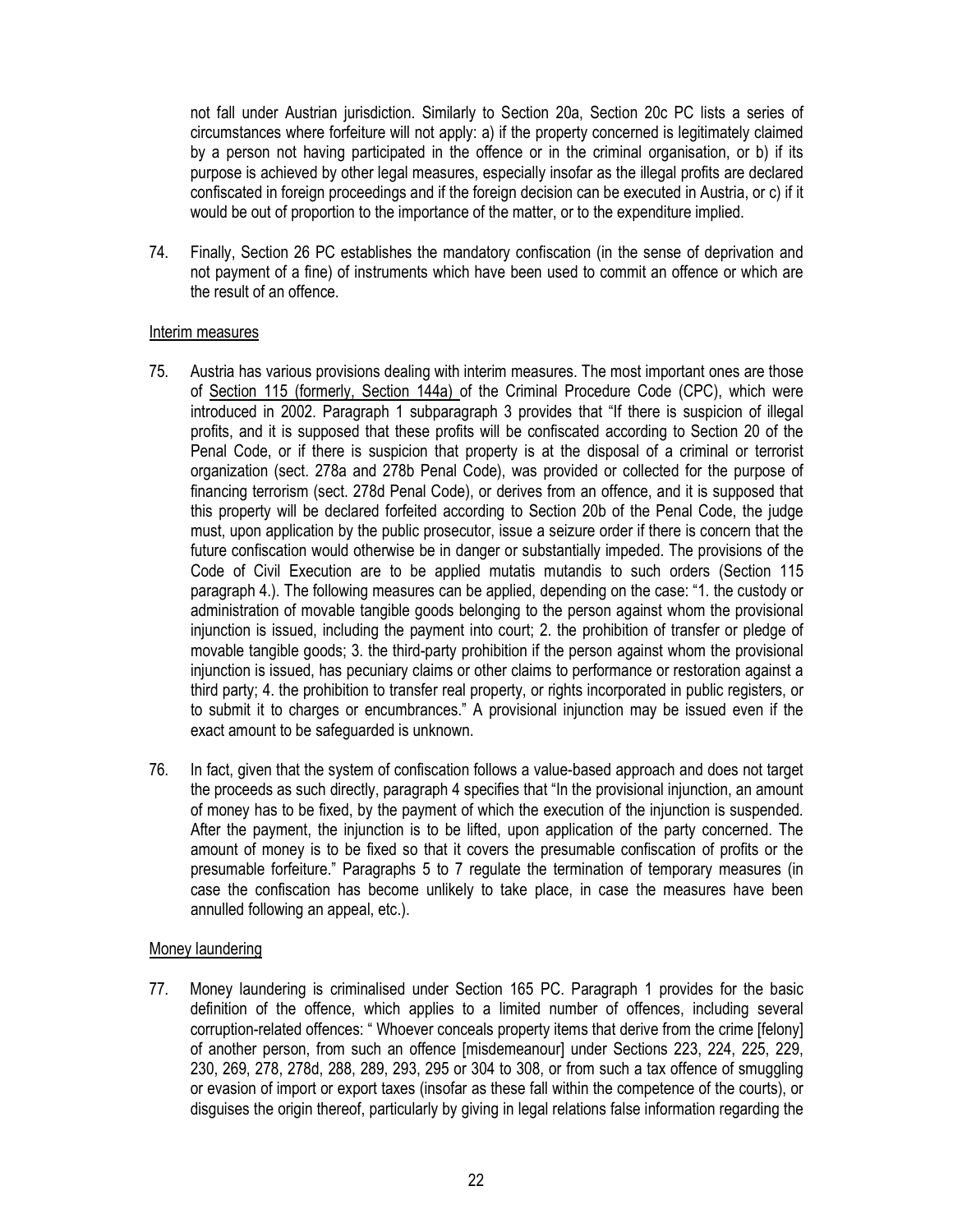origin or true nature of those property items, the ownership of or other rights to them, the right to dispose of them, their transfer or their location, shall be liable to imprisonment for a term not exceeding two years or to a fine not exceeding 360 daily rates." According to paragraph 2, "Whoever knowingly acquires such property items, holds them in custody, invests, administers, converts, realizes, or transfers them to a third party, shall be liable in the same way." Paragraph 3 increases the penalty to imprisonment for a term of six months to 5 years when the offence involves assets worth more than  $\epsilon$  50,000 or it is committed by a member of a criminal group involved in continuous money laundering.

- 78. On the preventive side, Austria has adopted the police-type model of Financial Intelligence Unit: a special unit within the Federal Office of Criminal Investigations is responsible for receiving suspicious transaction reports and for international exchange of information in this area. Unlike the vast majority of other comparable countries, Austria has no unified law on the prevention of money laundering. The existing duty to report suspicions that a transaction involves money laundering, and the various other anti-money laundering requirements that should be in place by virtue of the international standards (customer due diligence, internal anti-money laundering programmes and procedures, prohibition of tipping off etc.) are dealt with in various sectorspecific regulations<sup>23</sup>: a) Banking Act, b) Insurance Supervision Act, c) Securities Supervision Act, d) Trade, Services and Industry Act (for external accountants, real estate agents, dealer in high value goods), e) Statute on the Regulation of the Auditing, Tax Advising and Related Professions (for licensed book-keepers, tax advisers, auditors, chartered accountants and auditors), f) the regulations concerning lawyers and notaries; g) the regulations for casinos. Prudential supervision and the monitoring of compliance with the anti-money laundering requirements is thus left to the sector-specific regulatory bodies (Financial Market Authority, professional chambers, etc.). The number of suspicious transaction reports (STRs) received from these entities by the FIU has increased significantly in recent years (373 in 2004, 467 in 2005, 692 in 2006), the vast majority of them coming from the banking sector<sup>24</sup>.
- 79. The coordination of efforts in this field is within the responsibility of the Ministry of Finance and the Financial Supervision Authority, together with other Ministries meeting on the occasion of round table meetings organised at least four times a year (no authority has been given leadership). The GET was advised on site that in December 2007, a law would come into force that would introduce customer due diligence measures for politically exposed persons (in accordance with FATF Recommendation 6 and the Third EU Directive on anti-money laundering). According to the information gathered on site by the GET, no guiding indicators have been elaborated (by the authorities or the industry) for the recognition of money laundering– related suspicious transactions (whether or not connected with corruption)<sup>25</sup>.

 $\overline{a}$ <sup>23</sup> The Austrian authorities stressed that through the implementation of the 3rd Anti-Money laundering Directive (2005/60/EC) due in December 2007, reporting obligations will be expanded to trust and company service providers, insurance intermediaries regarding life insurances and other investment related services and to natural or legal persons trading in any goods when payments are made in cash amounting to € 15,000 or more. <sup>24</sup> In 2006, the situation was as follows:

| Origin      | Banks | Insurance | market<br>Securities  | lawvers | notaries | high<br>Dealers in | accountants | lax      |
|-------------|-------|-----------|-----------------------|---------|----------|--------------------|-------------|----------|
|             |       | business  | <b>intermediaries</b> |         |          | value goods        |             | advisors |
| <b>STRs</b> | 654   |           |                       |         |          |                    |             |          |

 $25$  The GET was told after the visit that the Financial Market Authority (FMA) has, in 2004, elaborated in cooperation with the FIU two circulars for credit institutions, insurance companies and security market intermediaries which would provide comprehensive guidance indicators for the identification of money laundering (these circulars are published on the FMAwebsite (www.fma.gv.at)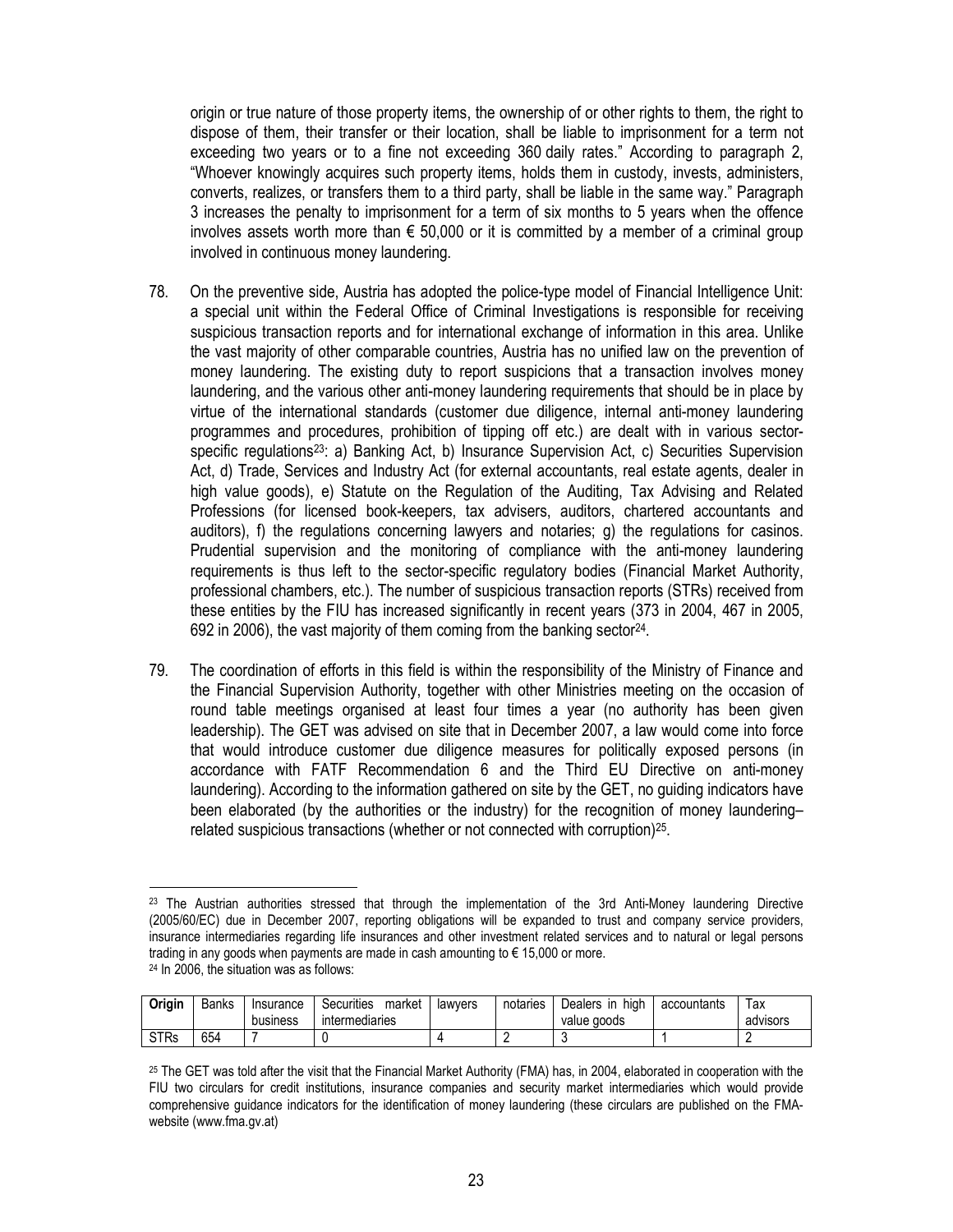### **Statistics**

- 80. The answers to the questionnaire indicate that there are no cases known where confiscation has been applied in a corruption case. From the discussions conducted on site, it would appear that one or two older cases were known of in which confiscation was applied in relation to possible bribery cases adjudicated as breach of trust (Section 153 PC). Concerning temporary measures, there are no consolidated statistics available but the Austrian authorities have provided some examples of cases<sup>26</sup> where temporary measures have been applied in the context of cases falling under Section 153 or 153a ("accepting of an advantage by rulers"), or Section 302-309PC.
- 81. In the area of money laundering, justice related statistics show that there were 145 money laundering prosecution cases over the period 2004 – 2006 which led to 5 convictions in 2004 and 3 convictions in 2005. At the time of the visit, there were no figures available for 2006. Over the period 2004-2006, there were all in all two money laundering cases reported, in which interim measures were taken. Occasionally, on the basis of foreign letters rogatory, criminal proceedings are initiated before Austrian courts under Section 165 PC (money laundering) on grounds of suspected corruption in the requesting state. In addition, there have sporadically been complaints to that effect filed by banking institutions; nevertheless, the results of the subsequent investigations led to the termination of the respective proceedings.

### Mutual legal assistance

82. Mutual legal assistance in the area of confiscation and temporary measures is regulated by the Federal Law on Extradition and Mutual Legal Assistance in Criminal Matters (Auslieferungs- und Rechtshilfegesetz – ARHG); it allows, i.a., Austrian courts to transmit a request for enforcement of a confiscation order abroad (Section 76) and to receive similar requests from abroad, which are then forwarded to the competent regional court for execution (Sections 64 and following). Austria has ratified the Council of Europe Convention on mutual legal assistance in criminal Matters (ETS 030) and its first additional protocol (ETS 099). These matters are also covered in several bilateral agreements. At the time of the on-site visit, legislation was being prepared to implement the European Union Framework Decision of November 2006 on the application of the principle of mutual recognition to confiscation orders (the deadline for enacting domestic legislation is 24 November 2008).

# b. Analysis

- 83. The GET noted that although confiscation is, in principle, mandatory in Austria, it has never been applied in a corruption case in Austria during the three years preceding the on-site visit, according to the official information made available to the GET. The possible institutional reasons for that were examined earlier.
- 84. Turning to the legal framework, the GET noted with satisfaction that the exceptions of Section 20a PC to the application of confiscation measures were reduced in 2005 with the suppression of

 $\overline{a}$ <sup>26</sup> In one proceeding before the St. Pölten Provincial Court (Landesgericht) for offences falling under Section 153 paragraph 1 and 2 PC, and Section 304 paragraph 1, 2 and 3 PC, assets for a total value of € 107,000 have been temporarily frozen on the basis of a temporary injunction under the former Section 144 CPC (which is now Section 115 paragraph 1 subparagraph 3 CPC). In two proceedings before the Wiener Neustadt Provincial Court (Landesgericht), for offences falling under Section 153 paragraph 1 and 2 PC, a) assets (cash, savings books, gold, gold coins, a portfolio of securities) with a total value over 1.5 million euros have been subjected to several temporary injunctions under the former Section 144a (currently, Section 115 paragraph 1 subparagraph 3 CPC), b) a prohibition of disposition and mortgaging of a property (1.333 m<sup>2</sup> plot area) with a multi-storey building has been issued; c) a temporary injunction has been issued (under the former provisions) concerning a bank deposit of €89,500.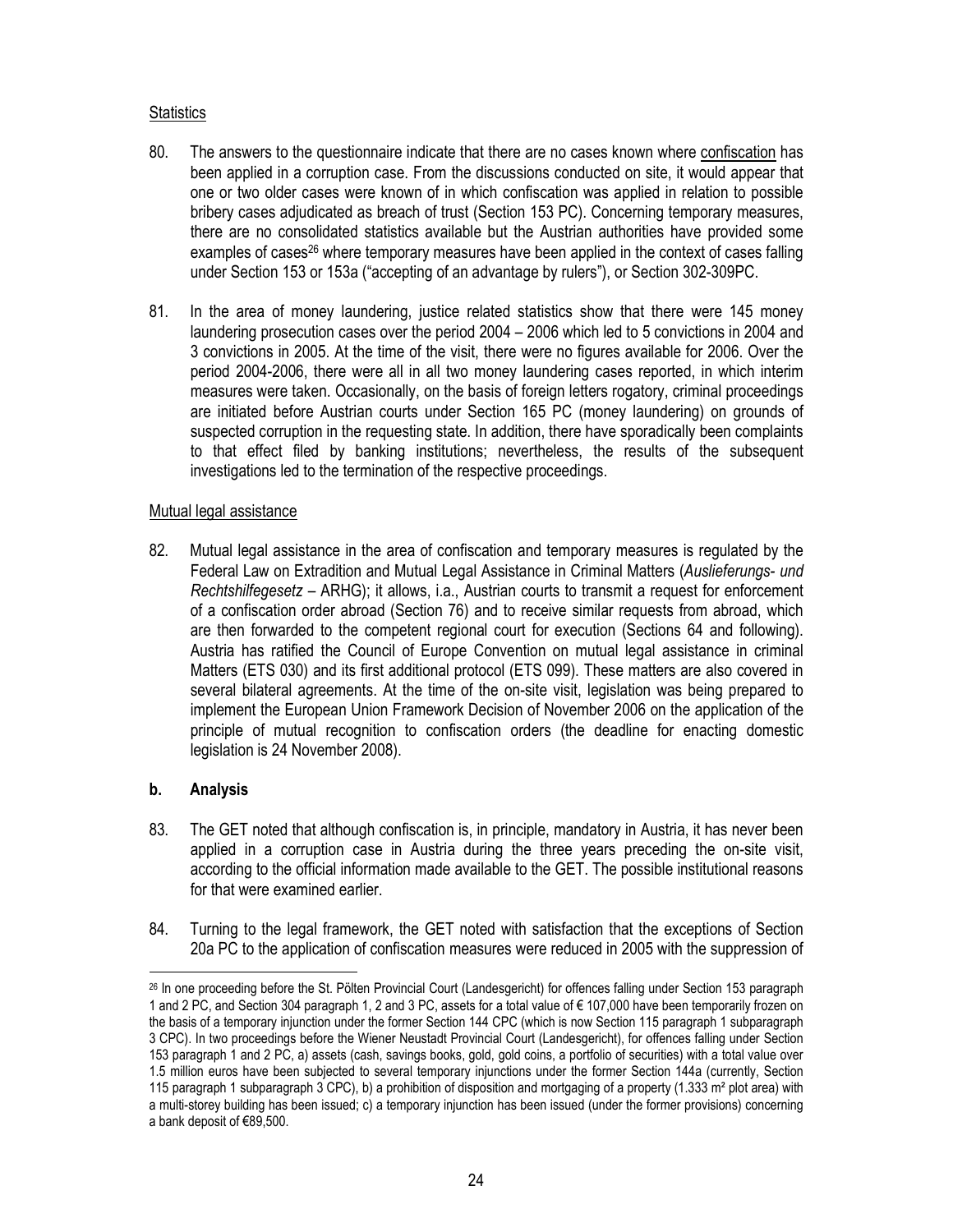the threshold that prevented the application of confiscation measures under Section 20 PC in case criminal benefits amount to less than  $\epsilon$  21,802. Some discretion is still left to judges not to apply confiscation measures e.g. in case of "inappropriate hardness", where it would "unreasonably endanger the subsistence of the person", or in case of "other disadvantageous consequences of a conviction" etc.

- 85. Above all, the GET found that the only provisions that allow to target criminal assets directly and to confiscate them are those of Section 20b PC on forfeiture, which only apply to organised crime and terrorist groups, but not to corruption (and money laundering as such). Section 20 PC on confiscation is not meant to target the direct proceeds, but to impose a financial measure that would amount to the illegal benefit. The Austrian authorities take the view that this value confiscation system is ultimately equivalent to a system of direct confiscation. The GET believes that this system could involve difficulties of application in respect of certain types of assets (immaterial advantages such as honorary distinctions, assets that have a particular value for the offender notwithstanding their real market value etc.). Furthermore, the spirit of Section 20 PC bears the risk that investigative and prosecutorial bodies would tend, in practice, to neglect the financial dimension of a crime (searching and identifying the criminal assets). In this respect, the GET was informed by members of the judiciary that, as far as they knew, cases tried under Section 302 of the Penal Code (on "abuse of official authority", which is often used to apprehend corruption) do not target the proceeds of crime except where the benefit would be obvious and proceeds could immediately be located. This seems to confirm the GET's concerns.
- 86. Furthermore, the above provisions are silent as to the kind of assets that they can be applied to (for forfeiture), or those that can be taken into account in the calculation of the criminal benefit (tangible and intangible assets, movable and immovable property, direct proceeds and income derived from those proceeds, initial or converted proceeds, assets composed of both legitimate and illegitimate income, assets transferred to third persons or relatives etc.). The GET noted that from the sample of cases provided by the Austrian authorities, temporary measures were applied in respect of real estate, bank deposits, securities portfolio etc. (see footnote 26). But in the absence of any final confiscation pronounced in recent years in a corruption case (apart from one or two older cases where only direct fiduciary proceeds have been confiscated), there is no court practice available to lift those doubts. Judicial practitioners and academics met on-site agreed that there was room for clarification in this respect.
- 87. At the time of the on-site visit, there was no indication that the current system of seizure and confiscation would be significantly amended with the new criminal procedure provisions entering into force on 1 January 2008. Consequently, the GET recommends to consider strengthening the system of confiscation and temporary measures so that a) the confiscation system also applies to the direct proceeds of corruption and not just to their equivalent value; b) it is made clear that temporary measures and final measures are applicable to the various forms of proceeds (in particular both tangible and intangible proceeds, proceeds deliberately transferred to third persons to avoid confiscation measures and proceeds intermingled with legitimate assets).
- 88. As indicated under Part II of the present report (see paragraph 55), the police forces are not in a position to conduct financial investigations more systematically. Furthermore, it would appear that corruption offences as a whole receive insufficient attention from the investigative and prosecutorial authorities since, to date, no final confiscation decision had ever been made. In particular, it would appear that the lower level of evidence required to obtain a conviction under Section 302 PC (the offence of abuse of official authority is not characterised by the giving/receiving of a bribe nor an underlying corrupt agreement) makes Section 302 PC a useful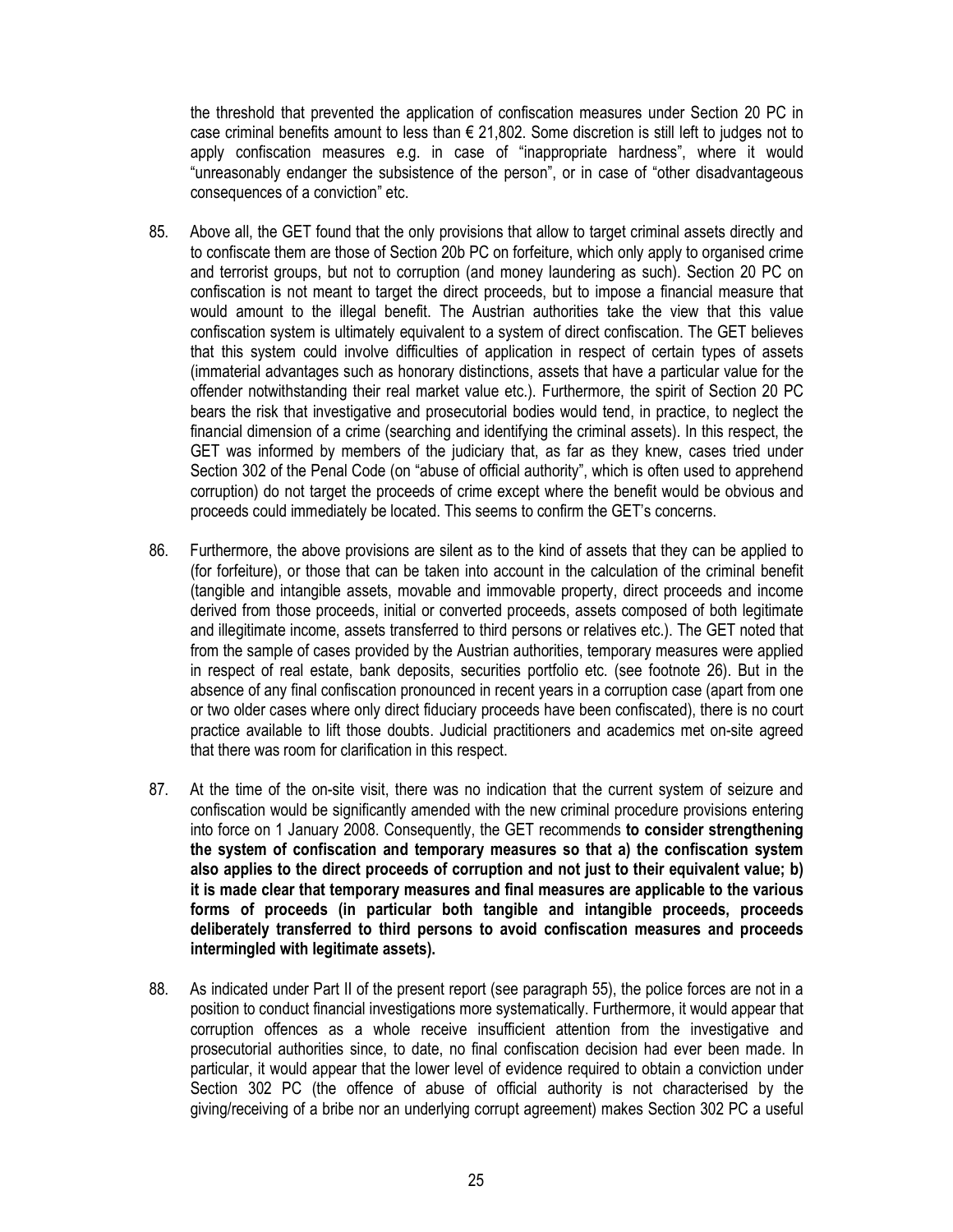tool for apprehending possible corruption-like situations; at the same time, the authorities tend to neglect the financial dimension of the offence (possible bribes, kickbacks, graft etc.). These are important lacuna that need to be rapidly addressed. The GET therefore recommends to take the necessary measures to make investigative and prosecutorial bodies more aware of the need to target the proceeds of corruption, including in respect of cases prosecuted under Section 302 of the Penal Code (abuse of official authority).

- 89. The definition of money laundering under Section 165 PC follows, as regards the underlying, predicate offences, an all-crimes approach for all serious offences (felonies) which thus include offences under Section 302. The definition also involves a list-based approach for a series of misdemeanours, including various corruption-related offences. In the absence of criminalisation of bribery of members of domestic public assemblies, transactions involving proceeds generated by this kind of crime do not constitute a money laundering offence. The Austrian authorities indicate that private sector bribery is prosecutable under the provisions of Section 153 PC on breach of trust (the concept of "damage" used in the definition can be applied by analogy to a bribe); thus, it constitutes an underlying offence in case of a felony (i.e. when the damage / bribe exceeds  $\epsilon$  50.000).
- 90. The GET had misgivings about the money laundering preventive mechanisms. On the one hand, the system of reporting seems to be operational; the authorities exchange a great deal of information with the neighbouring countries including on possible proceeds from corruption which could be tunnelled out of those countries to Austria or via Austrian banks, and the FIU takes the view that the current reporting system (based on grounded suspicious transaction reports) generates high quality reports. On the other hand, the results in terms of convictions for money laundering appear to be modest compared to the number of prosecutions initiated, allegedly due to high standards of evidence and to the difficulty of obtaining a money laundering conviction without hard evidence (a conviction) for the predicate offence. Corruption-related money laundering is not yet fully taken into account as there is no guidance for the detection of corruption-related suspicious transactions and increased diligence measures for politically exposed persons are at an early stage. The GET also noted that self-laundering is not criminalised despite allegations that money from corruption is transferred to Austria or via Austrian banks possibly by corrupt foreign officials themselves and despite the fact that credit and financial institutions already have to report suspicious transactions related to self-laundering. The GET discussed this matter with Austrian judges who saw no real legal obstacle to have this offence introduced in domestic law<sup>27</sup>; at least, it would increase Austria's ability to cooperate with those countries which have this offence in place, because of the usual dual criminality requirements for judicial cooperation. Finally, as indicated in the descriptive part, Austria has no general, consolidated law on the prevention of money laundering, but a series of sector-specific regulations where the various anti-money laundering requirements are enshrined; given the pace of change of international standards in this area, it is probably a constant challenge for the authorities to ensure that the various sectors concerned comply consistently with the many international requirements.
- 91. Various issues mentioned above will most probably be addressed in the context of other (antimoney laundering) evaluations, in particular that of the FATF. Some aspects, however, are important from the point of view of the fight against corruption and need to be addressed as soon as possible. Therefore, the GET recommends to enhance the ability of Austria's anti-money laundering system to better deal with proceeds from corruption by a) examining the need

 $\overline{a}$  $27$  The Austrian authorities commented after the visit that the criminalisation of self-laundering would go against fundamental legal principles.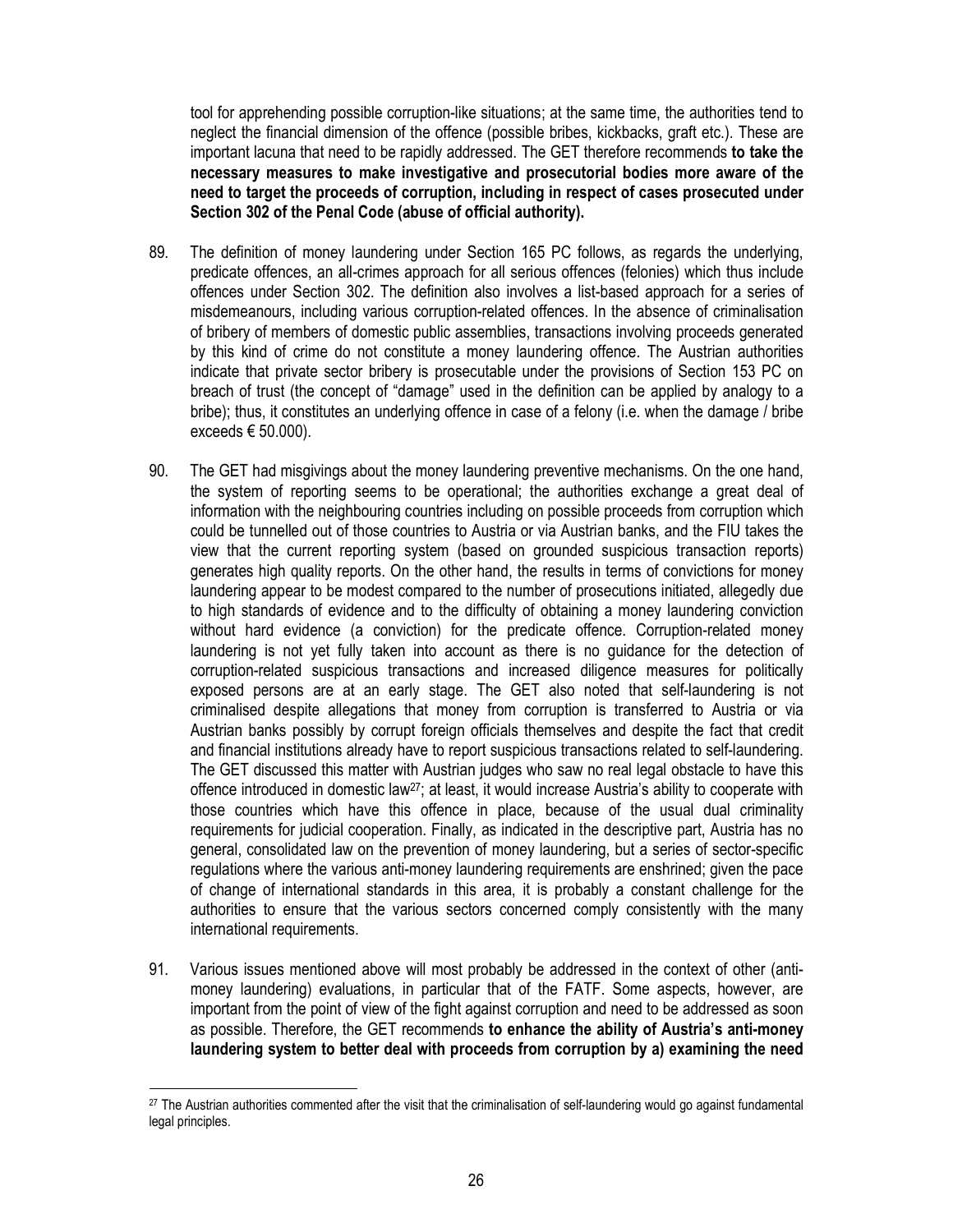to criminalise self-laundering; b) providing guidance to all the obliged entities that would take into account the needs of the fight against corruption (typologies of corruptionrelated money laundering and indicators for corruption-related suspicious transactions, information and guidance on politically exposed persons etc.).

# V PUBLIC ADMINISTRATION AND CORRUPTION

# a. Description of the situation

# Definitions and legal context

92. Unlike the justice and police system, the administrative structure of Austria reflects the federal structure of the country. Federal institutions are regulated by federal law and those of the Länder are regulated by specific legislation. Public institutions are subject to certain basic principles laid down in the constitution of the Federation and the Länder (separation of powers, legality of public action, civil servants' confidentiality duty etc.). There is no legal or constitutional definition of the term "public administration". In Austrian administrative practice, public administration usually is defined via the employment status. Public administration consists of those people in an employment relationship with one of the political subdivisions: Federation, Provinces (Länder), Municipalities (and associations of municipalities). The Austrian authorities stressed that the Penal Code definition (Section 74) of public officials extends the concept of public administration to also encompass those working in an entity which performs public tasks and is under a certain organisational influence and control of one of the political subdivisions: a public officer is "anyone who is appointed to perform legal acts in the name of the Federal Government, a Provincial Government, an association of municipalities, a municipality or any other public law entity with the exception of a Church or confession as its administrative organ by oneself or together with any other person or is entrusted in another way with duties of the federal, provincial or municipal administration". The concept includes judges, prosecutors, mayors and members of local councils, but not parliamentarians and members of other constitutional bodies (whether appointed or elected).

# Anti-corruption programme

93. A special code of conduct that would cover everyone working in the public sector (federal, Länder and municipal level) is currently being elaborated but there is no general anti-corruption policy or programme as such for the entire country. In certain Länder such as Vienna28 and in certain sectors of the federal civil service generally considered vulnerable to corruption (interior and police, finance), special programmes have been implemented and special authorities have been established in order to prevent and fight corruption (see also part II of this report as regards the Federal Ministry of the Interior and the Ministry of Finance which have both established a Bureau for Internal Affairs). Apart from the Land of Vienna (where "anonymous" statistics have been kept since 2002 for the purposes of assessing the level of corruption at the level of the Land administration), there are no particular review mechanisms to assess the efficiency of anticorruption measures.

# Transparency, access to information

94. The Federal Constitution (Article 20) provides that all functionaries entrusted with Federation, Länder and municipal administrative duties as well as the functionaries of other public law

 $\ddot{\phantom{a}}$ 28 Vienna is both a Land and a municipality.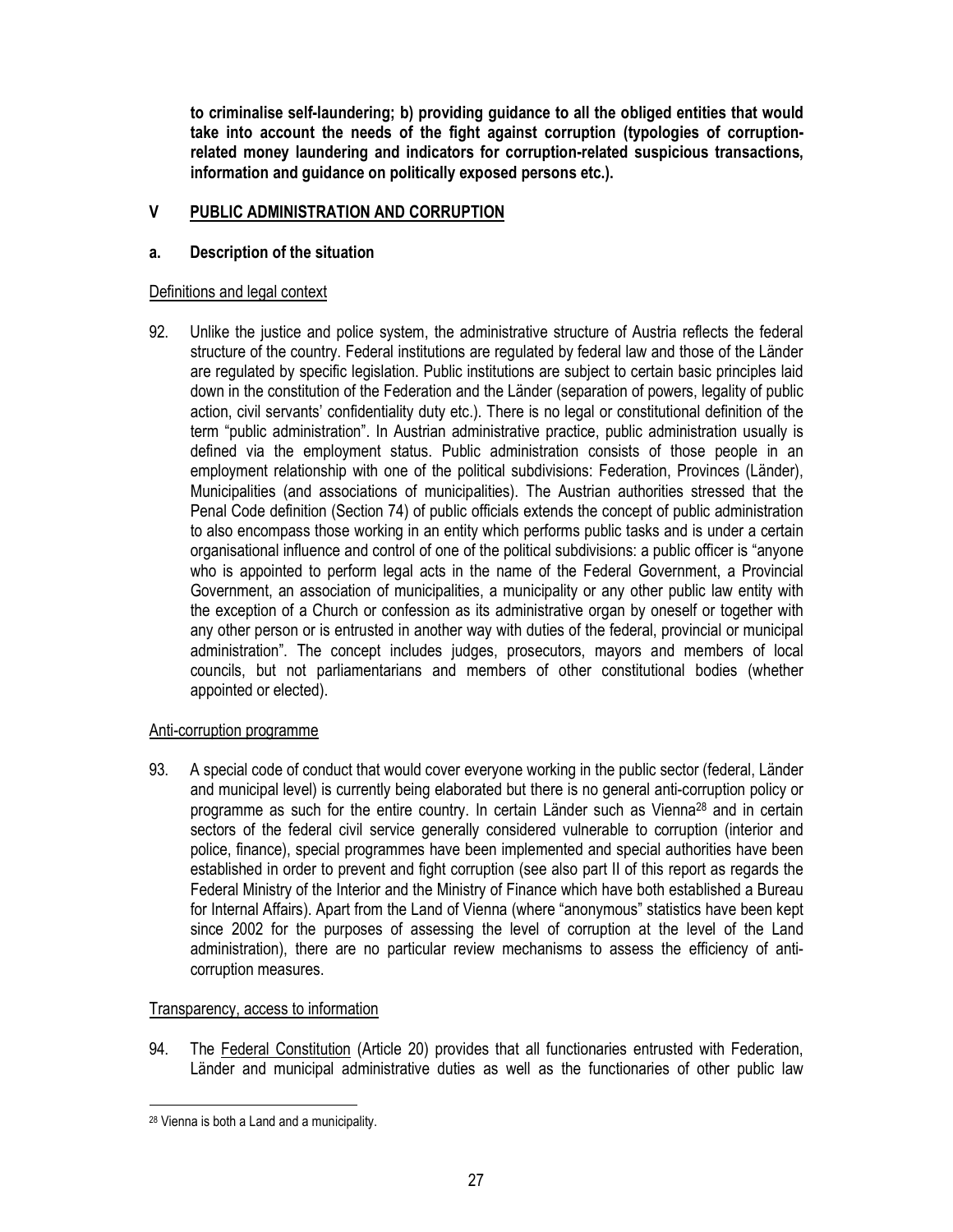corporate bodies have a duty to deliver information "in so far as this does not conflict with a legal obligation to maintain secrecy". Access to information is regulated in a more detailed manner in the Act on the Duty to Grant Information (Auskunftspflichtgesetz) from 1987. According to Section 1, "The organs of the Federation as well as the organs of the self administration to be regulated by the Federal Legislation shall give information on matters within their scope of activities to the extent not being in contradiction to a statutory duty of secrecy. Information shall be given only or to an extent which does not substantially impair compliance with the other duties of the administration (…)." Section 2 provides that "Anyone is entitled to submit requests for information in writing, orally or by telephone. Any applicant for information may be requested to formulate his oral or telephonic request for information in writing, if the request does not sufficiently substantiate the contents or the extent of the information requested." According to Section 3, "Information shall be given without undue delay, at the latest however, within 8 weeks after receipt of the request for information. If for special reasons such a term cannot be complied with, the applicant shall be informed accordingly in writing." By virtue of Section 4, "If an information is not granted, a decree on the decision shall be issued if the applicant requests so. The rules of procedure determining the issue of the decree so to be rendered shall be subject to the AVG (General Administration Procedure Act), unless a different procedural act shall apply to the matter on which the information is requested." Matters specific to data protection are addressed under the Federal Act on the Protection of Personal Data (Datenschutzgesetz 2000 – DSG 2000).

95. In Austria, the "Rechtsinformationssystem des Bundes (RIS)", a computer-assisted, Internetbased information system, which is coordinated and operated by the Federal Chancellery, provides free of charge access to Austrian law and court decisions. The system comprises a comprehensive collection of links to websites of federal and regional authorities, the EU and international organisations as well as to other Internet providers of legal data.

### Control of public authorities and other measures

- 96. Administrative decisions can be challenged before administrative authorities (application to the same authority or a higher authority) and before the courts (Administrative Court and Constitutional Court).
- 97. The Austrian Court of Audit (ACA) is an administrative-type supreme audit institution without prosecutorial function. The ACA reports to the National Council and to the parliaments and communities of the Länder. The scope of its control extends to the whole country and it includes all bodies and entities using/receiving state funds and subsidies, including regional and local authorities, organisations, funds, foundations and companies in which the state holds at least 50% of participation<sup>29</sup> or over which the state exerts others forms of financial, commercial or organisational control. ACA is also responsible for the management and control of declarations of certain officials (see part V of this report). ACA counts 337 staff distributed among 5 Sections specialised in different areas. It has the power to carry out on-site controls and has access to all documents, registries and databases held by public entities. In the framework of controls carried out by ACA, banking, commercial and other relevant information has to be made accessible by the audited institutions. ACA is independent from the government and the parliaments. Members of the ACA are appointed by the President of the Republic, upon a recommendation of ACA's President. The latter appoints him/herself the auxiliary personnel and is him/herself appointed by

 $\overline{a}$  $^{29}$  This is not seen as an issue by the ACA since the number of companies in which the State holds less than 50% participation is rather low.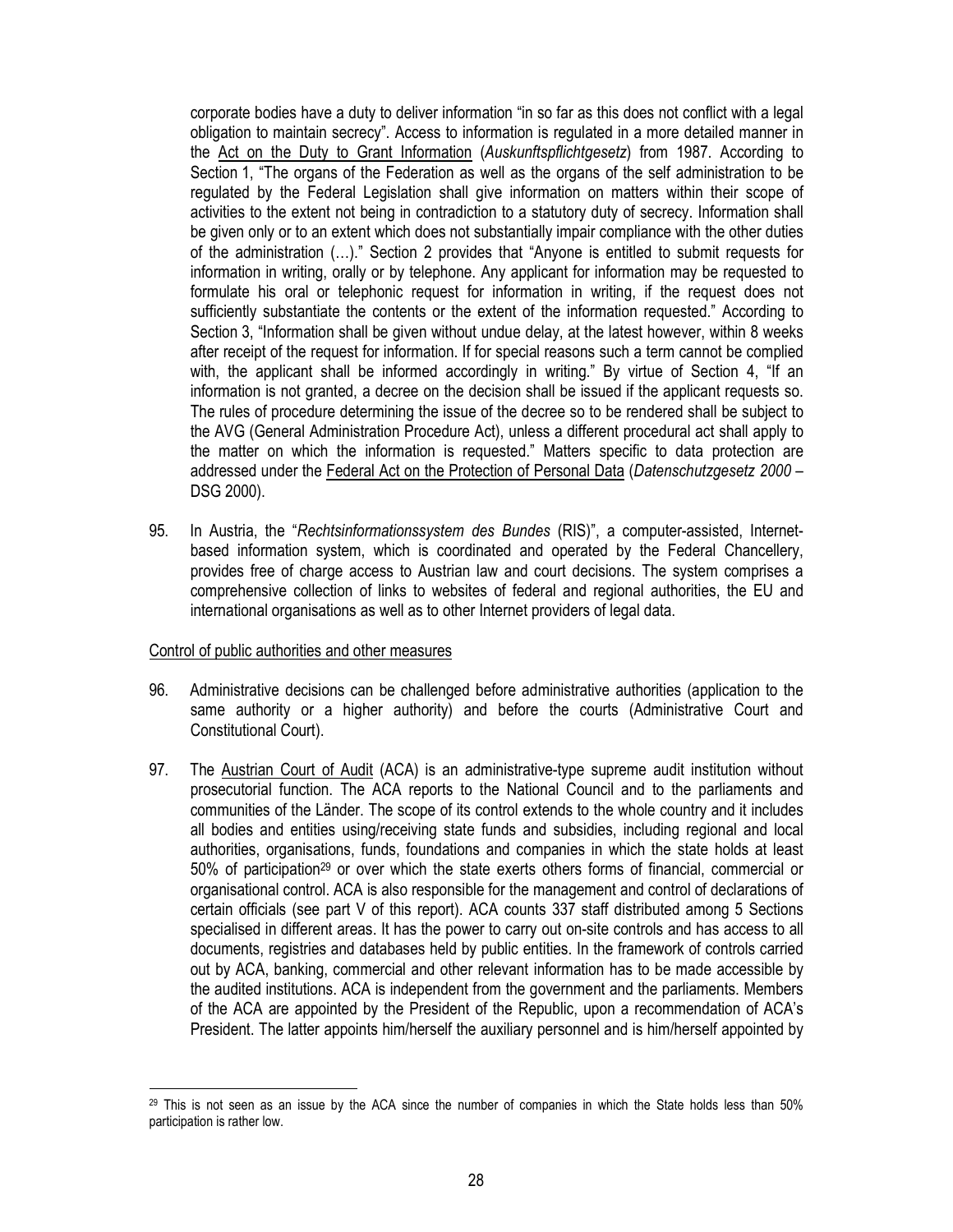the National Council for a (non renewable) term of 12 years. ACA publishes every year its annual activity report as well as several specific reports.

- 98. Austria has the institution of the Ombudsman (Volksanwaltschaft). The Ombudsman can act upon request or ex officio. S/he is competent to receive complaints against all authorities of the federation (including the courts and prosecutorial services) and 7 of its Länder (the other two Länder have their own Ombudsman). However, the institution cannot deal with public/private partnership structures, even when the majority of capital is owned by the state or another public entity. The Ombudsman receives about 16,000 to 18,000 complaints per year, only half of which are within the institution's competence. The vast majority of these (about 6000 per year) trigger inquiries.
- 99. In Austria, public tenders are regulated in the Federal Procurement Act (FPA, see: http://www.bundeskanzleramt.at/site/5099/default.aspx) which basically applies to all public purchases (works, supplies and services). The FPA covers procurements above certain threshold values that are subject to EC legislation (directives 2004/17/EC and 2004/18/EC) as well as low value contracts. Generally, the awarding of public contracts requires a prior notice and follows strict procedural rules (open, restricted and negotiated procedures) established to guarantee the fundamental principles of transparency<sup>30</sup>, equal treatment of economic operators, proportionality and non-discrimination. The FPA also contains a set of provisions on legal remedies for the award procedures of federal entities. Legal remedies concerning sub central and local purchases are regulated in nine different regional laws which are more or less harmonised with the federal rules. Legal remedies in public procurement are decided by special independent administrative tribunals.

### Recruitment, careers and preventive measures

100. The Austrian authorities indicated that it is a usual practice for criminal records of a person applying for a post in the public administration to be screened before recruitment. Furthermore, the Public Competition Act (Ausschreibungsgesetz – AusG) of 1989 establishes a series of modalities for the organisation of competitions. In Vienna, the 1994 Public Service Regulations govern the criteria to be met as a prerequisite for the employment of all public employees. These criteria include a respectable lifestyle which is to be evidenced by means of submission of an extract from the register of criminal records. Similar requirements and modalities of recruitment apply in the other Länder.

### **Training**

 $\ddot{\phantom{a}}$ 

101. The Federation's Administrative Academy (Verwaltungsakademie des Bundes) offers relevant special seminars at all stages of vocational training: During the initial training, which has to be undergone by every person entering the federal civil service, seminars on the principles and rules of the functioning of public service as well as the service duties are offered. Furthermore, a wide range of special seminars on e.g. financial management, solving of dilemmas, conflict management, public procurement and internal revision is offered within management training. Since 2004/2005, the Austrian Federal Bureau for Internal Affairs twice a year organises a threeweek seminar on "Combating and Preventing Corruption" for interested Ministry of Interior

<sup>30</sup> The decision to award a contract has to be sent to all bidders before the contracting authority may award the contract; this information has to contain the reasons of the decision of the contracting authority. Bidders to whom the contract will not be awarded are entitled to challenge the decision of the contracting entity with the Federal Office on Public Procurement and the review bodies of the Austrian Länder.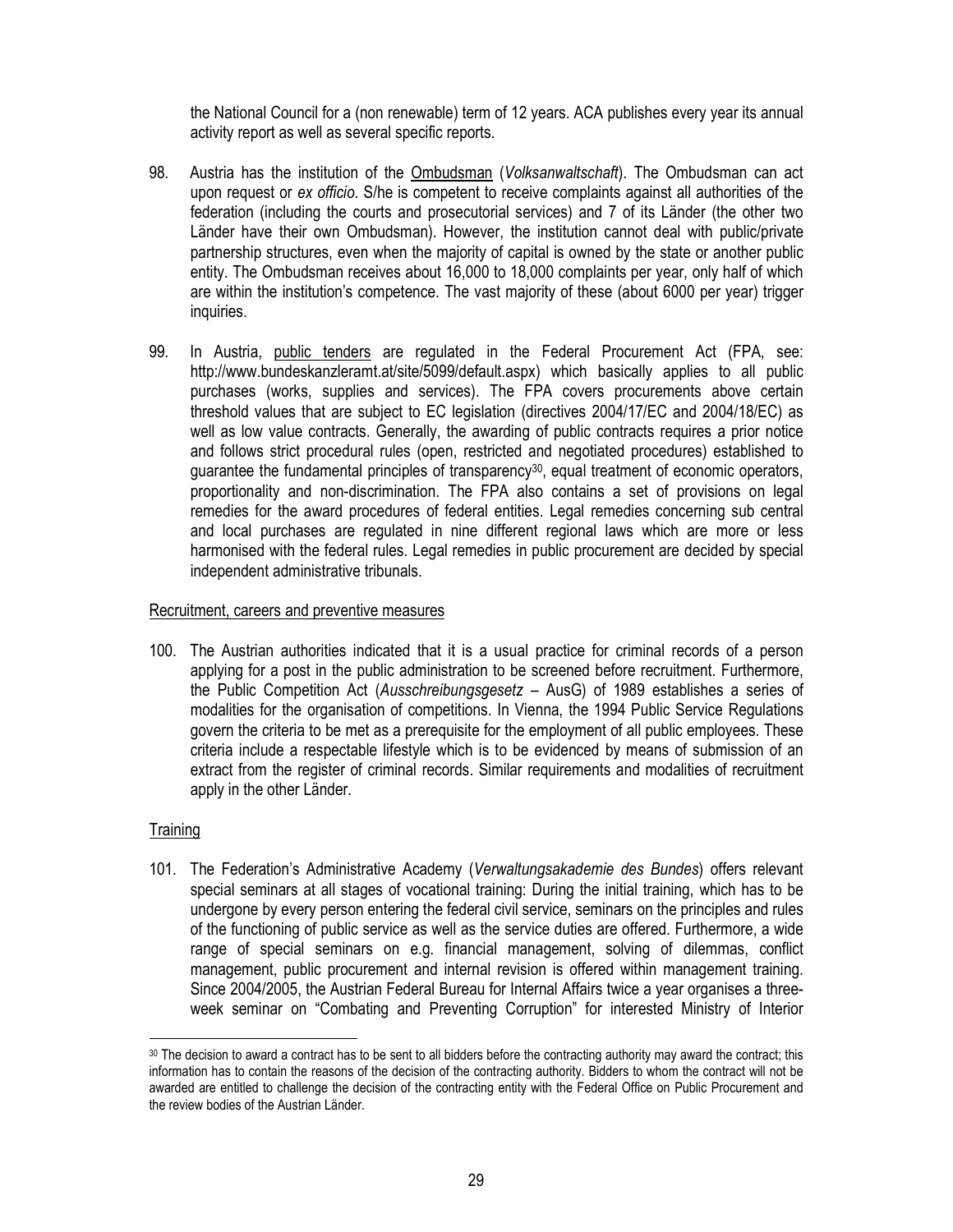employees of all categories. In order to be admitted to the course, applicants have to go through a two-stage selection process consisting of a psychological test and a panel assessment held in cooperation with the Psychological Service of the Federal Ministry of the Interior. Participants become acquainted with the background and mechanisms of the phenomenon of corruption, are presented with options for combating it (with due regard for the relevant legal provisions) and made aware of the problems and dangers related to this phenomenon, in particular in the field of public administration. In addition, practicable measures for the prevention of "allegations of maltreatment" are developed and communicated. A total of about 1,500 public servants participated in BIA's seminars in 2006. As of summer 2007, the subject of "corruption" will, in cooperation with the Federal Security Academy, be integrated into the ethics training offered in the framework of the MoI's basic training for the general administration. Furthermore, the training programme of the Federal Security Academy includes courses on "professional ethics for law enforcement officials". Their goal is to familiarise participants with the UN Code of Conduct in the area of conflict between efficiency and legitimacy of police actions.

#### Declaration of assets, conflicts of interest

- 102. By virtue of the Act on the Limitation of Emoluments of Holders of Public Offices (Bundesverfassungsgesetz über die Begrenzung von Bezügen öffentlicher Funktionäre) of 1997 - Paragraph 8 - all persons (including elected officials) who receive a salary or pension from the public sector (Federal, Land, Municipal, Social Security, Professional Bodies, companies audited by the Austrian Court of Audit), should be identified and the amount of their annual income declared in an income report published by the Austrian Court of Audit if it exceeds the amount of € 88.536,22 per annum.
- 103. According to the Act on incompatibilities of 1983 (Unvereinbarkeitsgesetz), Section 2 and 3, members of the Federal and Länder governments, the President of the National Council and the Chairpersons of the Parliamentary Parties within the National Council may not exercise any occupation from which they intend to receive earnings, without the approval of a special parliamentary committee (incompatibility committee) of the National Council or Parliament of the Land. This committee may only give its approval to the exercise of such an occupation provided it is possible to guarantee that the exercise of such an office will be objective and not subject to influence. The management of a personal portfolio and the exercise of duties within a political party, within a legal body representing certain interests or a voluntary professional association, is not considered to be the exercise of an occupation. Furthermore, if a Federal Minister, a Secretary of State or a member of a Regional Government is the owner of a company or holds a financial interest in an undertaking, then s/he must notify this fact to the aforementioned parliamentary committee when s/he takes up office. If a financial interest, including that of the spouse of the person concerned, exceeds  $25\%$ , certain restrictions apply.<sup>31</sup> The incompatibility committee of the National Council in the case of members of the Federal Government, and the committee of the Regional Parliament which is competent under Regional legislation in the case of members of the Regional Government, may allow exceptions, provided appropriate precautions are taken to ensure the unreserved conduct of official functions. The incompatibility

 $\overline{a}$ 

<sup>&</sup>lt;sup>31</sup> Such companies or undertakings may not

<sup>-</sup> in the case of members of the Federal Government or Secretaries of State, be directly or indirectly awarded contracts by the Federal Government or by undertakings which fall within the auspices of the Federal Audit Board,

<sup>-</sup> in the case of a Regional Government, be directly or indirectly awarded contracts by the Land concerned or by undertakings which fall within the auspices of the Federal Audit Board as a result of a financial interest.

This also applies in the event of the award of contracts to members of the Federal Government, Secretaries of State and members of the Regional Governments who work on a freelance basis, and persons working on a freelance basis who work with a member of the Federal Government, a Secretary of State or with a member of a Regional Government in shared offices or shared chambers.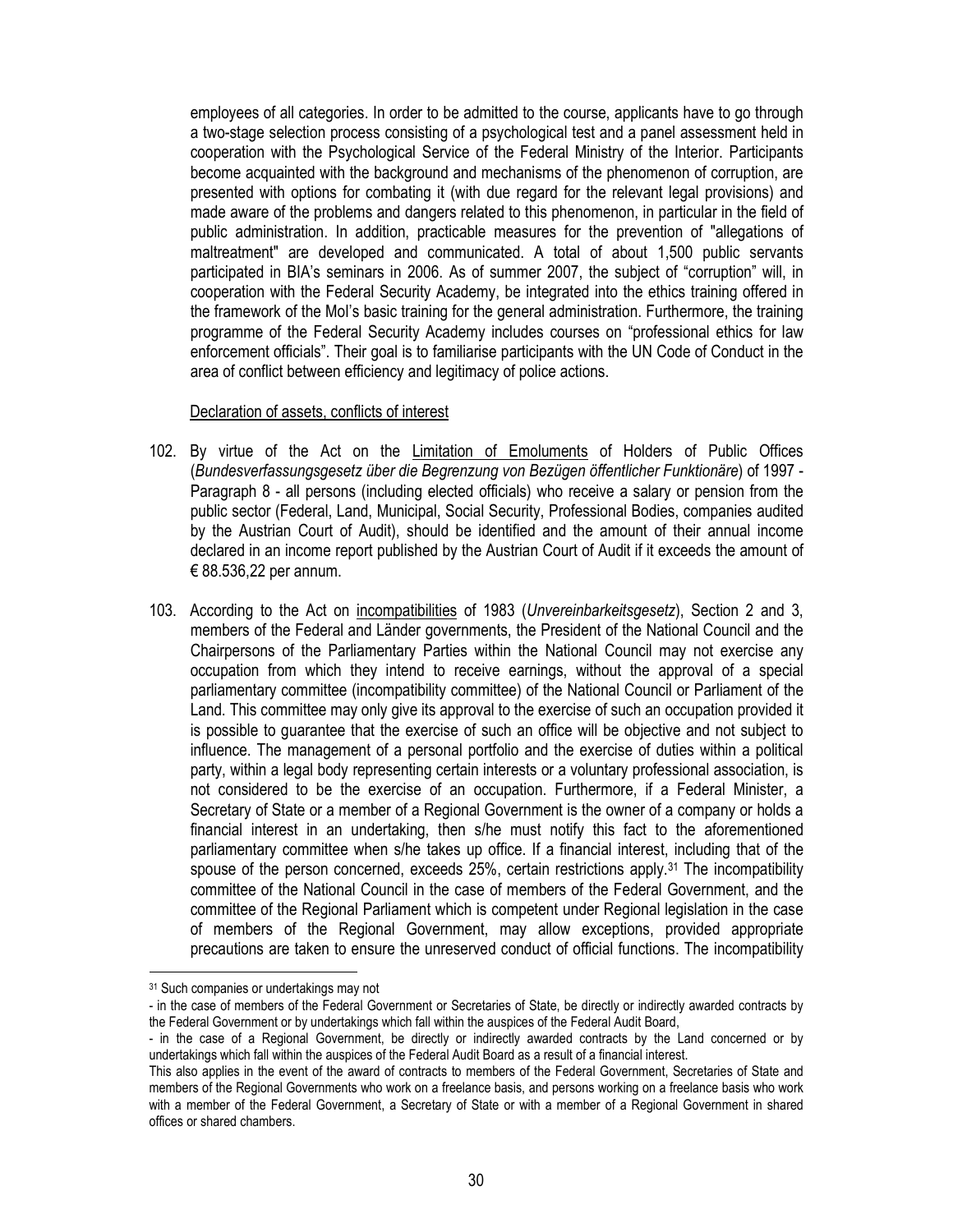committee of the National Council is required to notify to the Federal Chancellor those undertakings and freelance individuals to whom no contracts may be granted. The Federal Chancellor must publish this notification in the Amtsblatt [Official Journal] attached to the Wiener Zeitung. This provision is to be applied accordingly within the individual Federal Länder.

- 104. According to Section 3a of the above Act, members of the Federal and Länder government (and in Vienna the mayor and other members of the city council) are required to disclose their financial situation to the President of the ACA (regarding real estate, assets, companies, participations in companies and liabilities) every two years, as well as within three months after taking office and after retiring from office. In the case of a substantial increase in assets, the President of the ACA shall report this – as has already happened – to the President of the National Council and the Länder Parliament respectively. The latter may also, at any time, request the President of the ACA to make such a report.
- 105. By virtue of Section 6 and Section 6a of the above Act, members of the National and Federal Council must declare to the President of the concerned chamber any leading functions held in certain financial entities listed in the law. The parliamentary (incompatibility) committee has the possibility to declare these shares inadmissible. Similar restrictions for members of the National and Federal Council (as well as for members of the Länder parliaments) apply to any post held in the public administration; in this case, the declaration is also to be made to the President of the chamber concerned.
- 106. According to Section 6a para.2, judges, prosecutors, employees of the police and other security forces, in the case they get elected as a member of the National and Federal Council or as a member of the parliament of a Land, are prohibited from continuing their service assignments, unless the relevant committee otherwise agrees on the grounds that despite membership in the representative body, an objective and unbiased conduct of office is ensured.
- 107. The discussions and decisions of the various incompatibility committees are not public.
- 108. Secondary activities of federal civil servants in general are subject to Section 56 of the Civil Servants Service Act 1979; accordingly, "civil servants may not exercise any secondary occupation outside their public service, which a) prevents them from performing their public duties; b) gives rise to the suspicion of bias (the simple suspicion suffices, evidence is not required) or c) prejudices other fundamental interests associated with their public duties." The civil servant himself is required to undertake this examination of admissibility. If the examination indicates that none of these grounds exist, then the civil servant may exercise the secondary occupation. If, however, the secondary occupation would lead to a sizeable additional income, then s/he must declare it to his service authority which has the possibility, on the basis of this declaration, to examine whether the secondary occupation may be (in)admissible. In any event, even if the secondary occupation is not remunerated, the civil servant must declare any activity carried out as a board member of a profit-making entity. Federal contractual staff are subject to the same rules32. Furthermore, Section 7 of the General Administrative Procedure Act 1991 lays down rules which have to be followed in order to prevent the partiality of administrative decisions: public employees are required to abstain from any decision and to refer the matter to another colleague if the decision concerned involves e.g. personal interests or those of relatives, political relationships, or where there are other important reasons to suspect a risk of bias.

 $\overline{a}$ <sup>32</sup> By virtue of Section 5 para.1 of the Act on Contractual Public Employees of 1948, Section 56 of the regulation for civil servants applies by analogy to non-tenured staff.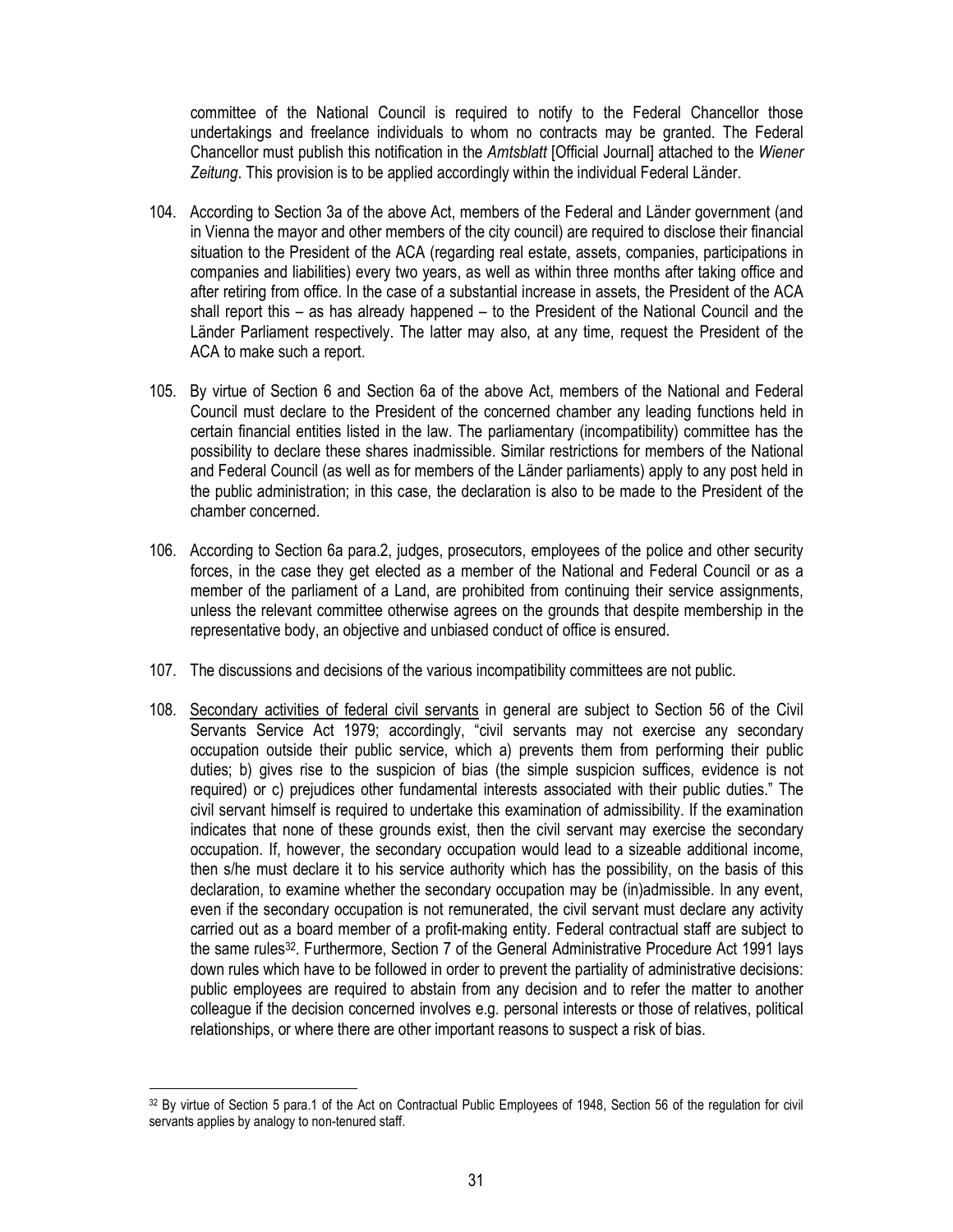- 109. At the level of the Länder, general restrictions on the prevention of conflicts of interest exist in Vienna. According to Section 22 of the 1994 Public Service Regulations (Section 8 of the 1995 Regulations on Non-tenured Public Employees) the employee has to "abstain from performing his/her official duties and to arrange for his/her representation if there are important reasons that might give rise to doubts as to whether s/he is fully unbiased." In the case of imminent necessity, s/he shall perform those official duties that cannot be delayed if the representation by another colleague cannot be ensured immediately. Section 7 of the General Act on Administrative Procedure of 1991 and other procedural provisions on bias remain unaffected.) The public servants and employees are required to assess the situation of a potential conflict by themselves and to proceed as provided for in the regulations. Section 25 paragraph 2 of the 1994 Public Service Regulations prevent the public servant from engaging in any secondary activity that might impede him/her in the thorough performance of his/her professional duties, that might give rise to suspicion of bias or which might undermine the trust and respect shown to that person in his/her position as a public servant. The same criteria also have to be observed by non-tenured public employees. The Land of Styria has regulations requiring governmental employees to report secondary occupations that are remunerated; this requirement does not apply to honorary occupations. But in both cases, the employee is not allowed to engage in the activity if there is a conflict or if there are incompatibilities between the function in office and the activity in question. The Land of Upper Austria has strict budgetary regulations and a strict test process in areas potentially vulnerable to corruption (e.g. facility management). Occupations outside office hours which are vulnerable to corruption are prevented by official and legal measures.
- 110. As far as rules on "revolving doors" / "pantouflage" are concerned, after termination of employment, the federal civil servant is only obliged to keep official secrets, as defined under Section 46 of the Civil Servants Service Act 1979<sup>33</sup>. According to Section 310 paragraph 1 PC the violation of the official secrecy obligation by former public servants is punishable with a term of imprisonment of up to three years. In addition, claims for damages under civil law may be introduced by the interested party.

**Gifts** 

111. The Federal Civil Servants Act (BDG) addresses the issue of gifts under Section 59: public officials are not allowed to demand, accept or cause someone to promise gifts, pecuniary or other advantages for themselves or for a third party because of their official position. Only gifts of low value which are customary in the place or region (calendars, pens, promotional items, etc.) are permitted. If public officials receive gifts in the form of honorific distinctions or awards (certificates, cups, etc.), they have to notify their authority and the latter shall decide within a month whether the gift can be accepted; if not, it has to be returned. Similar provisions exist for judges. The Austrian authorities indicated that regulations on the prohibition of the acceptance of gifts exist in principle at the level of the Länder, for instance Vienna (Section 18 paragraph 3 of the 1994 Civil Service Regulations; Section 4 paragraph 5 of the 1995 Regulations on Contractual Public Employees).

 $\overline{a}$ 33 "A civil servant has to observe secrecy related to all facts which are known to him due to his public office if their nondisclosure is

in the interest of the maintenance of public peace, order and security; the comprehensive national defence or the diplomatic relationships,

<sup>-</sup> in the economical interest of a body established under public law,

necessary for the preparation of a decision or

necessary in the predominant interest of the parties.  $(...)"$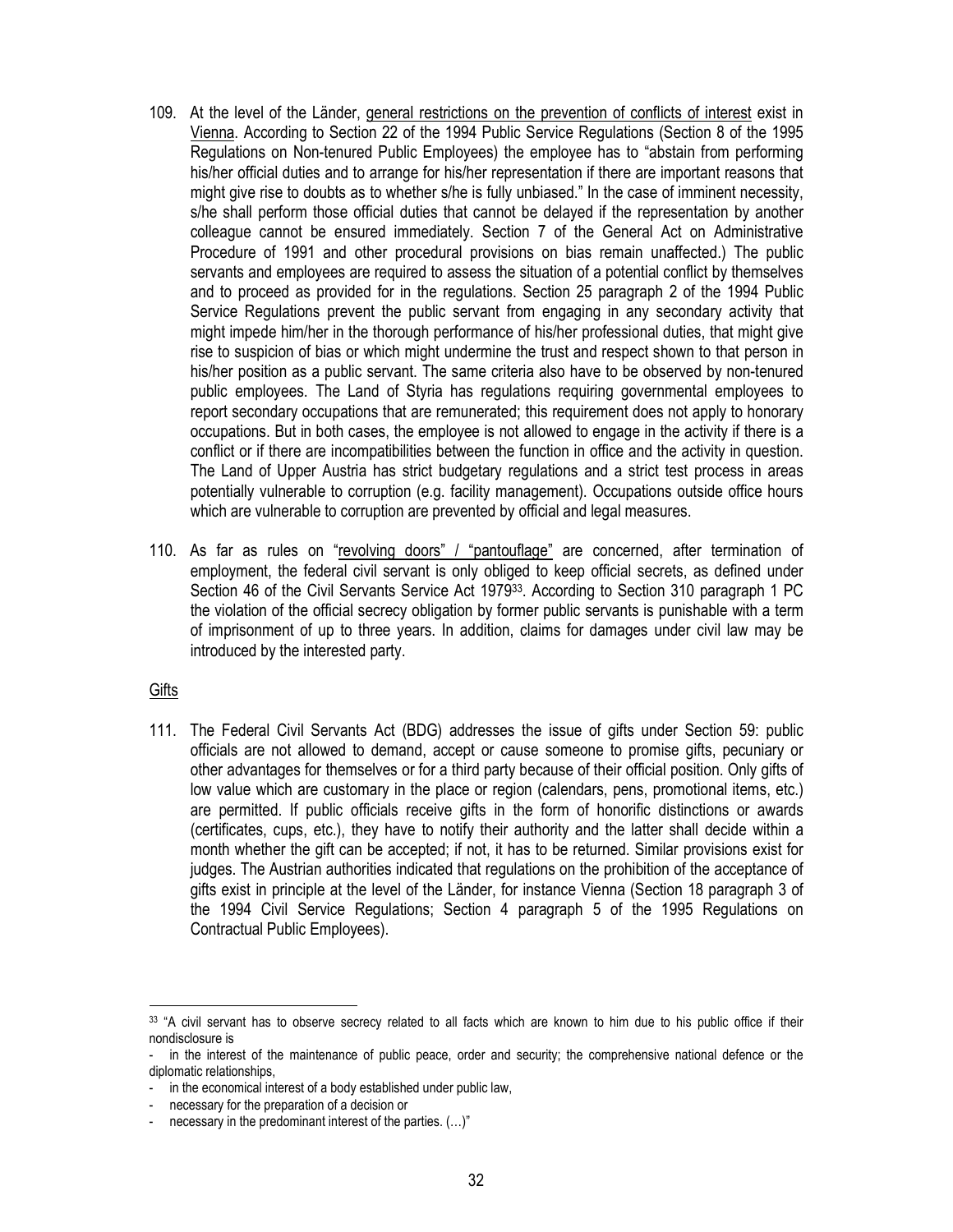### Code of ethics

- 112. The basic values of the federal public administration are embodied in various legal frameworks (Penal Code, the Federal Civil Servants Act of 1979, the Act on Contractual Public Employees of 1948 (Vertragsbedienstetengesetz – VBG 1948). The Federal Ministry of Finance has guidelines for ethical behaviour and a brochure against corruption ("The Financial Administration incorruptible and transparent").
- 113. In Vienna, on the basis of relevant provisions of the 1994 Public Service Regulations and/or the 1995 Regulations on Non-tenured Public Employees and on the basis of the findings of the interdisciplinary working group set up by the Office of the Vienna Provincial Government, a manual on the prevention of corruption was developed. This manual serves as a practical guideline for civil servants, public employees and their superiors working in public administration but also provides interested citizens and customers with information. The first part deals with corruption as a worldwide phenomenon from a European, national and communal, as well as an individual's personal point of view. The second part contains examples regarding the acceptance of gifts, bias, secondary employment, official secrecy and the recognition of risks and warning signals. The third part presents thoughts and recommendations for a joint prevention strategy in the form of a code of practice for ethics management.
- 114. Besides the above initiatives, there is no code of conduct or ethics in place in the federal and Land-level institutions that the GET has met $34$ . As indicated earlier in this report, a special code of conduct for everyone working throughout the public sector (federal, local, municipal level) is being drafted<sup>35</sup>.

### Reporting cases of corruption

- 115. Section 86 of the Criminal Procedure Code (CPC) requires every person who has knowledge of a punishable act to report it to the prosecutor.
- 116. At federal level, according to Section 53 of the Public Service Act of 1979, civil servants (and, indirectly, contractual staff36) have a duty to report every substantiated suspicion of a judicially punishable act (including abuse of office, bribery etc.) which comes to his or her knowledge in the course of his or her duties. The report has to be made to the head of the administrative unit. The head of the administrative unit then has the duty (according to Section 78 – former Section 84 – CPC which provides for a general reporting duty for all public authorities) to report the suspicion directly to the public prosecutor or police authority. In addition to this general principle, the internal regulations of the Federal Ministry of the Interior and Ministry of Finance foresee that the respective Bureau of Internal Affairs is in principle informed and may undertake the internal inquiry.
- 117. Similar arrangements exist at the level of Vienna where the Rules of Procedure of the Vienna City Administration (Section 17 paragraph 3) oblige all public servants and employees to immediately report to the supervisor all important incidents and any criminal offences of which they are informed during their service. The Austrian authorities indicated that similar provisions exist in the other Länder. In January 2005, an anti-corruption hotline was created by the Internal

 $\ddot{\phantom{a}}$ 

<sup>34</sup> A further exception is the "Code of conduct for the cooperation with the pharmaceutical and medical devices industry", which was produced by the Austrian Chamber of Medical Doctors.

<sup>35</sup> Its adoption is expected by the end of June 2008

<sup>36</sup> By virtue of Section 5 para.1 of the Act on Contractual Public Employees of 1948, Section 53 applies by analogy to nontenured staff.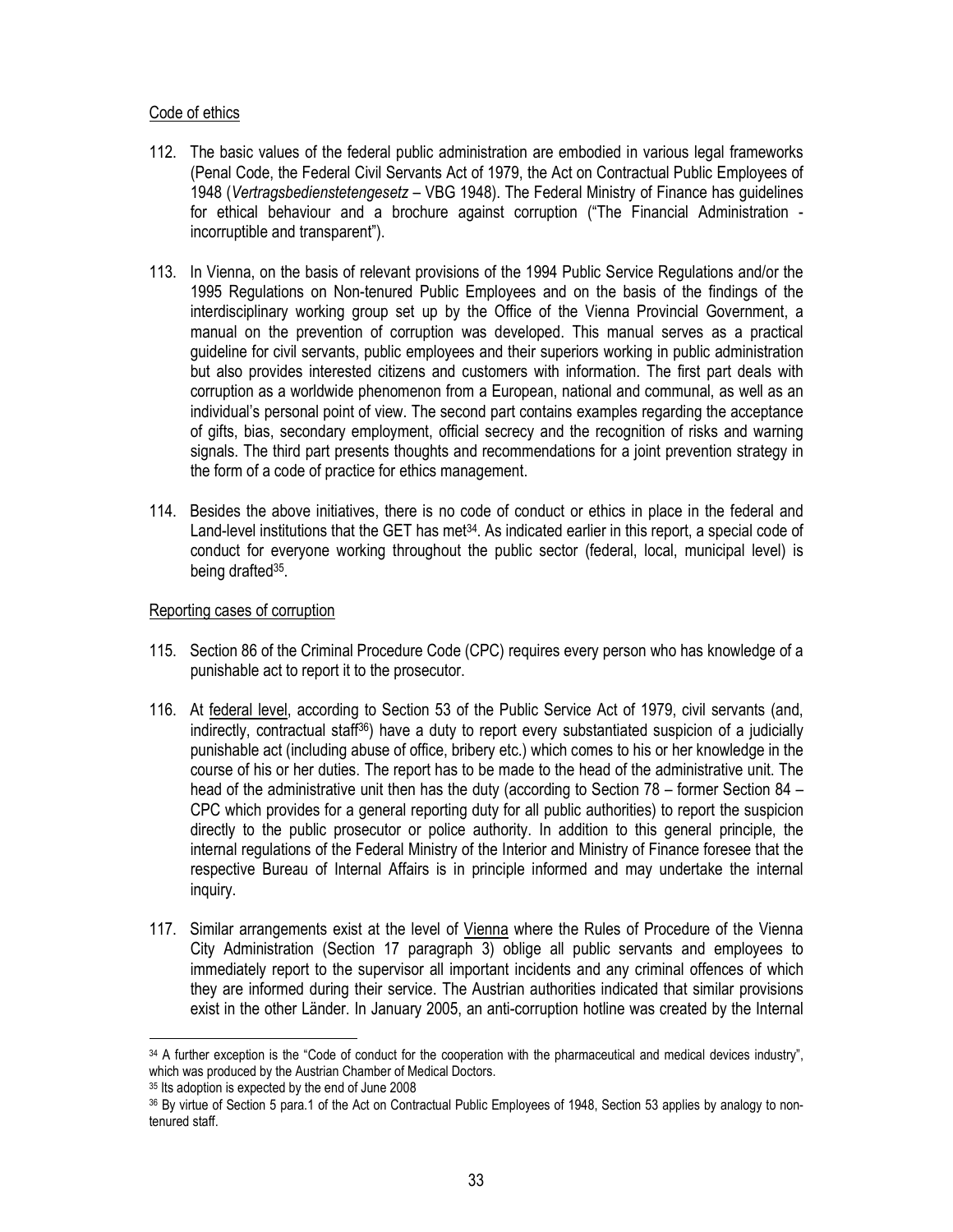Auditing Group for the purposes of advising public servants and employees on the prevention of corruption and the correct behaviour in certain situations. Recently, the hotline was also opened to the general public (citizens, customers). One of the responsibilities of the Chief Executive Office, Executive Group for Personnel and Internal Auditing, Internal Auditing Group is to investigate complaints about alleged misconduct reported via the hotline or otherwise. Anonymous complaints have to be investigated as well.

### Disciplinary procedures

- 118. At Federal level, in the event of a breach of duties, disciplinary measures and proceedings applicable depend on the seriousness of the act; these measures include reprimands and warnings, small fines (up to 10% of a monthly wage), the initiation of formal disciplinary proceedings (involving a disciplinary commission) leading to reprimands, larger fines (up to 5 months of salary) or dismissal. Contractual staff are subject to transfer to a different department, termination of employment and/or dismissal. The employee may file a complaint against the termination and/or dismissal to the Court for Labour and Social Matters.
- 119. At the level of the Länder, different mechanisms are in place to impose disciplinary sanctions. The Vienna City Administration has various bodies (department of human resources, disciplinary commission, disciplinary senate etc.) to conduct hearings of public servants and non-tenured public employees suspected of corruption. In principle, any public servant or employee may call in a staff representative and/or a person of his/her choice to attend the meeting; the proceedings are confidential. In the Land of Vorarlberg, cases of violation of official duties are heard and decided upon by the office of the state government in case of administrative offences and by the disciplinary court<sup>37</sup> for state officials (civil servants) where the particular nature and seriousness of the violation justify disciplinary proceedings. Administrative and disciplinary penalties can be appealed before the Independent Administrative Tribunal, whose independence is guaranteed by constitutional law (Section 129b Federal Constitution). Contractual staff are not subject to these rules – decisions regarding disciplinary measures are taken by the Head of their entity. In Upper Austria, there is a two-stage disciplinary procedure applicable to public officials. A disciplinary court of first instance and one of second instance decide on breaches of official duties (including corruption). Both disciplinary courts are independent and not subject to instructions. There are no special disciplinary proceedings in respect of contractual staff; reprimands, suspension of duties and dismissal are decided by the head of the institution concerned.

# b. Analysis

 $\overline{a}$ 

120. The GET noted that the category of contractual staff is significant in Austria (50% of public officials). This is to be borne in mind when examining the regulations applicable to civil servants, which may (or may not), be reflected in corresponding regulations applicable to contractual staff. The GET was informed that as of 2008, the definition of public official in Section 74 of the Penal Code would be amended to include all holders of office in the administration and justice system, as well as all those entrusted with public functions also in a public company. The reform is not meant to include federal and local MPs and the GET was advised that it would be left up to them to make the necessary amendments.

<sup>37</sup> The members of the disciplinary court are appointed by the state government for terms of six years (Section 106 (2) leg cit). In accordance with Section 106 (5) leg cit they are independent in the exercise of their office and not to be bound by instructions. They perform their office in a voluntary capacity and are only entitled to reimbursement of out-of-pocket expenses.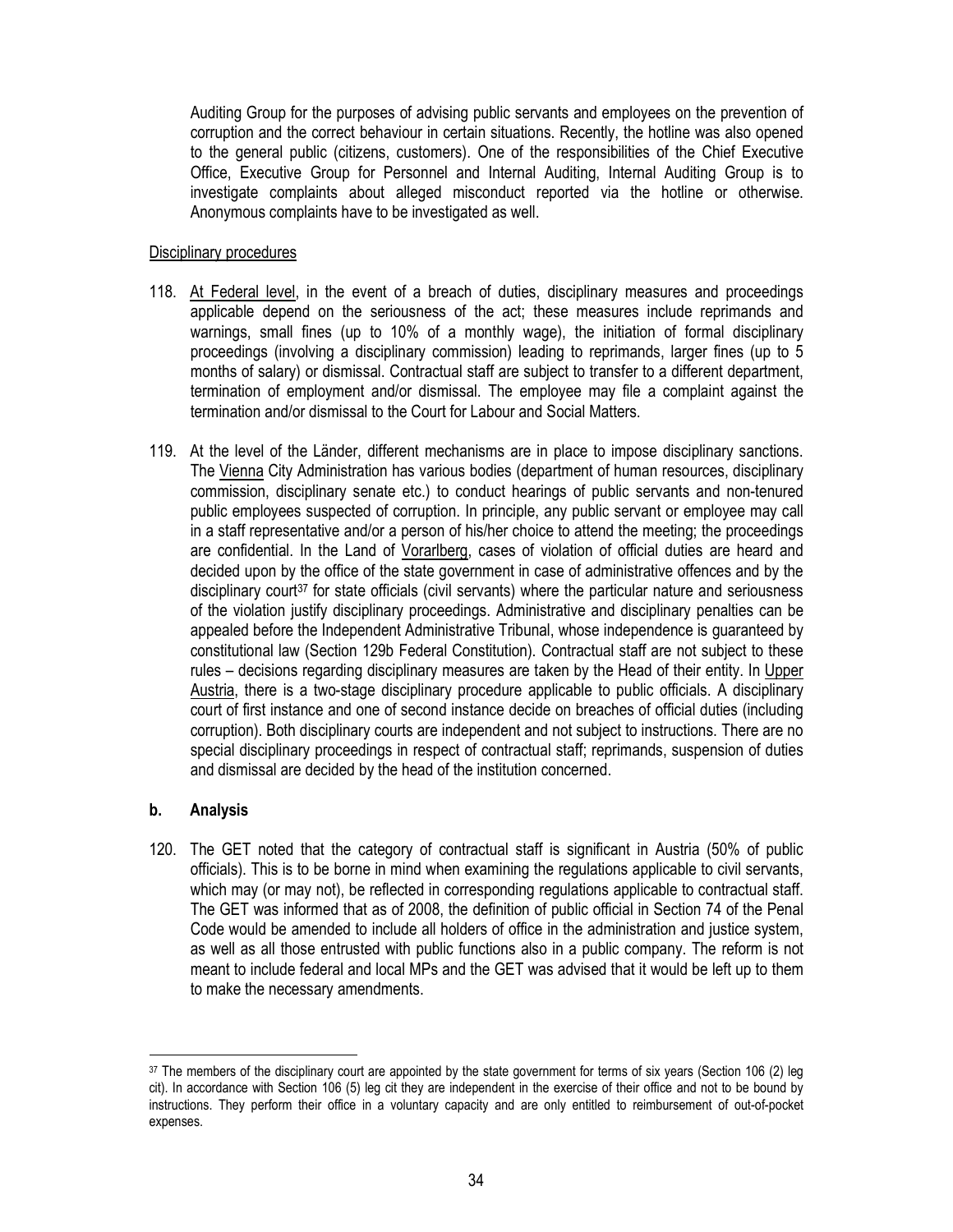- 121. The GET learned that a discussion had been going on over the last 10 years about the need for further freedom of information legislation, since the current General Information Act mostly regulates the right to apply for information but does not guarantee a general right of access. As a result, state bodies are free to refuse to provide information without having to justify their decision and even the Ombudsman is bound by official secrecy: s/he cannot inform a citizen of the reasons a request has been denied by the administration (s/he can only inform the applicant whether the request was processed adequately or not by the administration). Journalists met onsite shared with the GET their own negative experience, including when working on cases which had received significant media and public attention. In addition, it would seem that the civil servants' confidentiality duty (Dienstgeheimnis) would lead to secrecy being the principle, and availability of information the exception. This situation is not satisfactory from the point of view of transparency of state authorities and makes it difficult for citizens and the media to exert control over the administration, which would contribute to the prevention of corruption. The GET therefore recommends, with a view to facilitating access to information, to provide for precise criteria for a limited number of situations where access to information can be denied and to ensure that such denials can be challenged by the person concerned.
- 122. Concerning control of the administration, the GET understood that most authorities have an internal audit body. In addition, the Austrian Court of Audit (ACA) complements these internal controls by further financial, efficiency, productivity and other annual reviews. Although ACA acknowledged its role in the prevention and fight against corruption and admitted the existence of various sectors at risk (construction, municipalities, the subcontracting of advisory functions, etc.) the GET was surprised to hear that it had never triggered any corruption-related investigation in recent years. It was also indicated that many ACA staff are not familiar enough with anticorruption matters and that there should be closer links with the dedicated anti-corruption bodies (BIA, BK) and their work. The ACA, because of its country-wide jurisdiction and global overview, has the clear potential of fulfilling the role of a powerful anti-corruption watchdog. The GET recommends to introduce appropriate training, cooperation agreements and other suitable measures that would place the Austrian Court of Audit in a position to contribute effectively to the country's anti-corruption efforts, in particular by reporting to the competent authorities both suspicions of corruption and cases of mismanagement liable to attract criminal sanctions.
- 123. A duty to report suspected offences and misbehaviour, including corruption seems to be in place in Austria, but the GET was not in a position to determine whether all categories of staff (civil servants and contractual staff) are subject to such a requirement in the various Länder. Most importantly, there is no specific whistleblower protection available which would prevent those who report in good faith from being subject to retaliation measures that would affect, in particular, their career. As far as the Land/municipality of Vienna is concerned, most people report anonymously via a hotline (the proportion of officials among them is unknown). Anti-corruption specialists and the civil servants' union representatives met on-site were very much in favour of introducing such whistleblower protection mechanisms and the GET fully concurs that such protection would be a useful tool in the Austrian context (characterised i.a. by strict service confidentiality and a tendency to solve problems internally). Consequently, the GET recommends to a) introduce whistleblower protection for all federal employees, i.e. civil servants and contractual staff; b) to invite the Länder which do not as yet have such protection mechanisms to introduce them.
- 124. The GET welcomes the intention of the Federal authorities to introduce a Code of conduct for federal employees that would then be a source of inspiration for the authorities of the Länder and the municipalities. There was no information available at the time of the on-site visit on the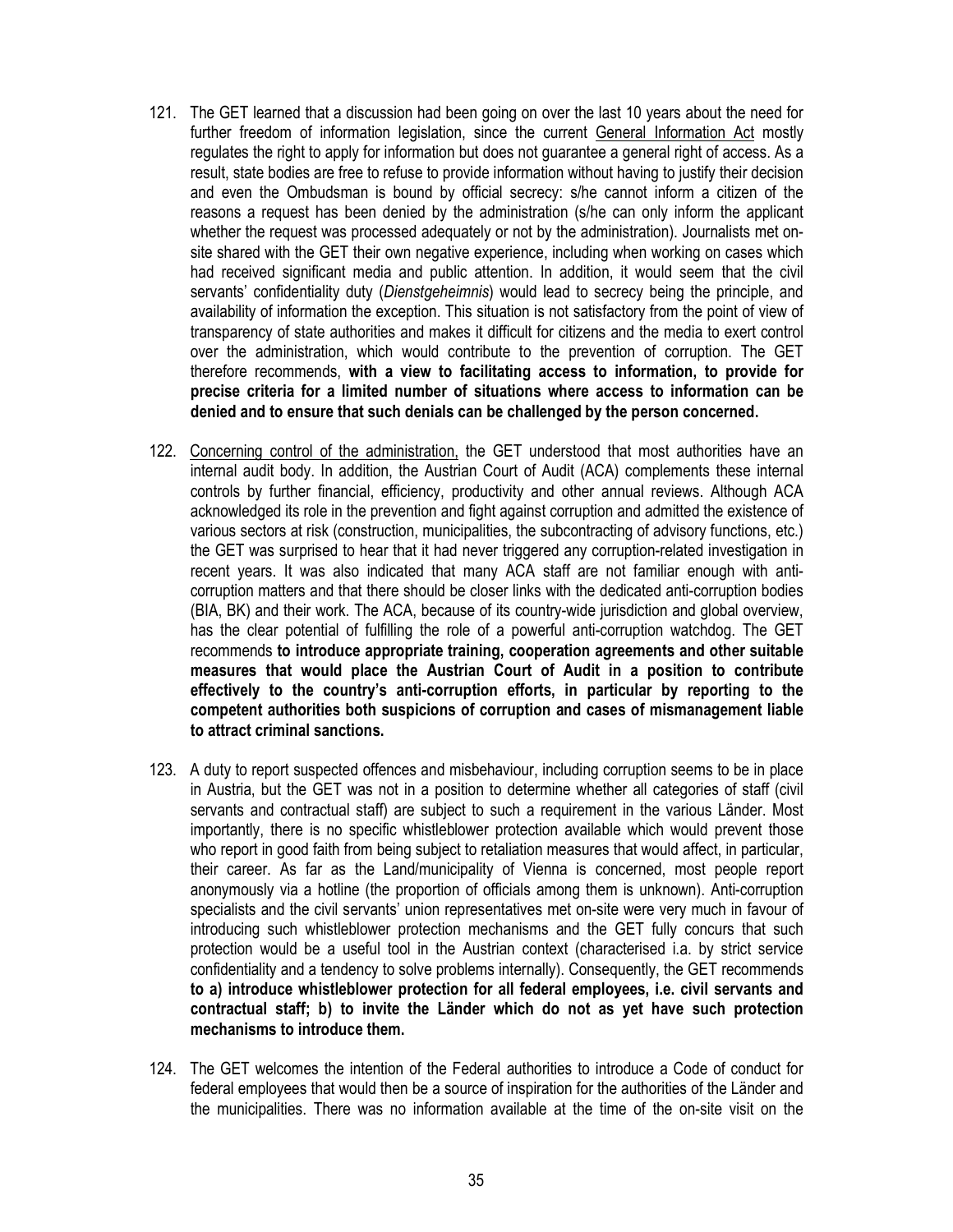expected content of such a Code and to what extent it would cover corruption-related matters. The Austrian authorities need to make sure these are adequately taken into account. The GET supports this initiative and wishes to stress that it is of equal importance that the other administrative levels follow the example of the Federation and Vienna, which seems to be the only Land to have adopted such a document which is given systematically to all new staff and to other staff on the occasion of training activities and other events. The federal level should perhaps be more pro-active in this field when it comes to the Länder. The GET therefore recommends a) to adopt, as planned, a Code of conduct for federal employees and to make sure that this Code also addresses the need to combat corruption; b) to invite the Länder that have not as yet done so to do the same.

125. Concerning the issue of gifts, the matter seems to be well regulated for employees of the Federation and Vienna where only courtesy gifts of minor importance are acceptable. However, the GET could not obtain sufficient assurances, in particular from the Federal Chancellery and the Ministry of Justice, that the Länder have similar provisions. The GET was also doubtful that elected officials such as parliamentarians are adequately covered, and that judges and prosecutors are required to refuse gifts – even of minor importance – from a party to the proceedings. The Austrian authorities stressed that the Penal Code provisions, especially Section 304 on accepting an advantage by public officials, was an additional safeguard; the GET found that this Section raises certain issues, especially its paragraph 4 which seems to legitimise "minor advantages" without defining them<sup>38</sup>, bearing in mind that the understanding of minor advantage may vary from one type of official to another, depending on his/her rank, standard of living, etc. A similar exemption (in case of "petty advantage") can be found for instance under Section 308 para. 2 on "illicit intervention". Although the Austrian authorities have provided some assurances that the issue of gift is better addressed than it seems<sup>39</sup>, the GET believes that it is important to have a clear and consistent approach on the issue of gifts in Austria, even though it is clear that the impact might be limited as long as there is no criminalisation of bribery of parliamentarians (see also paragraph 18). The GET recommends a) to make sure that all categories of officials (including elected officials, judges and prosecutors) are covered by adequate provisions on the acceptance of gifts; b) to invite the Länder that do not have adequate provisions on gifts for public officials to introduce such provisions; c) to examine whether additional clarification or guidance is needed to make sure that certain key provisions of the Penal Code (in particular Section 304 paragraph 4 on "accepting an advantage" and Section 308 paragraph 2 on "illicit intervention") cannot be misinterpreted.

Conflict of interest, incompatibilities, migration to the private sector, declaration of assets

 $\overline{a}$ 

126. The GET noted that there are no restrictions applicable to officials who move to the private sector (cooling off periods, restrictions on the ability to move to a business entity over which the official

<sup>38</sup> (1) A public official, a public official of another Member State of the European Union or a Community official who demands, accepts or causes someone to promise an advantage for himself or for a third party for performing or refraining from performing his official duties in violation of such duties shall be punished by imprisonment of up to three years.

<sup>(2)</sup> A public official who demands, accepts or causes someone to promise an advantage for himself or for a third party for performing or refraining from performing his official duties in accordance with such duties shall be punished by imprisonment of up to one year.

<sup>(3)</sup> If the value of the advantage exceeds  $\epsilon$  3,000, the offender shall be punished by imprisonment of up to five years in a case as laid down in paragraph 1 and by imprisonment of up to three years in a case as laid down in paragraph 2.

<sup>(4)</sup> A person who accepts or causes someone to promise only a minor advantage shall not be punished as laid down in paragraph 2 unless the deed is committed on a commercial basis.

<sup>39</sup> According to jurisprudence and legal commentaries, it would be admitted that the "minor-advantage" threshold of Section 304 is now € 100.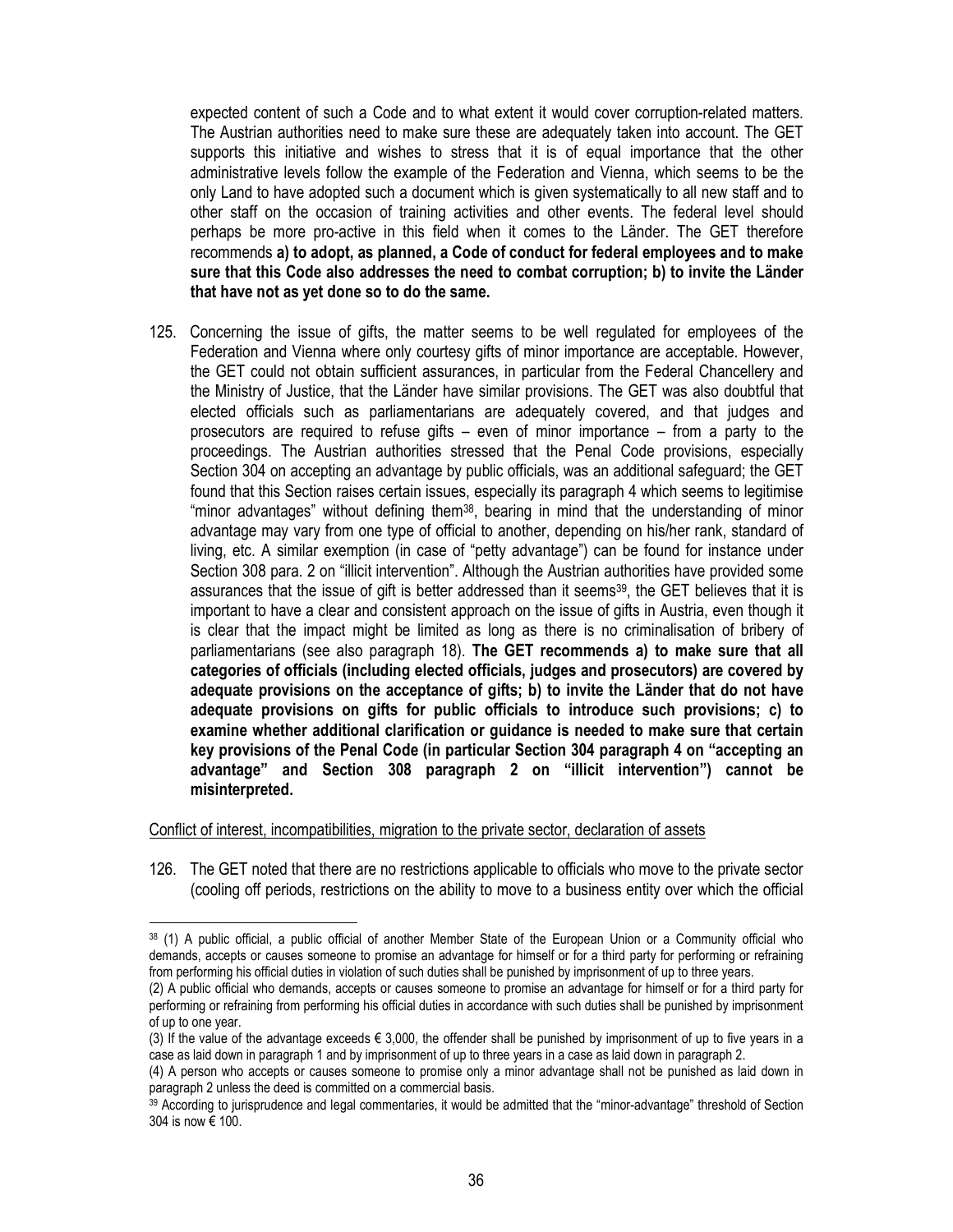exerted some control etc.) that could usefully complement the obligation on former officials to continue to comply with his/her professional secrecy provisions.

- 127. Several provisions are in place to prevent conflicts of interest and incompatibilities in Austria. The provisions of Article 7 of the General Act on administrative procedure of 1991, and those of the Public Service Act of 1979 on secondary employment provide for measures applicable in general. They are complemented by the specific provisions of the Act on incompatibilities of 1983 which cover i.a. parliamentarians and members of the executive, including as regards the declaration of certain assets and interests. The system in place by virtue of this Act of 1983 appears to be complex and rather heterogeneous and it is difficult to gain a clear picture of the exact scope of declaration duties. More importantly, the GET was advised on-site that generally, the current control mechanisms as regards conflicts of interest and incompatibilities of functions are insufficient. The Austrian Court of Audit (ACA) itself underlined that to their knowledge, the existing systems for the declaration of assets and interests had not allowed to uncover a case of unjustified increase of assets nor another similar situation that would have been a cause of controversy. It would appear that there is no real control or enforcement. The GET was told that since cases had been brought before the European Court of Justice (ECJ) by the Austrian Constitutional Court and by the Austrian Supreme Court, the ACA no longer publishes declarations of salaries and pensions according to Paragraph 8 of the Act on limitation of Emoluments of Holders of Public Offices of 1997 because the national courts concluded – following the preliminary rulings of the  $ECJ^{40}$  – that the national legislation at issue was incompatible with Article 8 of the European Convention on Human Rights.
- 128. At the level of the Länder, additional measures have been taken by the Land of Vienna which has a comprehensive framework that would cover both secondary occupation and conflicts of interest generally. But this would appear to be an isolated example and, also at this administrative level, there are apparently no (ex ante or ex post) control mechanisms in place.
- 129. In light of the above, the GET recommends to a) provide for a framework to deal with moves of federal employees to the private sector; b) invite the Länder that do not have such measures nor appropriate mechanisms to prevent conflicts of interest yet to introduce such measures; c) strengthen the control of the declarations of assets and interests to be submitted by parliamentarians and senior members of the executive.

# VI. LEGAL PERSONS AND CORRUPTION

# a. Description of the situation

# General definition; formation

130. The Aktiengesellschaft (joint-stock company) is a stock corporation formed by at least two owners who subscribe to the shares and sign the Articles of Incorporation. The article must state the corporation's name, its purpose, the nominal amount of share capital, number and par value of each class of shares, the composition of the board of management and the form in which its notices will be published. The minimum capital stock is  $\epsilon$  70,000. A general meeting of shareholders (Hauptversammlung) must be held annually. The legal capacity is not limited. The Gesellschaft mit beschränkter Haftung (limited liability company) is a limited liability company which is formed under the Limited Liability company law. The shareholders' liability is limited to the unpaid portion of the par value of the shares. Most foreign owned businesses in Austria

 $\ddot{\phantom{a}}$ 40 Judgement of the Court in Joined Cases C-465/00, C-138/01 and C-139/01 of 20 May 2003.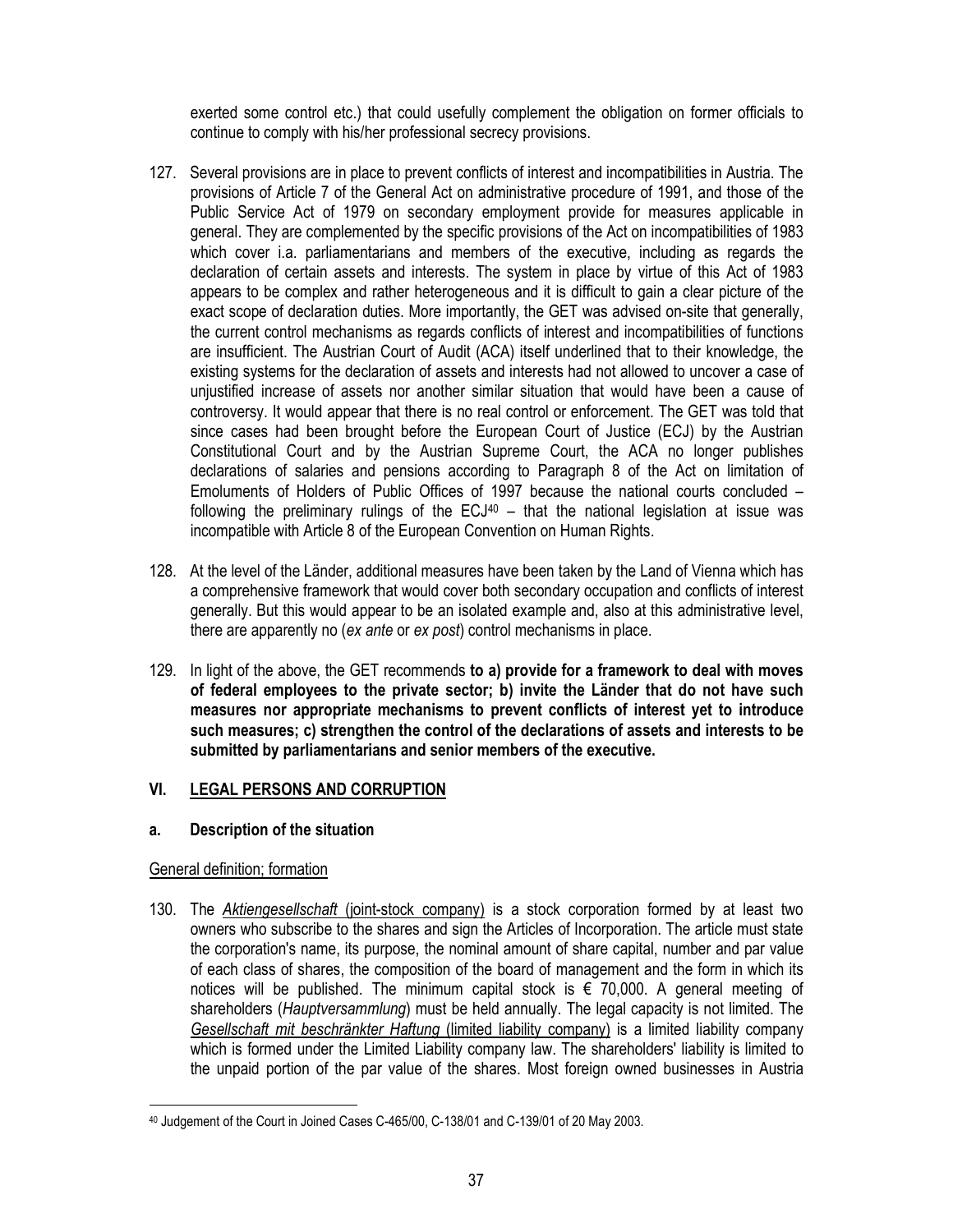operate in this legal form. The minimum capital is  $\epsilon$  35,000. The legal capacity is not limited. Erwerbs- und Wirtschaftsgenossenschaft (cooperative society) is a corporation without a fixed number of members. Its principle is not to make profits but to assist its members. A Genossenschaft can be founded with limited (which is the rule) or unlimited liability (which is rare). The legal capability is not limited. Vereine – or non-profit association - is a voluntary association, functioning on a continuing basis, pursuing a specific non-profit purpose. The association has to consist of at least two persons, its legal capacity is not limited. Privatstiftungen (private foundations) are legal entities, to which a founder dedicates a fortune of at least € 70,000 in order to serve a specific purpose by the use, administration and liquidation of this fortune. The purpose is defined by the founder and its legal capacity is not limited.

#### Registration and measures to ensure transparency

- 131. The Commercial Register is kept at the court nearest to where the entity is located. Newly formed entities must record the articles of incorporation and submit the application signed by all founders, members of the supervisory board and the board of management. Once the court has decided that all statutory requirements have been complied with, it orders the registration and publication in the "Ediktsdatei" which can be accessed via Internet.
- 132. Limited liability companies (GmbH) and joint-stock companies (AG) are required to register with the regional court of first instance in commercial matters (Firmenbuchgericht). Disclosed information includes: a) administrative address; b) identity (name, date of birth) of the directors and members of the supervisory board, where applicable; c) shareholders of a private limited company. The application must be accompanied by the company's notarised statutes, a list of shareholders, a list of the appointed managers, an affidavit from the managers that the minimum capital required will be retained, specimen signatures of managers and confirmation by the tax authorities that the capital transaction tax has been paid or guaranteed. In case of a joint-stock company, if there is only one shareholder, his/her name (natural or legal person) is disclosed. If there is more than one shareholder, they are not entered on the commercial register, irrespective of whether the company has issued bearer shares or registered shares. In case of a company with registered shares, the shareholder register is kept by the company and is open to inspection by every shareholder. Cooperative societies (Genossenschaften) are registered on the commercial register, but no information about members' identities is disclosed in the register. However, a cooperative society is required to keep a register of its members and make it available for inspection by all members of the public. Private foundations (Privatstiftungen) are also entered on the commercial register. They do not have owners but must have beneficiaries. The names of the beneficiaries need not be included in the statutes of the foundation, which are open for public consultation at the Commercial Registry; c) Non-profit associations (Vereine) are not registered at the Commercial Registry, but with administrative authorities at regional level (Vereinsregister). There is no disclosure of the identity of members to these administrative authorities.
- 133. Every change to a member's or shareholder's identity must be entered on the commercial register or the member's register kept by the company (whichever is applicable). Shareholders of private limited companies who are not registered at the Commercial Registry are precluded from exercising any of their rights vis-à-vis the company. The same applies to shareholders in a jointstock company whose names have not been entered on the shareholders' register (when registered shares have been issued). In addition, non-compliance with registration requirements is punishable by a fine.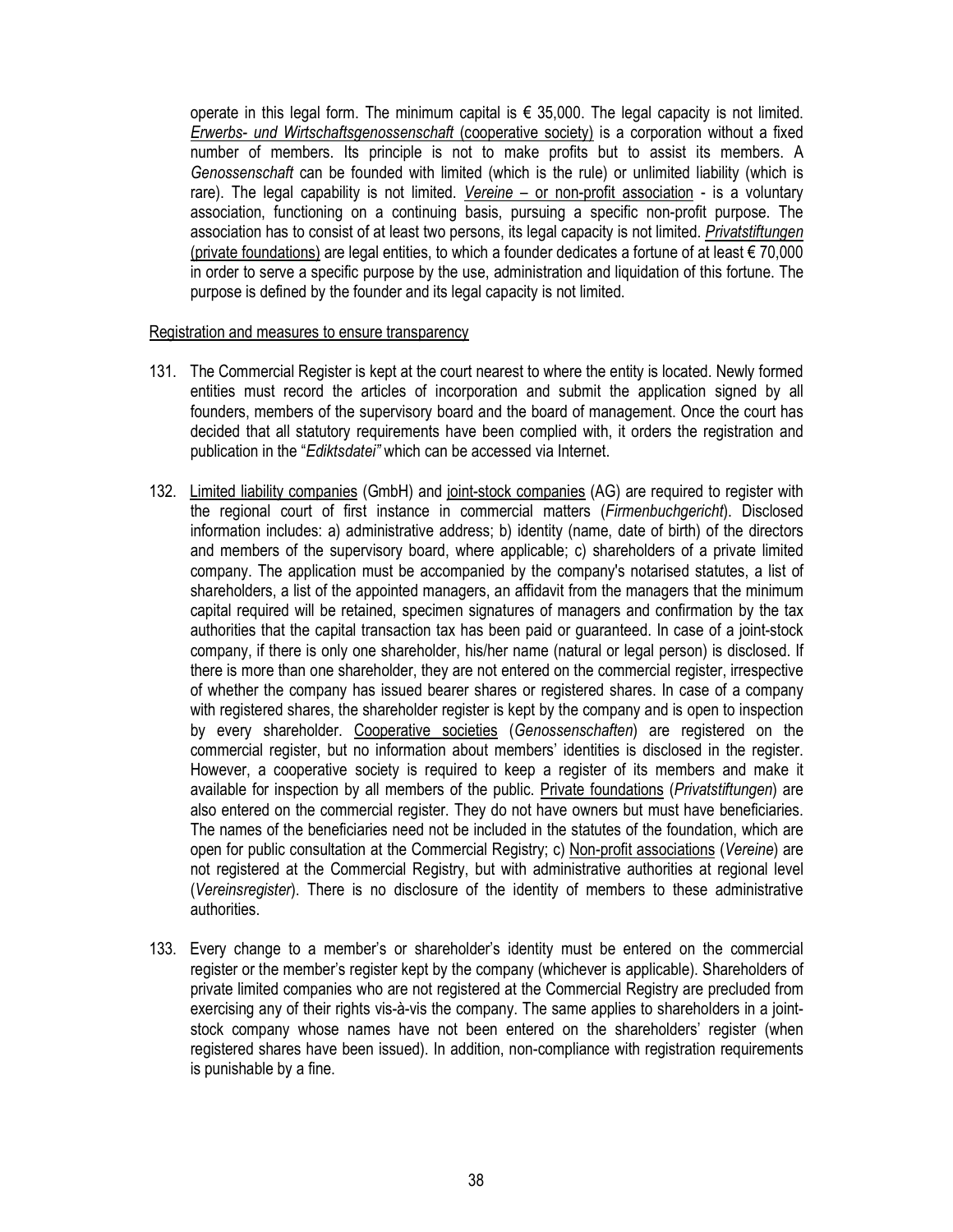- 134. Legal persons in Austria have to be registered at a registry which is accessible to the public. It contains information on company data, managers, shareholders, capital etc which ensures a high degree of transparency for all legal persons. The information has to be verified and certified by a public notary, before being included in the register. The register is kept up-to-date since there are strict and short delays for up-dating information if changes occur. Further transparency rules apply to companies which are traded on a regulated market of the stock exchange, or companies who issue securities according to the Capital Market Act (CMA) and the Stock Exchange Act (SEA). These include obligations such as the publication of annual financial reports, half yearly financial reports, notification of the acquisition or disposal of major holdings and ad-hoc notifications etc. Finally, financial institutions and their management have to undergo a specific registration and approval process with the Financial Market Authority.
- 135. The GET also asked for statistics concerning penalties imposed in commercial register proceedings, to be in a better position to evaluate the efficiency of the control of the validity of commercial register entries. The document "Strafen 2005, 2006, 2007" ("Penalties 2005, 2006, 2007") provides an overview. According to these statistics, in 2005 approximately 11,000 warnings (with conditional penalties) had been issued and in 3.900 cases penalties had been fixed. In 1,586 of those cases, one penalty had been sufficient, whereas in 563 cases two penalties had to be imposed and in 130 cases three, in 45 cases four, in 17 cases five and in 19 cases more than five. In 2006, the number of warnings (with conditional penalties) decreased to about 8.900 and the number of fixed penalties to about 2.900. In 1,175 of those cases one penalty had been sufficient, whereas in 452 cases two penalties had to be imposed and, in 103 cases three, in 33 cases four, in 7 cases five and in 6 cases more than five. In 2007 the number of warnings (with conditional penalties) increased again to 9,200 and the number of fixed penalties to 3,411. In 1,367 of those cases one penalty had been sufficient, whereas in 342 cases two penalties had to be imposed and in 68 cases three, in 9 cases four, in 1 case five.

#### Restrictions on the activities of natural persons

136. There is no direct possibility to disqualify persons found guilty of offences from acting in a leading position in a legal person. However, a person is not allowed to carry out activities and therefore act as director of a legal entity which does business, if he or she has been found guilty of deceptive insolvency practices or other related crimes (Section 13 Business Law - Gewerbeordnung). As far as all financial sector players (banks, insurance, financial advisors) are concerned, the strict licensing regime of the FMA (responsible for supervising the financial sector) ensures a thorough background check of owners, managers and source of funds to ensure a high standard of management and ownership, to avoid criminal influences in the financial sector (so called "fit and proper testing" according to the prudential supervisory standards of the Basle Committee on Banking Supervision, IAIS and IOSCO). Additionally, the 3rd Anti-Money laundering Directive 2005/60/EC (which was about to be implemented at the time of the on-site visit) requires that licensing or registration of currency exchange offices, trust and company service providers and casinos is refused if the persons who direct the business or are the beneficial owners of such entities are not "fit and proper" (a requirement very similar to the one already established for banks and financial intermediaries). Thus, when the integrity of a manager or beneficial owner is in doubt (e.g. criminal records including bribery or money laundering) the person is disqualified from acting in a leading position in the legal persons.

#### Legislation on the liability of legal persons, penalties and other measures

137. On 1 January 2006 the new Federal Statute on the Responsibility of Entities for Criminal Offences (Verbandsverantwortlichkeitsgesetz – VbVG) came into force, providing for a general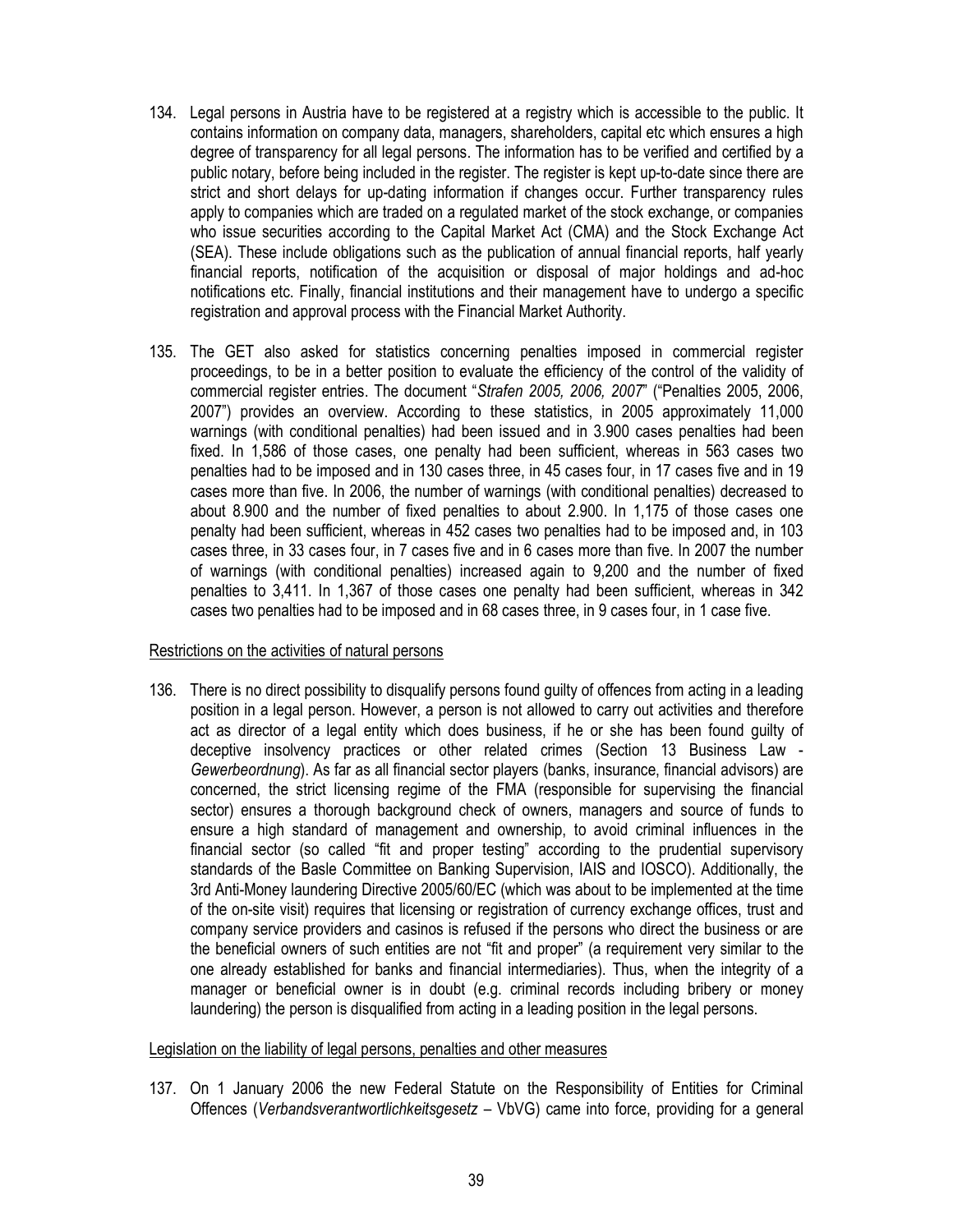criminal liability regime for legal persons and other bodies like partnerships. The Austrian authorities indicate that with this new legislation, legal persons can be held criminally liable for all penal offences (including corruption-related offences), whether they are intentional or committed by negligence, in addition to and independently from the criminal liability of natural persons involved. The VbVG contains certain safeguards designed to prevent a legal entity from evading the legal consequences of its actions by a significant change in its organisational structures. It also contains detailed provisions on the calculation and application of the fine to be applied in cases of offences for which legal persons are held liable (Verbandsgeldbusse). The basis is a merely theoretical maximum daily rate of € 10,000 (Section 4 Chapter 4 VbVG). The theoretical maximum number of daily rates depends on the maximum penalty for the offence committed. In the case of active bribery (Art. 307 PC) this number is 70, while for passive bribery (Section 304) it amounts to 85 and for abuse of official authority (Section 302 PC) to 100 daily rates (Section 4 Chapter 2 and 3 VbVG). This means that the absolute maximum total amount which could be imposed on a criminally liable legal person in a very serious corruption case is 1 million Euro.

#### Tax deductibility, tax administration

- 138. According to Section 20, paragraph 1, subparagraph 5 of the Income Tax Act 1988 gifts in cash and in kind the giving or receiving of which is subject to criminal sanctions are not deductible from income.
- 139. The tax authorities, in particular tax inspection units, are involved in the detection and reporting of offences. The payments in question, if such payments are recorded in the accounting system at all, are usually recorded as commission fees, entertainment expenses, agent's fees, lump sum deduction of expenses, loans (where in reality repayment is not necessary). It is the task of the tax auditor to examine whether such payments are business-related and deductible. The Austrian tax authorities provide information about suspicious bribery transactions under the following conditions: (a) Under Section 84 of the Criminal Procedure Code there is in principle an obligation to report to the prosecution authority; (b) Information on suspicious bribery transactions may be exchanged with foreign tax authorities on the basis of the exchange of information articles of the Double Taxation Conventions or according to the EC-Mutual Assistance Directive (77/799/EC as amended).
- 140. Tax secrecy as provided for in Section 48a of the Tax Procedural Act is waived in cases where disclosure of protected information is required under a legal obligation or if such disclosure is required by compelling public interest which will normally be the case if prosecution authorities do not have access to information through other legal means of investigation.
- 141. The GET was advised on-site that the Ministry of Finance has issued a guideline on gifts and their tax deductibility which is considered a useful tool but would not fill all the gaps. A broader project was initiated with the German tax authorities of North Rhine–Westphalia to study the various techniques used to dissimulate money laundering and corruption offences. The outcome will be used for strengthening the role of the tax authorities in the prevention and detection of criminal activities.

### Accounting rules

142. According to Section 122 of the Federal Statute on limited companies and Section 255 of the Federal Statute on joint stock companies, managing directors, members of the supervisory board, agents and liquidators are punishable with up to one year imprisonment or a fine of up to 360 daily rates if they present the situation of the company or their financial status incorrectly or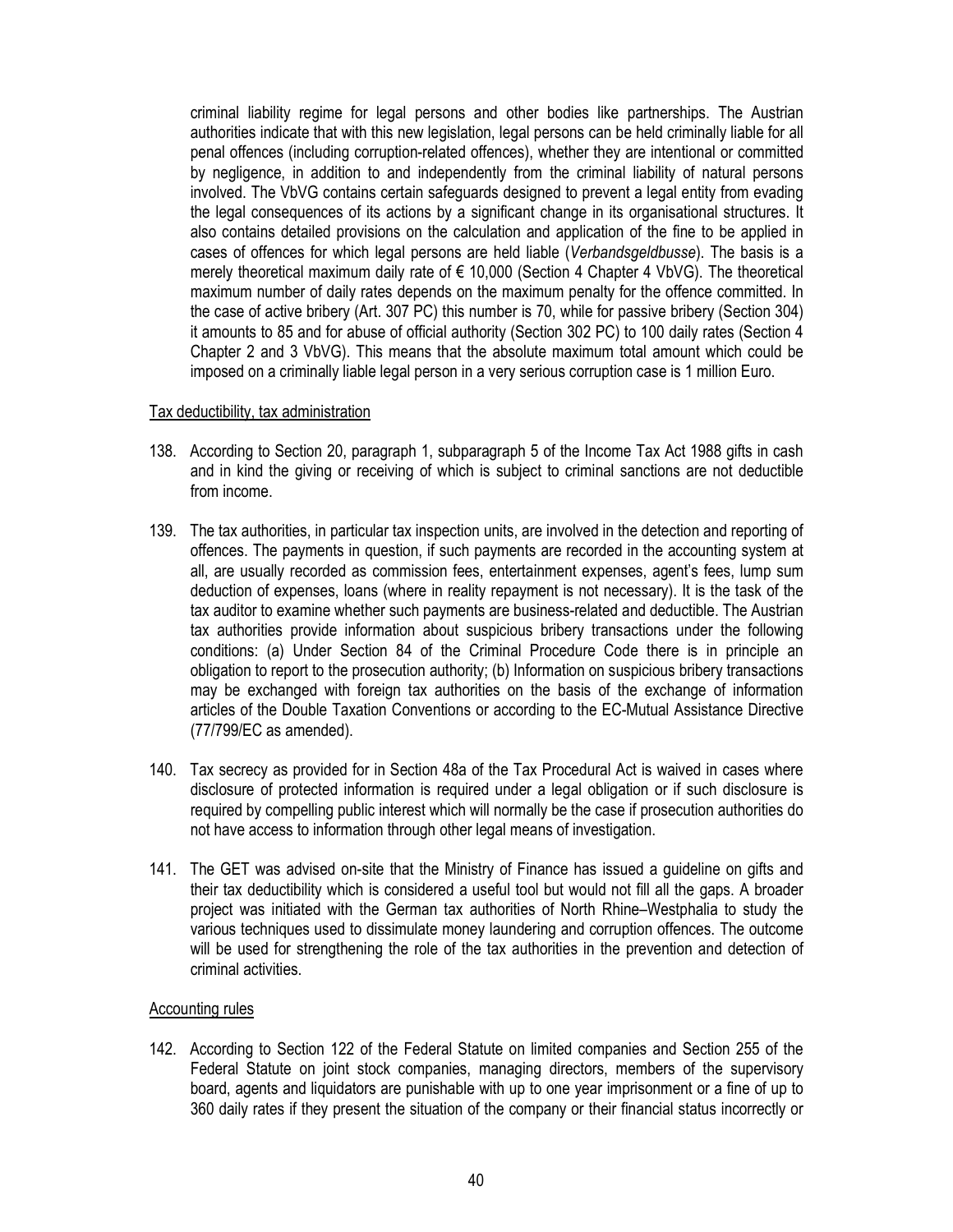omit relevant facts in reports, in inventories of the property of the company and especially in annual financial statements, which are addressed to the public, to shareholders, to auditors, to the supervisory board or to the general assembly of the company. The penalties apply to all other entities required to publish a balance sheet: cooperative societies (Section 89 of the Federal Statute on cooperative societies) and other commercial companies are subject to similar rules. The relevant fine can be imposed on the legal person. Foundations are subject to accounting rules and sanctions similar to those applicable to companies. Associations are required to keep accounts but there are no sanctions in case of violation of accounting requirements.

143. The (deliberate) destruction or the hiding of accounting records is not subject to criminal sanctions.

### Role of auditors, accountants and other professionals

144. Lawyers, auditors and accountants are required to report suspicions of money laundering and terrorist financing to the FIU. For the time being, there is no reporting obligation regarding corruption offences. A guideline which was under preparation at the time of the on-site visit, will regulate in future the professional conduct of accountants vis-a-vis their clients, other persons authorised to practise as trustees [Wirtschaftstreuhänder], trainees and other persons that have relations with the professions related to Wirtschaftstreuhänder. The quideline will also include appropriate measures to protect the persons authorised to practise as trustees (Wirtschaftstreuhänder) against their involvement in organised crime. Accountants are under an obligation to exercise professional duties in compliance with the law.

### b. Analysis

 $\ddot{\phantom{a}}$ 

145. The GET could not obtain a clear picture as regards the transparency of certain legal entities. This was particularly the case for joint stock companies, which are allowed to issue bearer shares which are freely transferable from one holder to another without this being necessarily recorded, which can sometimes be a source of difficulties to identify certain assets or the beneficiaries of such companies<sup>41</sup>. Austria also has the institution of Stille Gesellschafter (which the GET understood to be similar to silent partnership) and it was unclear whether the silent associate must be declared by the other (co-) associate(s) who act as official managers of the entity. Prosecutors informed the GET that Foundations (Stiftungen) do not identify their possible beneficiary(ies), and that they can thus easily be used to dissimulate funds; prosecutors need carry out further research in order to identify such beneficiaries. Representatives from the tax authorities admitted that shell and ghost companies exist and are used in Austria for various fiscal, criminal and other offences, but no measures were mentioned to the GET to limit such entities. Police representatives indicated that occasionally, companies have been found to be involved in an organised manner in criminal activities, including corruption. Finally, the GET was told that in the context of Austria, "social capital", networking and political connections play a particularly important role which can make associations and political parties particularly attractive. The GET was also told that party financing is particularly un-transparent in Austria (a matter which will be looked at under GRECO's Third Evaluation Round) and it gives the impression that one can easily give money to elected officials in order to secure a favourable decision; details of some controversial cases were referred to. There are thus reasons for the Austrian authorities to

<sup>41</sup> The Austrian authorities advised that there are different possibilities for investigators to get on the actual holder's track, for instance by studying the company register and the documents deposited there, by questioning the original shareholder or persons who acted on behalf of a shareholder or directors and other representatives of the company concerned, by consulting the list of persons who attend the meetings of shareholders etc. But its is acknowledged that a shareholder can remain difficult to identify if s/he does not exert the rights attached to the shares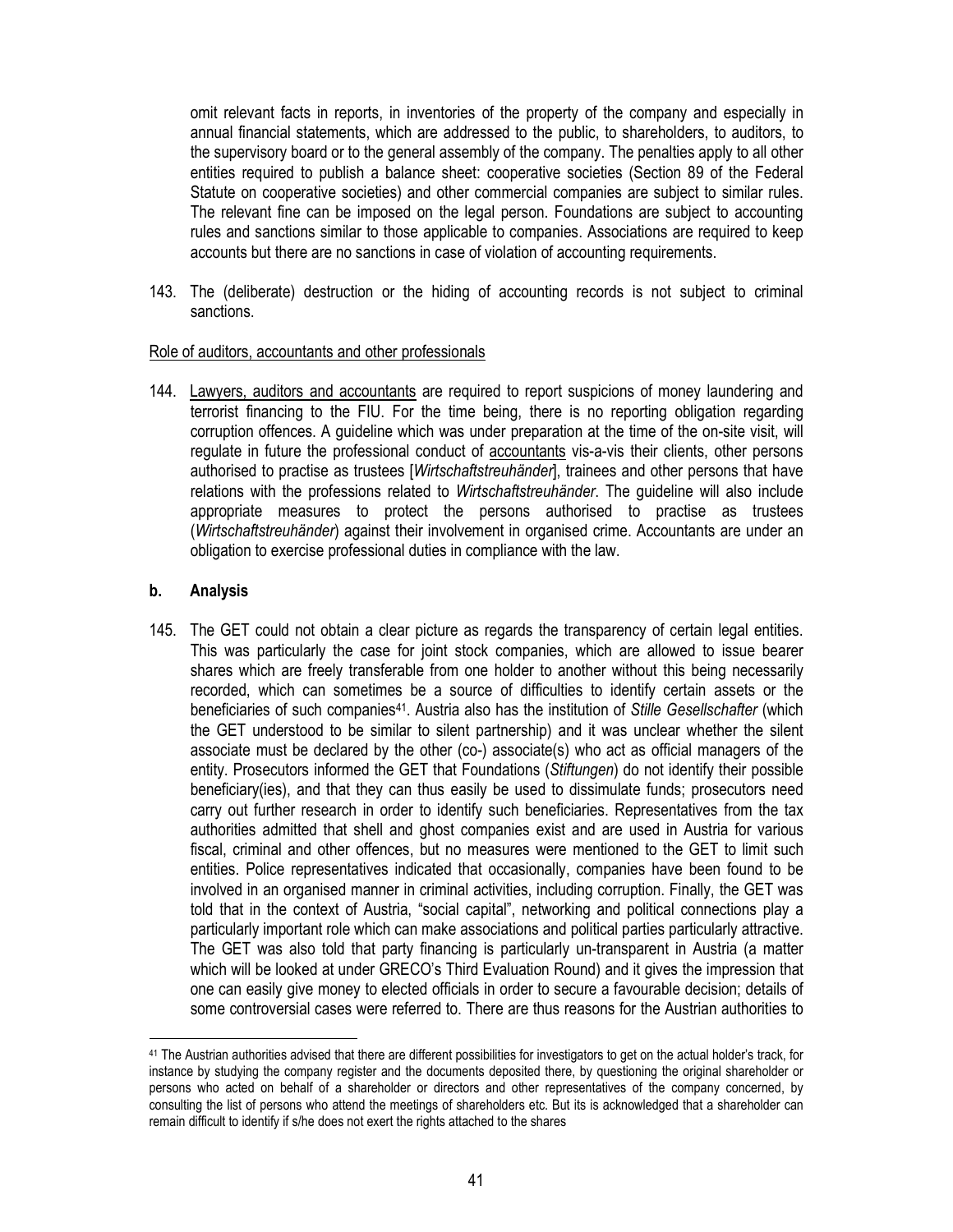remain particularly vigilant on the matter of transparency and control of legal persons<sup>42</sup>. The GET recommends to initiate consultations on appropriate measures to be taken - in the context of the fight against corruption - with a view to increasing the transparency and control of business entities, foundations and associations.

- 146. In this context, the new statute on responsibility of legal entities (Verbandsverantwortlichkeitsgesetz - VbVG) is to be welcomed. It contains many strong points, for instance the applicability of this form of liability to all criminal offences and the inclusion of detailed procedural provisions. At the time of the on-site visit there were some cases under investigation or prosecution (no corruption case among them) but no judgement had yet been delivered. The GET found that police, judges and also prosecutors were not familiar with the new law and they expressed some doubts as to its applicability. The law itself is quite complex and contains various provisions leaving significant room for interpretation to the applying authorities, e.g. concerning the assessment of the fine and the determination of the income period. The GET was informed that much more could – and should – be done in terms of training for police and the judicial authorities in this matter to support the implementation of the new mechanism. The GET therefore recommends to establish guidelines for prosecutors facilitating the application of the statute on responsibility of legal entities (Verbandsverantwortlichkeitsgesetz-VbVG) and to develop systematic training for the competent police forces, prosecutors and judges on the matter.
- 147. As regards fines applicable to legal persons, the maximum amount of 1 million Euro remains theoretical, as the law provides for a wide range of elements to assess the number and amount of the daily rates (see Section 4 and 5 VbVG). Conditional remission of the fine or for parts of it (Section 6 and 7) is also provided for. On the procedural side, an alternative measure, the socalled diversion (Section 19 VbVG), offers further possibilities for lower sanctions. This broad range of elements used to fix the adequate sanction for a criminally responsible legal person is not to be criticised as such, but given the wide margin of appreciation, the initial maximum threshold appears to be clearly too low<sup>43</sup>. Consequently, the GET recommends to raise the initial maximum amount of fines for legal entities held criminally liable to ensure that sanctions for corruption offences are effective, proportionate and dissuasive in practice.
- 148. For the time being there is no register of legal persons found guilty of corruption (or any other offences) and the Austrian authorities take the view that this is a rather complex matter. There seems to be also marked opposition from the business associations to publishing in the commercial register (Firmenbuch) details of sentences passed on entities. This being said, the GET believes that legal persons should be treated similarly to natural persons when they have committed an offence and a register would provide a useful institutional memory to those who want to avoid having business relationships with entities that do not hesitate to resort to corruption or other illegitimate methods for doing business. Notwithstanding this, the GET believes that alternatives exist to find a suitable compromise, e.g. creating a register with restricted access, offering guarantees when it comes to the legitimate interests of data protection, etc. The GET therefore recommends to consider establishing a register of convicted legal persons.
- 149. There is no provision in the Penal Code that would enable the courts to prohibit a person found guilty of corruption offences to hold a leading position in an entity. Such a possibility would be an

 $\overline{a}$  $42$  The Austrian authorities stressed that the measures adopted after the visit to implement the  $3^{rd}$  EU anti-money laundering Directive include requirements for the obliged business entities as regards the identification of the ultimate beneficiary of a transaction or legal person and to keep records of these checks, which helps increase the transparency of legal persons. 43 The level of sanctions was increased on 1 January 2008, but not in a significant proportion.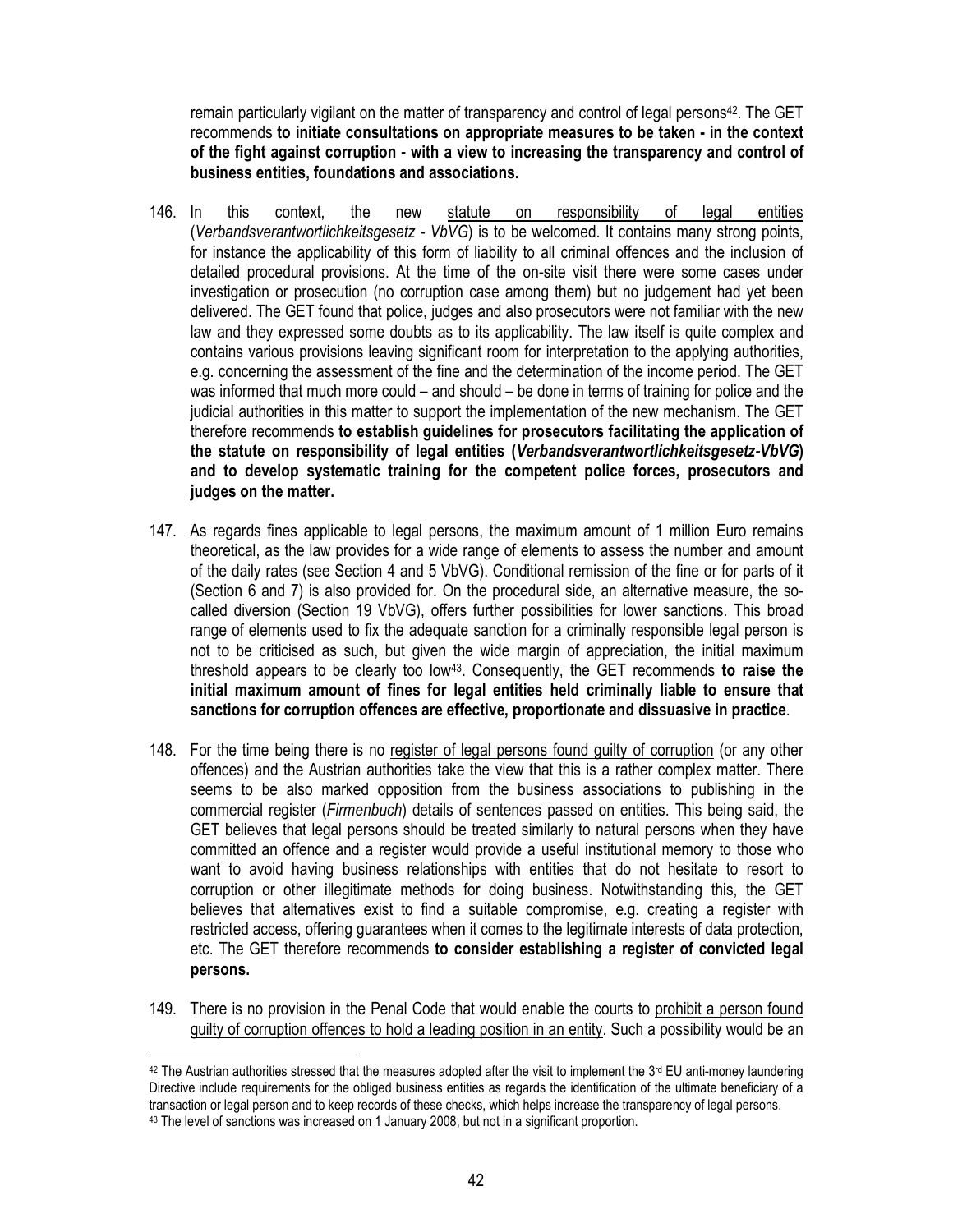effective tool for strengthening the prevention of corruption and more generally, for preventing criminals from infiltrating the business sector. As indicated above (see paragraph 145), opportunities for misusing legal entities appear to exist. Consequently, the GET recommends to consider the introduction of a provision in the penal code which would enable the courts to prohibit a person found guilty of serious corruption offences to hold a leading position in a legal entity for a certain period of time.

# **CONCLUSIONS**

- 150. Some interesting anti-corruption initiatives have been adopted in Austria but overall, the GET found that the country is still at an early stage of the fight against corruption, with the exception of the Municipality/Land of Vienna. Various sectors of society seem affected and/or exposed to risks of corruption which are not necessarily assessed or acknowledged yet. A study of the phenomenon of corruption, and the establishment of an inter-institutional coordination mechanism which would allow to also involve the Länder and the private sector would provide a general framework to trigger/accompany various future improvements.
- 151. Overall, the police and prosecutorial bodies are perceived as not being independent enough and/or strongly politicised, which is a crucial issue, particularly for the fight against corruption. The reform planned to bring prosecutors closer to judges in terms of statute would need to be implemented and possibly complemented with the creation of a body/bodies responsible notably for the appointment and career of prosecutors and judges. Additional staff, training opportunities and coordination mechanisms are needed by the law enforcement bodies and the role of the Bureau of Internal Affairs of the Ministry of the Interior needs to be strengthened and clarified. At the moment, the system of parliamentary immunities could hinder proceedings for corruption and there is a need to establish criteria to better distinguish acts that are connected with the parliamentarians' duties and those which are not. Also, the GET could not conclude that sufficient attention is paid by law-enforcement agencies to the proceeds from corruption. In particular, the legal framework for seizure and confiscation offers room for improvement.
- 152. There is room for improvement also as regards transparency and other preventive anti-corruption measures in place in the administration and as regards public officials (e.g. need to improve the legal basis on access to information, to better involve the Austrian Court of Audit in the prevention and detection of corruption, to introduce whistleblower protection and a code of conduct for public officials). Finally, the GET found that greater attention should be paid to the effect that various forms of legal entities are not misused for corruption and other criminal purposes. The recent introduction of corporate criminal liability is to be welcomed; inevitably, certain accompanying measures are needed to ensure the full application of this new mechanism (guidelines, training, register of convicted legal persons etc.).
- 153. In view of the above, GRECO addresses the following recommendations to Austria:
	- i. that a study be undertaken covering the scale and the nature of corruption in Austria, and identifying the areas most exposed to corruption risks (paragraph 19);
	- ii. a) to establish an inter-institutional and multi-disciplinary coordination mechanism that would be given the necessary resources and a clear mandate to initiate a strategy or policy in the area of anti-corruption; b) to involve the Länder and the private sector in these overall anti-corruption efforts (paragraph 21);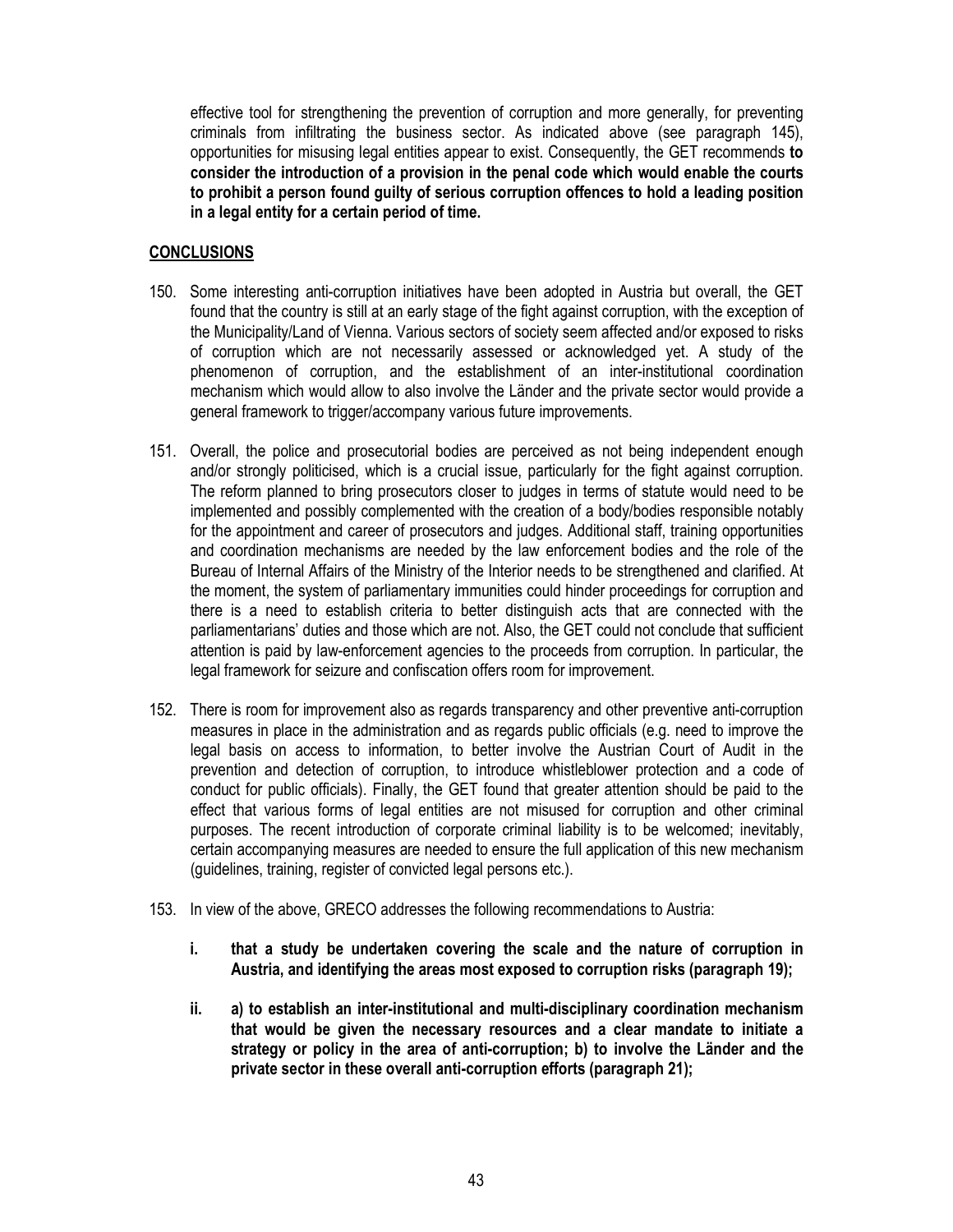- iii. a) to clarify the role and jurisdiction of the Bureau of Internal Affairs of the Federal Ministry of the Interior and of the other police bodies in respect of corruption investigations, whilst confirming the central role of the BIA-BMI; b) to enhance the co-ordination between the various police units involved in the investigation of corruption cases, and between the BIA-BMI and the prosecution services (paragraph 54);
- iv. to increase the human resources available to the police, in particular the units responsible for conducting investigations concerning corruption and criminal assets (paragraph 55);
- v. a) to proceed with the reform of the statute of prosecutors in order to bring it closer to the statute of judges; b) to consider the setting-up of a specialist body/bodies responsible for the selection, training, appointment, career development and disciplinary procedures in respect of judges and prosecutors (paragraph 56);
- vi. to ensure that the planned special prosecution office for corruption becomes operational at the beginning of 2009 with the resources envisaged and that after an initial period, the adequacy of the resources allocated is assessed (paragraph 57);
- vii. to provide more training opportunities to judges, including those of lower courts, in those areas which are of particular relevance for handling corruption cases (paragraph 58);
- viii. to review the access to, and exchange of information needed in the context of corruption investigations and, in particular, to consider lifting bank secrecy also for corruption-related offences punishable by a maximum penalty of less than one year's imprisonment (paragraph 59);
- ix. to ensure that the new special investigation techniques are applicable to all serious cases of corruption, accompanied by appropriate safeguards for fundamental rights (paragraph 60);
- x. to a) adopt guidelines providing for specific and objective criteria to be applied in determining whether an act is connected to the official functions of a parliamentarian and thus whether the immunity of that member applies and can be lifted; b) ensure that these guidelines reflect the needs of the fight against corruption and c) require the competent parliamentary committees at federal and Länder levels to give grounds for their decision to lift or not to lift immunity in a given case (paragraph 70);
- xi. to consider strengthening the system of confiscation and temporary measures so that a) the confiscation system also applies to the direct proceeds of corruption and not just to their equivalent value; b) it is made clear that temporary measures and final measures are applicable to the various forms of proceeds (in particular both tangible and intangible proceeds, proceeds deliberately transferred to third persons to avoid confiscation measures and proceeds intermingled with legitimate assets) (paragraph 87);
- xii. to take the necessary measures to make investigative and prosecutorial bodies more aware of the need to target the proceeds of corruption, including in respect of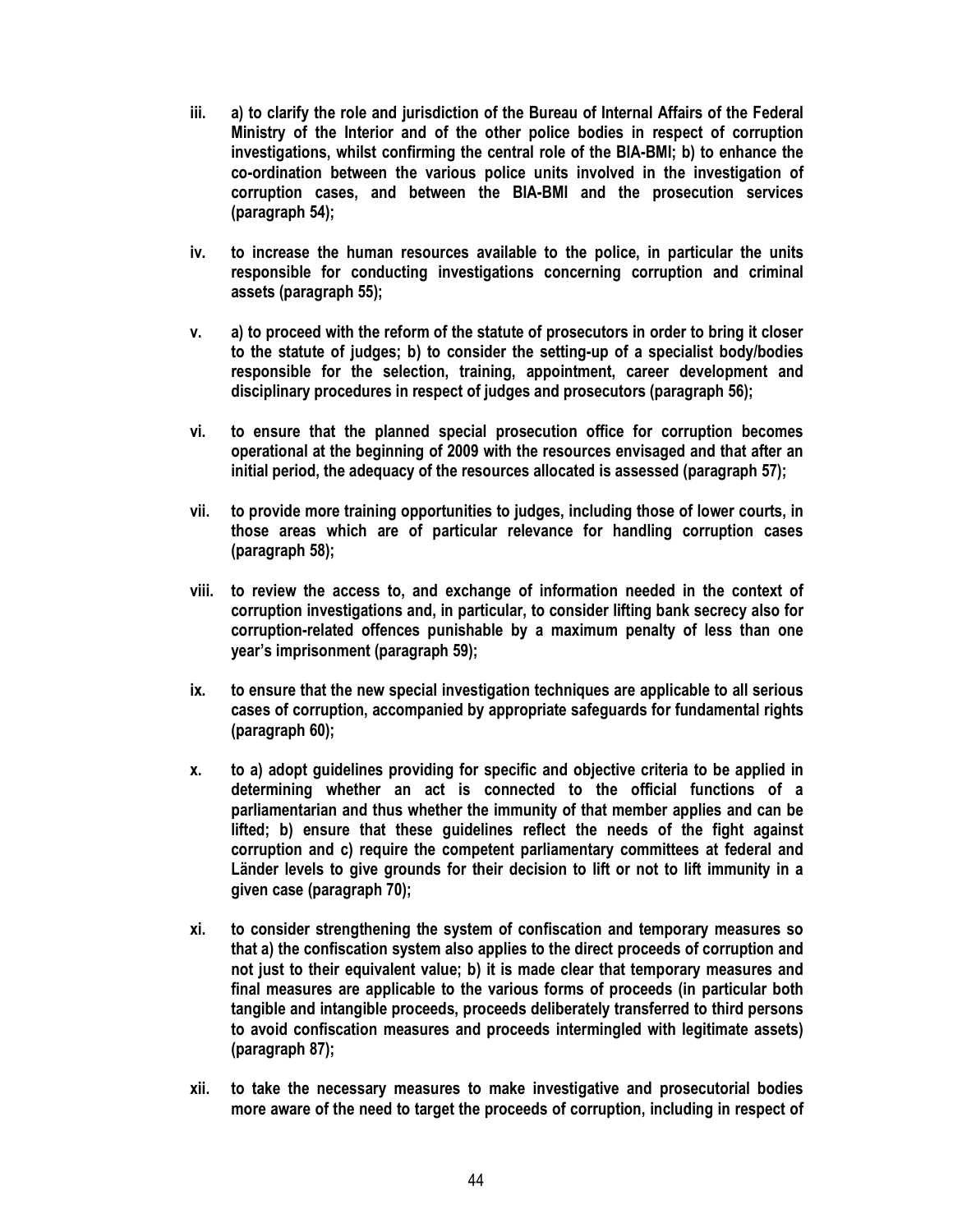cases prosecuted under Section 302 of the Penal Code (abuse of official authority) (paragraph 88);

- xiii. to enhance the ability of Austria's anti-money laundering system to better deal with proceeds from corruption by a) examining the need to criminalise self-laundering; b) providing guidance to all the obliged entities that would take into account the needs of the fight against corruption (typologies of corruption-related money laundering and indicators for corruption-related suspicious transactions, information and guidance on politically exposed persons etc.) (paragraph 91);
- xiv. with a view to facilitating access to information, to provide for precise criteria for a limited number of situations where access to information can be denied and to ensure that such denials can be challenged by the person concerned (paragraph 121);
- xv. to introduce appropriate training, cooperation agreements and other suitable measures that would place the Austrian Court of Audit in a position to contribute effectively to the country's anti-corruption efforts, in particular by reporting to the competent authorities both suspicions of corruption and cases of mismanagement liable to attract criminal sanctions (paragraph 122);
- xvi. to a) introduce whistleblower protection for all federal employees, i.e. civil servants and contractual staff; b) to invite the Länder which do not as yet have such protection mechanisms to introduce them (paragraph 123);
- xvii. a) to adopt, as planned, a Code of conduct for federal employees and to make sure that this Code also addresses the need to combat corruption; b) to invite the Länder that have not as yet done so to do the same (paragraph 124);
- xviii. a) to make sure that all categories of officials (including elected officials, judges and prosecutors) are covered by adequate provisions on the acceptance of gifts; b) to invite the Länder that do not have adequate provisions on gifts for public officials to introduce such provisions; c) to examine whether additional clarification or guidance is needed to make sure that certain key provisions of the Penal Code (in particular Section 304 paragraph 4 on "accepting an advantage" and Section 308 paragraph 2 on "illicit intervention") cannot be misinterpreted (paragraph 125);
- xix. to a) provide for a framework to deal with moves of federal employees to the private sector; b) invite the Länder that do not have such measures nor appropriate mechanisms to prevent conflicts of interest yet to introduce such measures; c) strengthen the control of the declarations of assets and interests to be submitted by parliamentarians and senior members of the executive (paragraph 129);
- xx. to initiate consultations on appropriate measures to be taken in the context of the fight against corruption - with a view to increasing the transparency and control of business entities, foundations and associations (paragraph 145);
- xxi. to establish guidelines for prosecutors facilitating the application of the statute on responsibility of legal entities (Verbandsverantwortlichkeitsgesetz-VbVG) and to develop systematic training for the competent police forces, prosecutors and judges on the matter (paragraph 146);